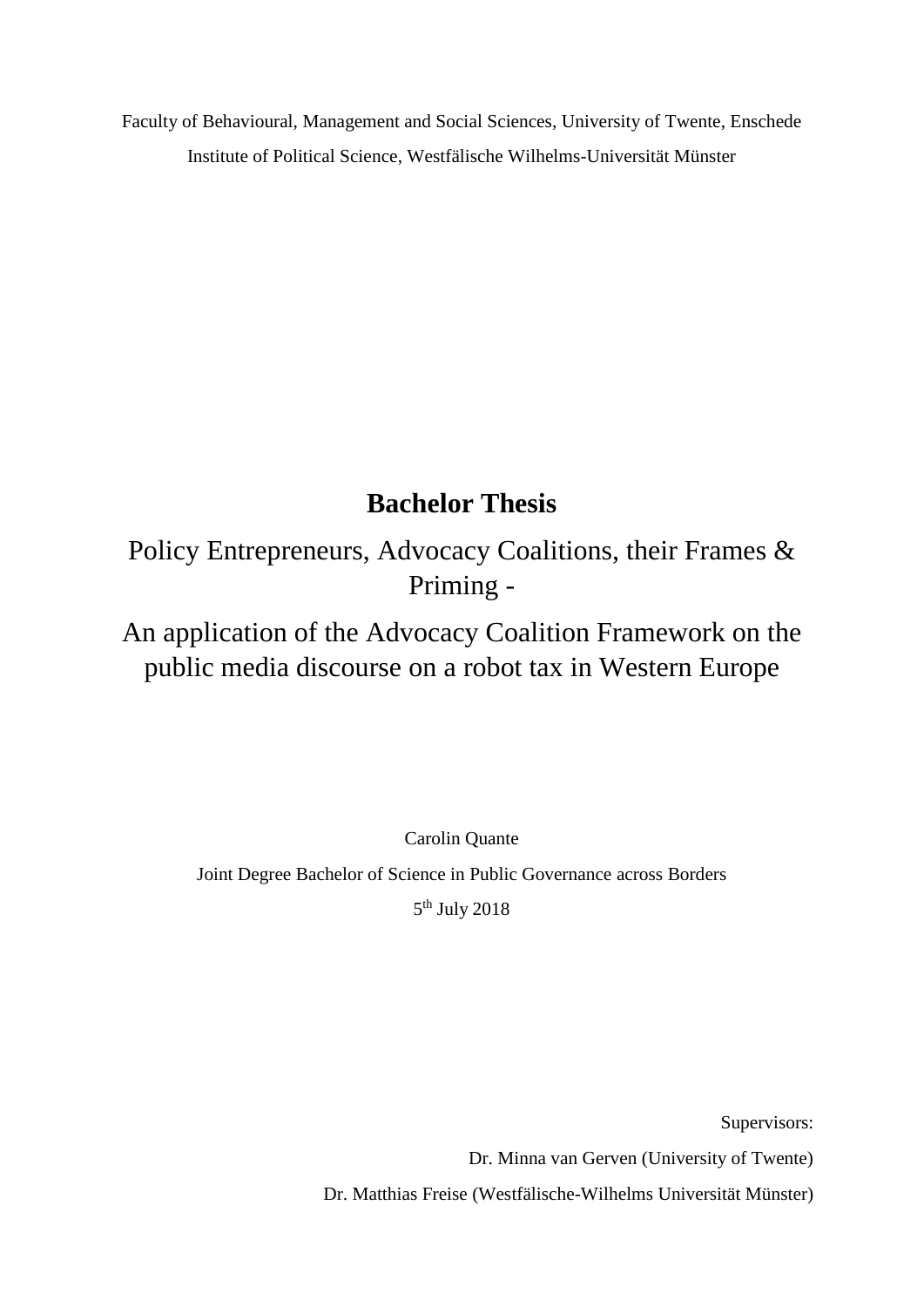#### **Abstract**

This thesis analyses the exertion of influence by using frames and priming on a possible robot tax, employed by competing actors and policy entrepreneurs build on the Advocacy Coalition Framework: "How do the dominant actors, policy entrepreneurs and advocacy coalitions frame and prime the public media discourse on a robot tax in Western Europe from February 16, 2017 to March 2018?". This is done with an exploratory research design by using a qualitative content and frame analysis based on economic and quality online newspaper articles from Western Europe. Besides new insights regarding the role of national policy entrepreneurs, the results reveal the uncontested power of one voice, exercised by the global policy entrepreneur Bill Gates who manipulates the public with rational frames, as well as two clashing advocacy coalitions. While the Social-Democrats are supported by Gates, they are less assailable and mostly use rational frames to support and prime a robot tax to encounter inequality. In contrast, the Economists & Tech-Industry are in a competing position and blame the taxing idea by using a defensive communication strategy. Consequently, single voices as well as communication strategies, frames and priming manipulate today's public discourses up to the prevention of democratic policymaking.

**Keywords:** Advocacy Coalition Framework, policy entrepreneur, frames, priming, communication strategy, robot tax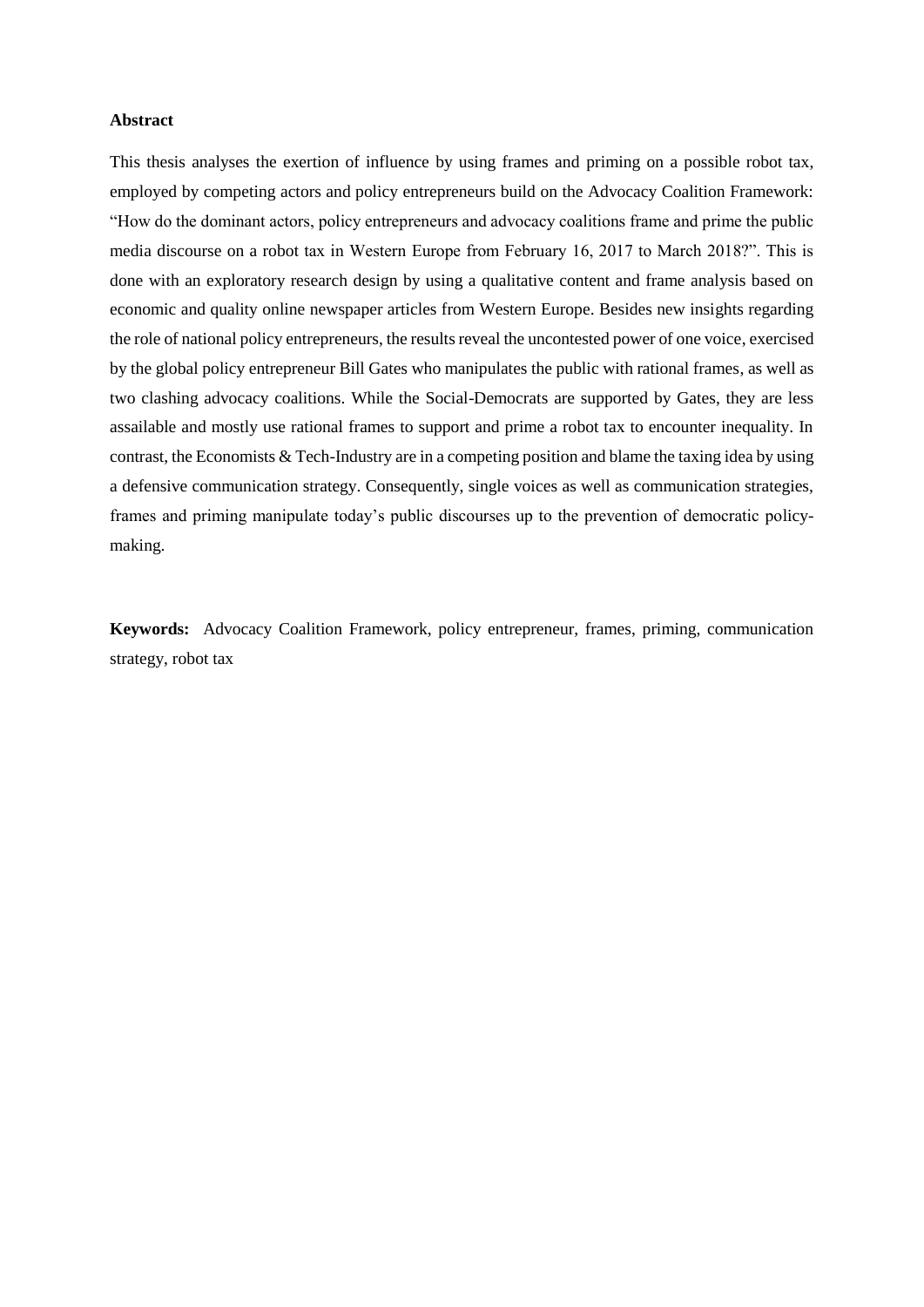# **Table of content**

| 2.1 The Advocacy Coalition Framework and the role of policy entrepreneurs within  5            |  |
|------------------------------------------------------------------------------------------------|--|
|                                                                                                |  |
|                                                                                                |  |
|                                                                                                |  |
|                                                                                                |  |
|                                                                                                |  |
|                                                                                                |  |
|                                                                                                |  |
|                                                                                                |  |
|                                                                                                |  |
|                                                                                                |  |
|                                                                                                |  |
|                                                                                                |  |
|                                                                                                |  |
|                                                                                                |  |
|                                                                                                |  |
|                                                                                                |  |
| 2.4 The clash between public welfare and the submissiveness to the instrumentalized capitalist |  |
|                                                                                                |  |
|                                                                                                |  |
|                                                                                                |  |
|                                                                                                |  |
|                                                                                                |  |
|                                                                                                |  |
|                                                                                                |  |
|                                                                                                |  |
|                                                                                                |  |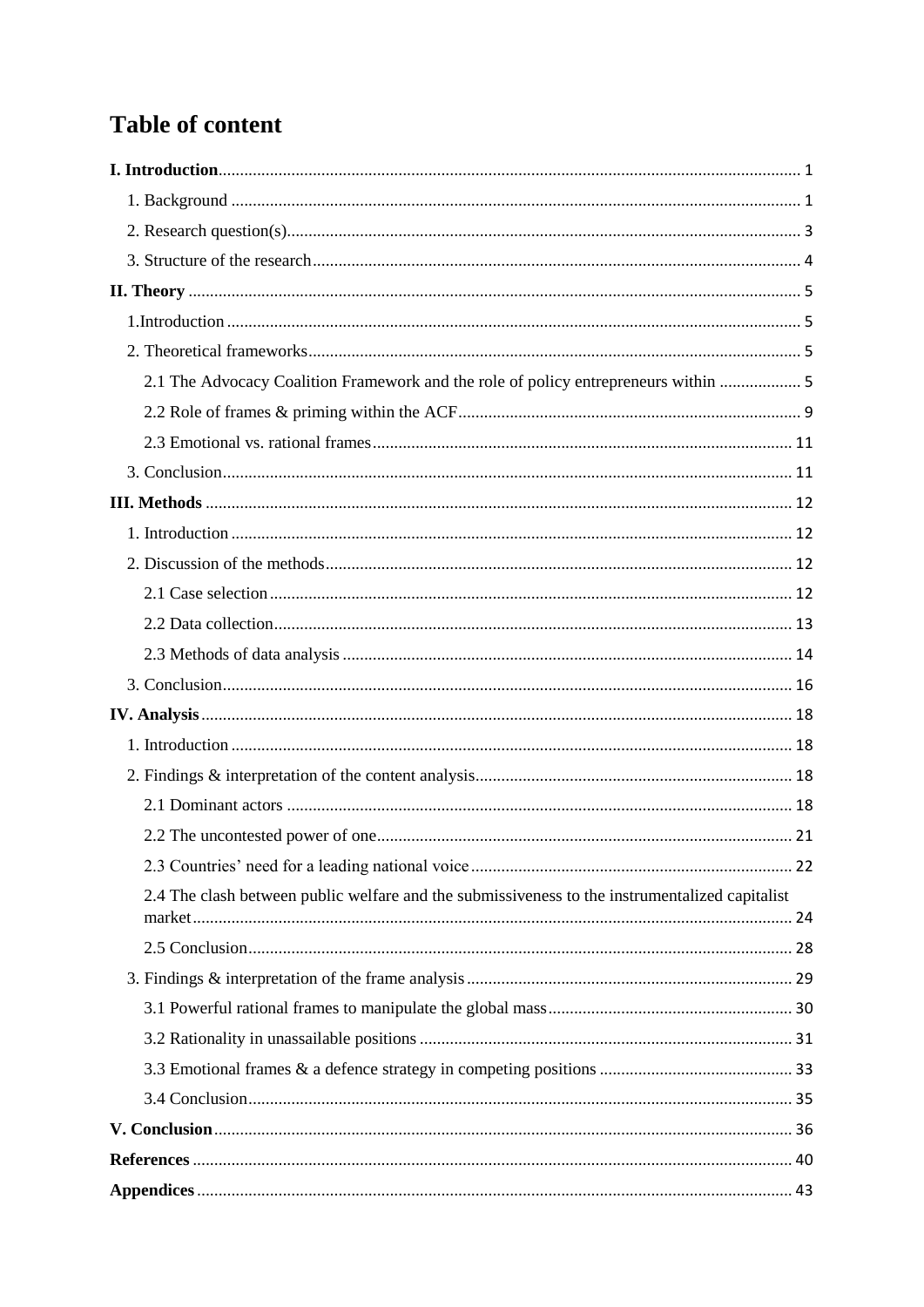# <span id="page-3-0"></span>**I. Introduction**

#### <span id="page-3-1"></span>1. Background

"Organised interests, political parties and policy experts do not simply 'exert power'; they acquire power in part by trying to influence the political discourse of their day." (Hall, 1993, p.290). But who are these actors and how do they exert power to achieve their policy objectives? These problems are examined by analysing the controversary discussion on a robot tax, since the discourse provides a good understanding of the prominence of actors in public debates. The use of robots has risen to an arousing topic in media. "Robots used to exist only in the realm of science fiction, but these days they are rapidly becoming a part of everyday life in the shape of drones, intelligent cars, industrial robots and robotic vacuum cleaners." (European Parliament, 2015). What hasstarted with imaginations and myths about how robots can influence our daily life, is becoming more and more reality. Automation and mediatisation have changed the social life, the media landscape, the labour market as well as the way of governing. So, the discourse about the future impact of the automation process, including a rising number of the use of robots and artificial intelligence, has become highly relevant in the public news and public debate. These public discourses rise from myths about killer robots becoming evil and destroy our society up to automation as job-killer which will end in mass unemployment. For a long time, public discourses on technological caused unemployment and income inequality was more prominent and "the automation debate has historically ignored the issue of taxation" (Abbott & Bogenschneider, 2017, p.5). But now, the issue of taxation has finally arrived at worldwide political discussions.

A key event in the discourse is the rejection of the European Parliament to introduce a robot tax in its plenary session on February 16, 2017. The idea behind is that robots which replace workers also should pay taxes to still provide revenue for the state (Dunlop, 2017). One day later, a strong counterpart was made up by the statement of Bill Gates, the founder of Microsoft, who pointed out the importance of a robot tax to slow down the automation process, so that this can help financing jobs for which people are more suitable than robots like in the elderly care or educational sector (Delaney, 2017). After the plenary session and the following interviews with economic and political elites, the report about the discourse has spread widely with a special emphasis on the actors involved. This observation leads to further assessment of these spokespersons, policy entrepreneurs as well as the coalitions who are in favour or against the introduction of a robot tax, their varying beliefs and how they try to influence the policymaking process. The Advocacy Coalition Framework as well as the theory of policy entrepreneurs offer a good understanding of the role of actors within policy changes and their position in public discourses. The ACF also focuses on strategies these actors use to follow to achieve their policy objectives. Today, highly influential tools to exercise influence in a mediated world reaching mass audience are communication strategies to spread filtered information, beliefs and objectives. The most prominent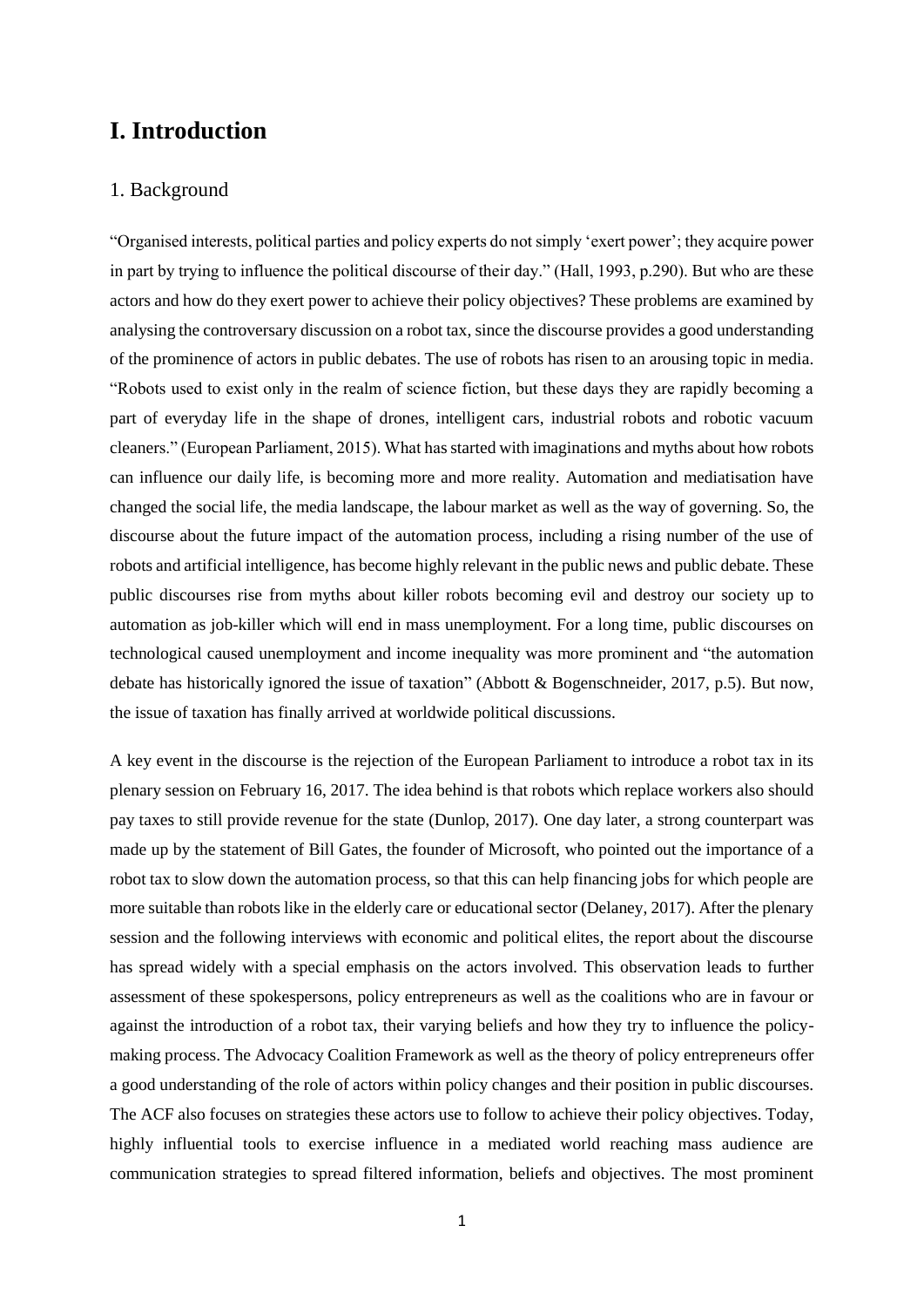instruments are frames and priming that are used to shape the perception of a problem and set a focus on a preferred solution. Additionally, the language within these frames has influential impact on public thinking. So, the distinction between rational and emotional frames leads to a changing strategy from the control of beliefs up to greater public responses (Moon & Rhee, 2012; Kim & Cameron, 2011). Therefore, frames and priming techniques within the ACF and the role of policy entrepreneurs within should give an answer to the strategy the actors use to push through their policy goals.

In history of the development of the ACF, there is a distinct lack of adapting the framework to the new mediated circumstances that will be rectified with this thesis. In general, there are just a few studies regarding a robot tax case that discuss the impact of modern technologies or economic consequences (Weissman, 2014; Abbott & Bogenschneider, 2017). Concerning advocacy coalitions, there are several studies since 1988 that are intended to explain policies changes by using the ACF. The current state of scholarship already looks at further identification of advocacy coalitions by clearly operationalizing the belief system (Ripberger et al., 2014; Jenkins-Smith et al., 2014). What is not examined yet is how single actors, policy entrepreneurs or advocacy coalitions actively use well considered words and language to spread beliefs and achieve their policy objectives. Therefore, this study will contribute to existing knowledge by linking the ACF with frames and priming theories presented on the robot tax example in public media that is so far unique. Until today, numerous scholars have analysed the power of media in shaping public opinion, therefore new media must be included into the ACF to meet the new circumstances. In other words, the thesis has the objective to fill the gap in research how dominant actors and advocacy coalitions use new communication strategies like frames and priming with a special emphasis on language used to strategically push forward their policy objectives with the potential to manipulate the mass. So, the gap is justified by linking the ACF and the policy entrepreneur concept with frames and priming actors use to influence policy changes. The new knowledge reveals how they are exercised as strategic tools not only to influence, but also to deliberately persuade the public. This is significant because public debates are part of a mediated environment and therefore the techniques that actors exercise to influence policy-making differ from the strategies they used to follow twenty years ago. For the society in general, the relevance is justified by the importance to be enlightened about techniques actors use to persuade the mass and shape public opinion. Also, the position of the dominant actors and who they want to protect: themselves, the capitalist market or the public, plays a significant role. It is also about how much reality spokespersons put into their frames or if they present an adapted version of reality. The main problem is that these actors do not only participate in decision-making, they actively exercise power over others to strive for their preferred solution. In a world of fake news and alternative facts, the question occurs if the policy goal is a benefit for the whole society or just for the one participating group. If actors, advocacy coalitions or policy entrepreneurs use communication strategies, frames and priming to manipulate the mass in a direction that the public does not benefit from the policy objective, we must ask ourselves if we still live in a democratic world. This is alarming and calls for an analysis to know how policy changes are manipulated by certain actors that can potentially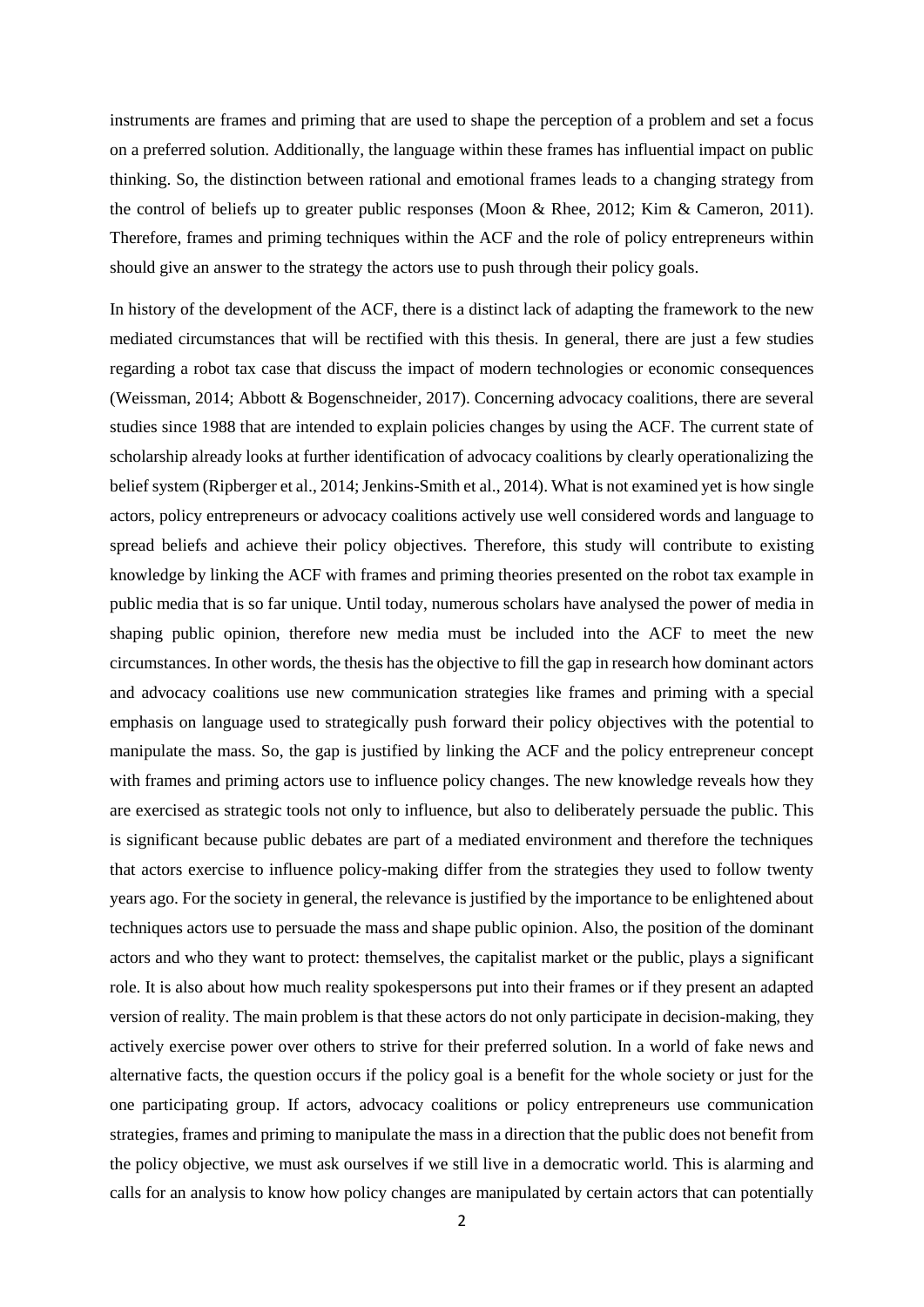hinder a democratic decision-making when a group exercises power over others. In the end, it should give insights to policy-makers how media discourses are organised, who shapes it and seeks for control building a foundation for upcoming research about the direct influences on public opinion as well as for future policy, organization and management of communication.

#### <span id="page-5-0"></span>2. Research question(s)

To fill the scientific gap in research to link the ACF as well as the policy entrepreneur concept with new communication strategies including frames and priming that reveal important new insights about the powerful actors that manipulate today's policy processes, empirical exploratory questions are used. Related to questions other scientists raised, these questions are not only about the identification of the actors, policy entrepreneurs and advocacy coalition in first instance, it is also about the investigation of the strategies they follow instead of just presenting the obvious methods actors use to seek for their objectives. This in-depth analysis of communication strategies as frames and priming, is supposed to give the new insights about possible manipulation of the few to control policy-making up to the limitation of democracy to deliver results that help to prepare the world of policies to react. First, the questions identify dominant actors, policy entrepreneurs and advocacy coalition that participate in the public media debate on a robot tax in Western Europe. It is significant to first work out the actors, who they are and what position in society they have, to be able to analyse their strategy as well as their motivation for the policy objective in the following steps more in detail. In addition, this part reveals dominant positions of the few as well as the leading groups that are expected to exercise power over others. Second, it is about the communication strategies these identified actors exercise. This step deals with the use of frames as communication strategy to influence and persuade the public of the preferred policy objective. Third, the way of priming will be analysed to get a better understanding of the communication strategy and the focus of the actors in shaping public opinion. Consequently, the research question is structured in one main question and three sub-questions which clear up the stages of analysis:

*How do the dominant actors, policy entrepreneurs and advocacy coalitions frame and prime the public media discourse on a robot tax in Western Europe from February 16, 2017 to March 2018?*

SQ1: Who are the dominant actors, policy entrepreneurs and advocacy coalitions within the public media discourse on a robot tax?

SQ2: What are the dominant frames of these dominant actors, policy entrepreneurs and advocacy coalitions in the public media discourse on a robot tax?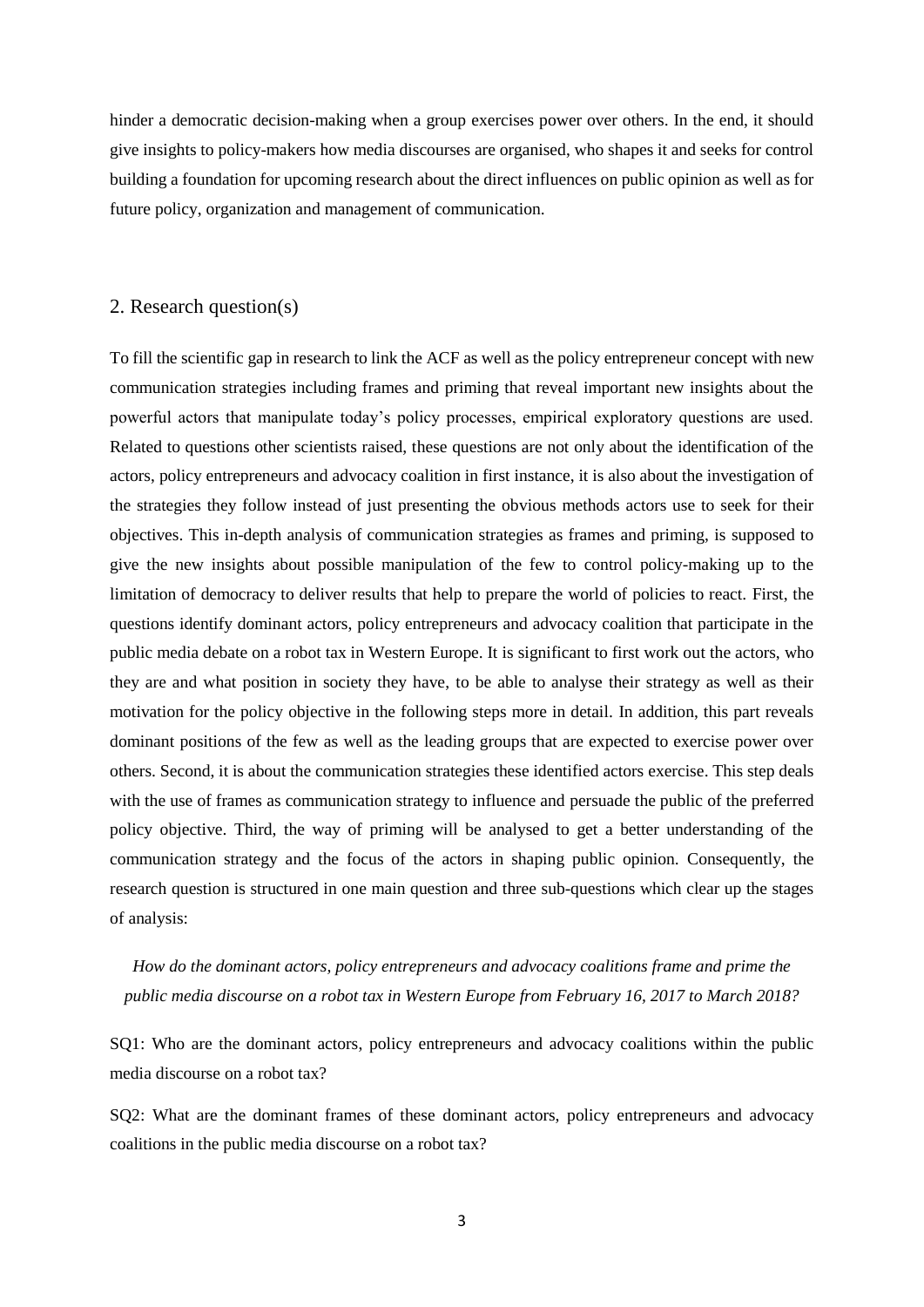SQ3: How do the dominant actors, policy entrepreneurs and advocacy coalitions prime the public media discourse on a robot tax?

So, empirical exploratory questions are used to identify dominant actors, policy entrepreneurs, advocacy coalitions, their used frames and priming on the discourse on a robot tax in Western Europe. To satisfy all new circumstances due to mediatisation, the focus will be on the public media debate. This will be discussed by focusing on a specific time period. The starting point is the rejection of the proposal of the introduction of a robot tax in the European Union (EU). After February 16, 2017, the public discourse has started getting globally and prominent among diverse newspapers. The end date of the research is around March 2018 to be able to analyse the discourse within an adequate time for observations.

The expectation is to find answers that show that the actors actively use frames and priming as communication strategy to shape the opinion of the public regarding their policy objective in favour or against a robot tax. The questions should expose the actors that control the discourse as well as their strategy that on the one hand gives new insights regarding the power of single actors and on the other hand illustrates the influential power of the media and the global reach of communication. These new insights are expected to have significant impact on outdating policy frameworks as well as to give a reality check of the consequences of communication strategies on controlling beliefs and public opinion.

#### <span id="page-6-0"></span>3. Structure of the research

The structure of the research helps to find the expected answers. First, the theory presents the most influential theoretical framework based on the Advocacy Coalition Framework by Paul Sabatier that is linked with the policy entrepreneur concept. These frameworks give the foundation of the research within the new knowledge of the role of frames and priming are discussed. In addition to the new knowledge, the theory part is also connected to the distinction between rational and emotional frames that should make a disclosing sense to the communication strategies the actors follow. Furthermore, the data, the case and the methods of analysis are presented. To adapt to the new mediated world, the selected textual data consists of economic and quality online newspaper articles from Western Europe that can be reached by the global mass and therefore is characterized as a suitable forum to spread information as well as to control ideas. An exploratory research design is adapted in a qualitative way by using a content and frame analysis. A coding scheme is presented that help to examine the dominant frames in a rational and emotional way within the newspaper articles. During the analysis, the subquestions are answered that prepare the answer to the main research question in the conclusion of the thesis. In the end, the conclusion summarizes the main findings, answers the research question, reflects on the research and gives practical implications to the world of politics.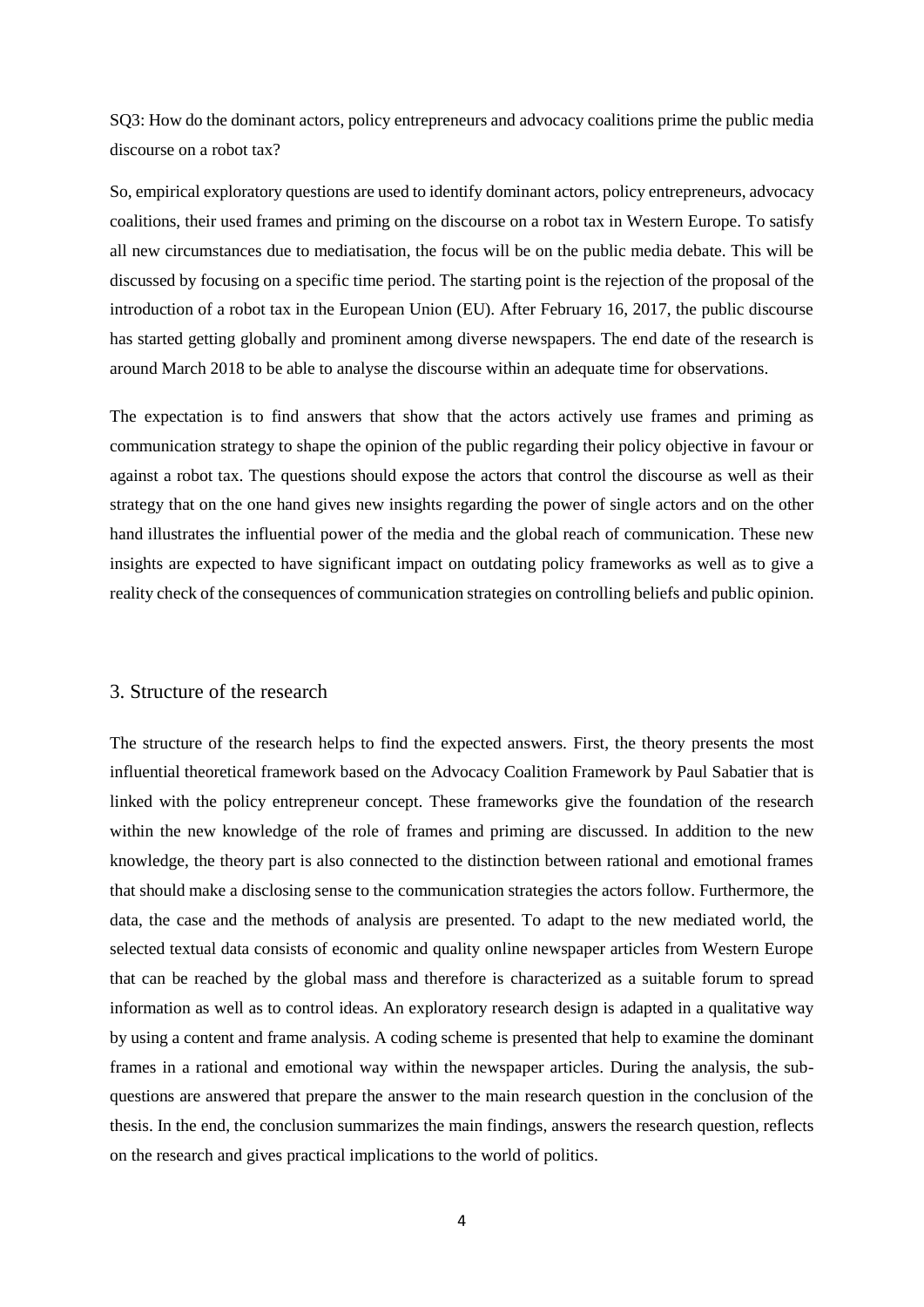# <span id="page-7-0"></span>**II. Theory**

#### <span id="page-7-1"></span>1.Introduction

To address the research problem if there are actors, advocacy coalitions or policy entrepreneurs that use frames and priming to actively manipulate the mass within the discourse on a robot tax, so that the democratic decision-making is not guaranteed anymore, the theoretical chapter gives insights to the current state of scholarship and main theoretical frameworks. So first, the section puts a light on the foundation of the research: The Advocacy Coalition Framework (ACF) by Sabatier. The ACF is explained in its composition as well as the structure and the differentiating of belief systems within the framework. This knowledge helps to understand the composition and power structures of coalitions and policy entrepreneurs that are intended to be the dominant actors within the debate on a robot tax. It is one of the main frameworks regarding dominant actors and their function within the world of policies. Within the ACF, the role of policy entrepreneurs is outlined that makes sense of the power of the few within the discourse. Furthermore, the role of frames and priming within the ACF is examined that is expected to build up a communication strategy with the aim to expose possible dominant power abuse. Additionally, the theoretical background of emotional and rational frames is outlined which explains the consequences of language on public thinking to further assess the strategies in the analysis sections. With these theoretical frameworks, the research is more structured and offers the approach to the analysis to give an answer to the research questions.

### <span id="page-7-2"></span>2. Theoretical frameworks

#### <span id="page-7-3"></span>2.1 The Advocacy Coalition Framework and the role of policy entrepreneurs within

Initially, the Advocacy Coalition Framework was developed to "provide a coherent understanding of the major factors and processes affecting the policy process" (Sabatier, 1998, p.98). This includes the definition of a problem, a formulation of a policy, its implementation as well as a revision (Sabatier, 1998). In collaboration with Jenkins-Smith, Sabatier examined five premises of the ACF. To sum up, these premises identify the impact of the problem, the causes and solutions in a policy process that build up the core in discussions of policy elites (Jenkins-Smith & Sabatier, 1993). Furthermore, Sabatier and Jenkins-Smith (1993) point out the importance of an appropriate period of time to understand a policy change in its progress and technical information that is given within. At this stage, first critique arises by Weible and Sabatier (2007) who add that the ACF is difficult to apply especially when it is about the assumption that researchers need to consider a decade or more. Since the robot tax discussion is quite new, it is just possible to evaluate the current process and development until today.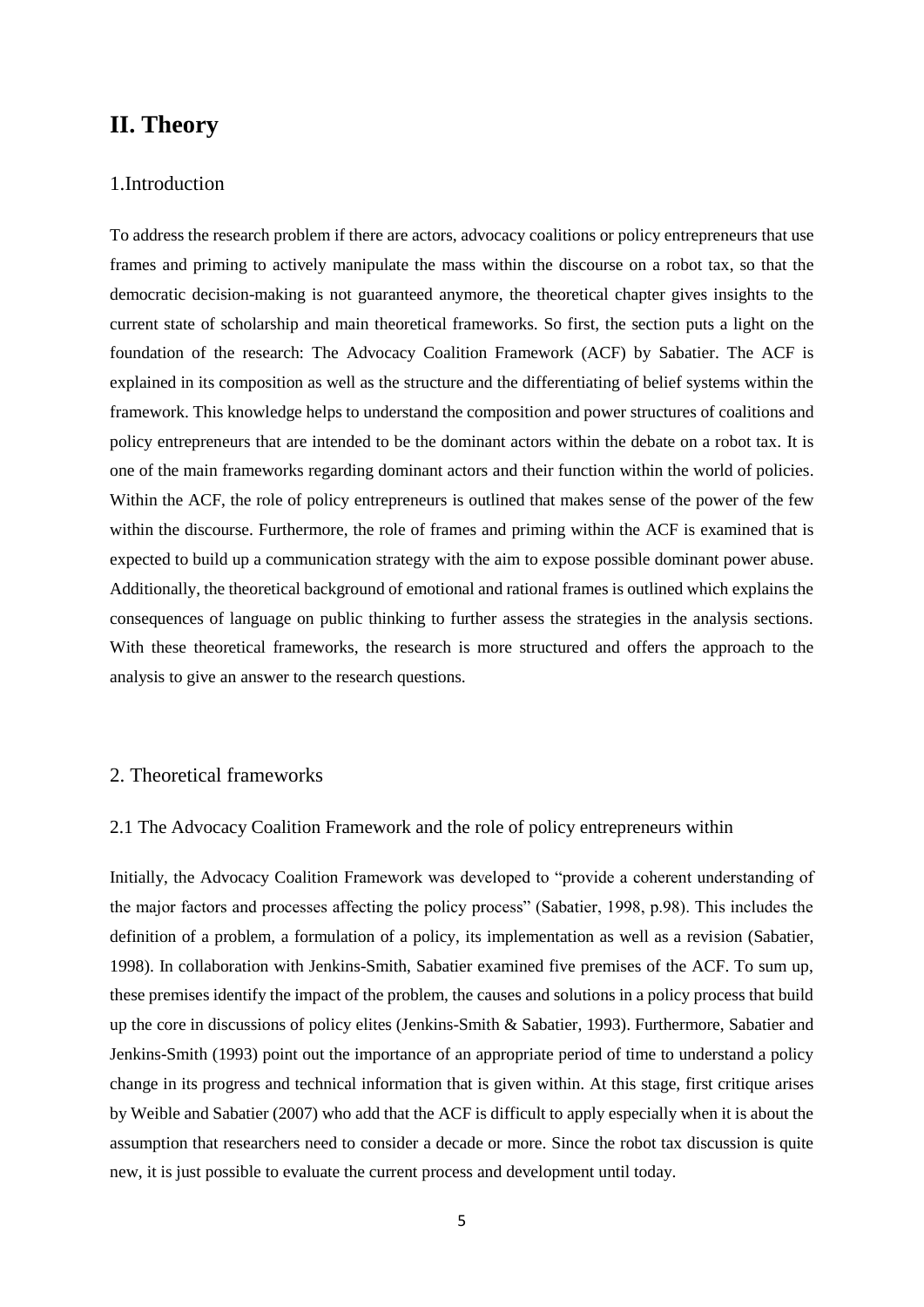According to Sabatier (1988) policy research always has an enlightenment function and presents a certain portrait of progress. In addition, the unit of analysis is always a policy subsystem that consists of a wide range of actors, from public to private organization facing a problem on political level (Jenkins-Smith & Sabatier, 1993)*.* According to Sabatier & Jenkins-Smith, these subsystems involve actors from international organizations and from various levels of government within as well as from outside the country. Different actors have distinct roles within the subsystem that are explained in the further parts. Moreover, belief systems are used to achieve policy objectives that involve values and perceptions concerning priorities, causal relationships, word views and the efficacy of policy instruments (Sabatier, 1998). Within this system of beliefs and policies, actors exercise influence.

Hence, the ACF gives important positions to the actors – the advocacy coalitions. Here, Sabatier (1998)

points out "agency officials, researchers, and journalists as potential members of advocacy coalitions – as having policy beliefs similar to interest group leaders and their legislative allies" (Sabatier, 1998, p.107). They share a set of normative beliefs, values, perceived causality and a perception of a problem (Sabatier, 1988). *Figure 1* shows a policy subsystem based on the robot tax case. Here you can see two coalitions sharing policy beliefs and resources that together lead to a strategy these coalitions follow to implement their preferred policy.<sup>1</sup> This influence results in a decision by sovereigns up to the implementation of the policy and the actual outputs and impacts on society. For this thesis, the first two steps are the most relevant that are highlighted in red - first, the coalition building including their shared policy beliefs and resources and second, their strategies they follow. The coalitions work out strategies to implement their objectives. It is to mention that not everyone who participates in a public debate is part of a coalition, for instance there are researchers that present

 $\overline{\phantom{a}}$ 



*Figure 1:* Robot tax subsystem based on Sabatier (1988)

their expertise and skills instead of sharing a belief system (Sabatier, 1988). Sabatier (1988) visualizes that the second coalition establishes after the first has proposed a policy to deal with the cause of the perceived problem with that the second coalition is not in favour and therefore also seeks for technical and political resources to realize their own policy. That would fit to the case of the robot tax. Directly after the decision of the European Parliament against a robot tax, the public discourse spread widely. In

<sup>&</sup>lt;sup>1</sup> Since of the limitation of the study, the focus lies on the policy beliefs and the strategy. The resources are still important when it is about the guidance and instruments but will not be part of the analysis.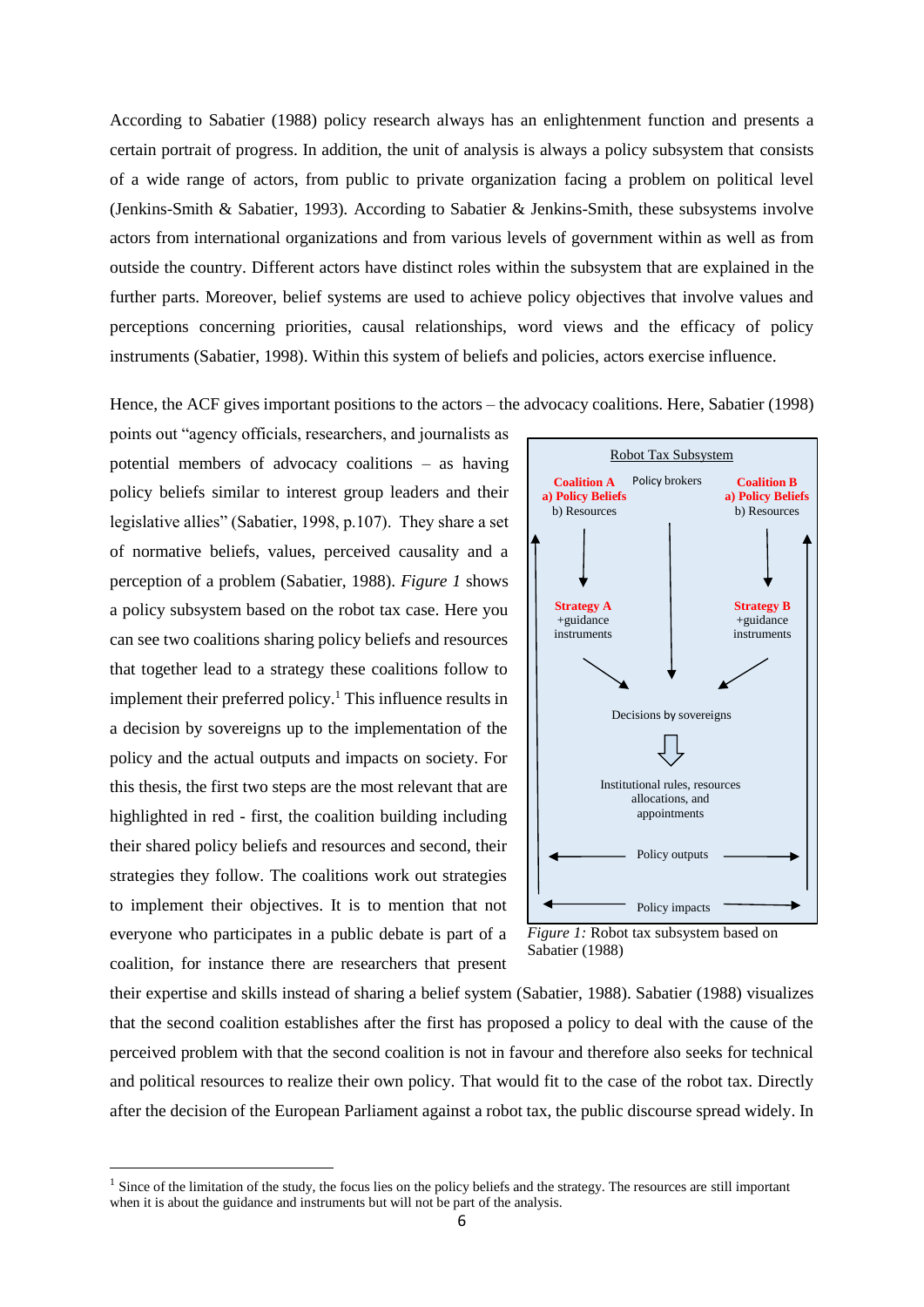general, a basic strategy of an advocacy coalition is the manipulation of controlling authorities (Sabatier, 1988). When there is a conflict between coalitions, policy brokers help to find compromises that reduce the conflict in these specific situations (Sabatier, 1988). The final products are governmental programs and the output that is nevertheless also influenced by other external factors, for instance legal or social resources of a society (Sabatier, 1988). According to Sabatier (1988), governmental decisions lead the advocacy coalition to revise its strategies or even beliefs. In addition, Sabatier (1998) argues that policy changes are not a result of competition among the advocacy coalitions, but "policy-oriented learning within and between coalitions" (p.117). This indicates an individual aspect of the ACF that individuals ignore dissonant beliefs and therefore tend to confirm existing beliefs by filtering new experiences (Sabatier, 1998). In the end, it is also mostly about political resources that "strongly affect their ability to actually translate their beliefs into authoritative policy decisions." (Sabatier, 1988, p.143).

Building a coalition also means to be part of a certain network in which these resources are shared. 'Density' and 'centrality' are important concepts when it is about social networks. As well as the connection of advocacy coalitions, networks deal with the identifications of active participants as well as the connection among the actors. De Laat et al. (2007) describe density as a "measure of the overall 'connections' between the participants" (p.90) and "the number of communicative links observed in a network" (p.90). In addition, centrality is about "the extent to which an individual interacts with other members in the network" (De Laat et al., 2007, p.90). These both concepts help to structure social networks and advocacy coalitions to make sense of their similarities as well as their shared resources.<sup>2</sup>

Besides the role of advocacy coalitions, various scholars have noted the role of policy entrepreneurs in promoting changes in policy, so they are important actors within the ACF. Policy entrepreneurs talk policies into existence. According to Minstrom and Vergari (1996) the difference between policy entrepreneurs and coalitions is that they are mainly interested in selling ideas about policy changes. They "seek to sell their policy ideas and, in so doing, to promote dynamic policy change" (Minstrom & Vergari, 1996, p.423) by problem identification and therefore shaping debates as well as building coalitions. Policy entrepreneurs want to attract the attention of policy makers and the public and consequently push their perceptions of an issue (Minstrom & Vergari, 1996). To present their strategy, they are networking in the square of government, but also media attention is a crucial factor to push their ideas and convince supporters. In addition, they seek to maintain coalitions to support their policy ideas (Minstrom & Vergari, 1996). According to Roberts and King (1991) policy entrepreneurs work from outside the governmental area with the aim to introduce, translate as well as implement ideas into practice. A policy entrepreneur can also be responsible for the establishment of advocacy coalitions and bringing their shared beliefs and assumptions together.

1

<sup>&</sup>lt;sup>2</sup> These concepts are important to consider while talking about the relationship between actors, so it is important to mention them. But because of the pre-limited scope of the research, centrality and density will not be subjects of analysis since a network analysis would be too extensive for this study. Nevertheless, these concepts help to structure the methods of analysis in the next chapter.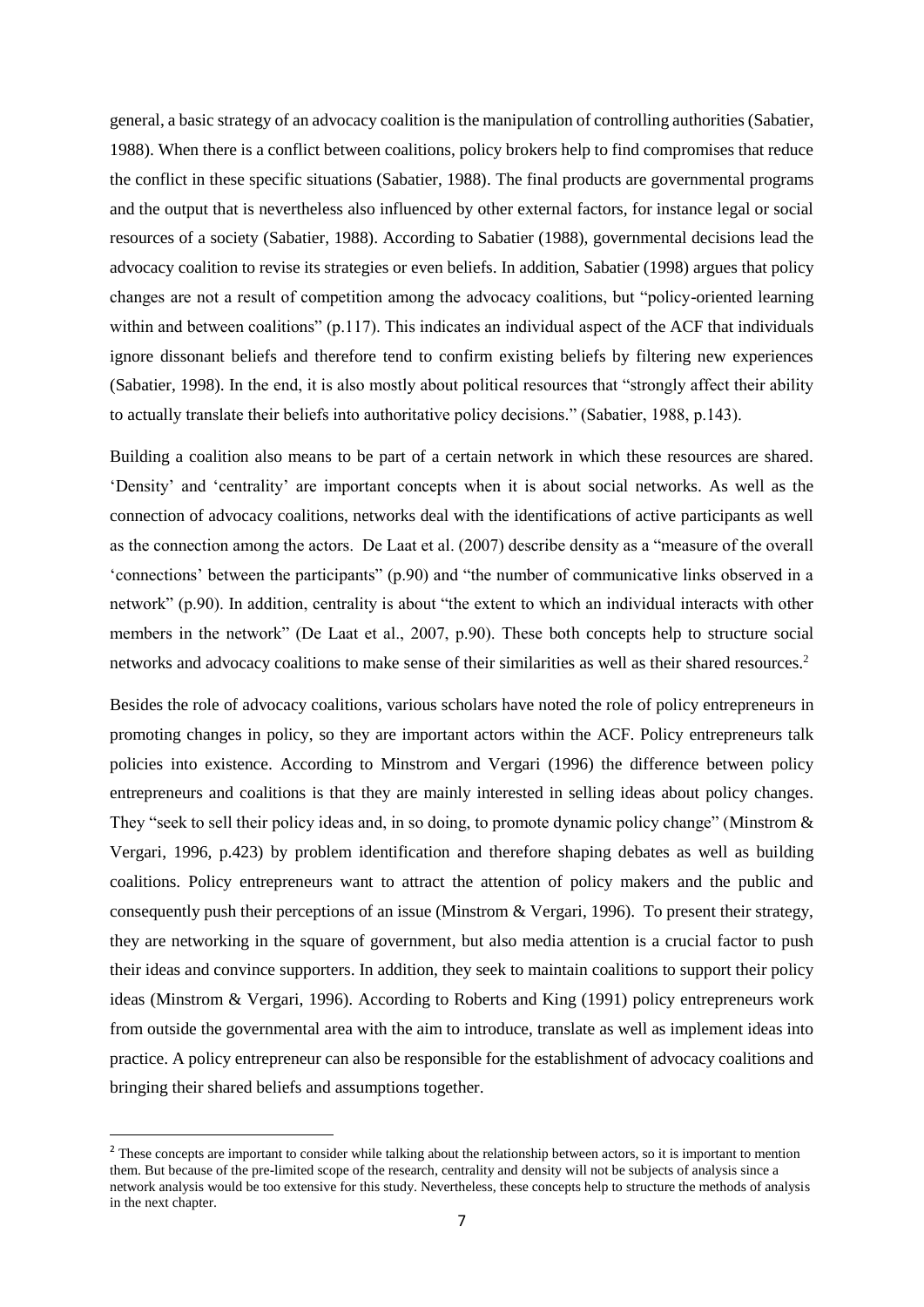Consequently, assumptions and beliefs play a signification role within the ACF, not only for the promotive function of a policy entrepreneur, but also for the advocacy coalitions. These shared beliefs are based on a belief system that includes "sets of value priorities and causal assumptions about how to realize them" (Sabatier, 1988, p.131). The structure of belief systems is divided into three cores, revised by Sabatier (1998): the deep core, the policy core and secondary aspects. Policy elites structure their beliefs from fundamental normative (deep core) that range across all subsystems, through the belief of policy positions including basic strategies and values within the closed subsystems (policy core), to more instrumental decisions (secondary aspects) that are important to implement the strategies of the policy core. While it is especially difficult to change the deep core of an individual, it is easier to change the policy core under specific conditions as well as the connected secondary aspects (Sabatier, 1988). Within this belief system, major and minor policy changes can be distinguished. Sabatier (1998) illustrates that major policy changes lead to changes in the policy core and minor changes are connected to secondary aspects. Especially shared beliefs in the policy core, lead to coordinated behaviour.

Policy core beliefs are perceived as the "primary perceptual filter for actors in a policy subsystem" (Weible & Sabatier, 2005, p.183) to identify their allies as well as opponent actors. Consequently, according to Weible & Sabatier (2005), policy core beliefs influence the choice of interaction between actors that are mostly interact with other actors that share the policy core beliefs. Already Jenkins-Smith & Sabatier (1993) defined the advocacy coalitions as a set of actors that have a shared understanding of policy beliefs and translate those beliefs into policies. Furthermore, the ACF suggests that these coalitions are stable in time because of the loyalty towards the own group and the distrust to out-groups (Weible & Sabatier, 2005). In this study, policy core beliefs are defined as the fundamental policy position in favour or against the introduction of the robot tax as well as possible other positions regarding the problem that leads to the policy change. But it is not only about sharing policy core beliefs, it is also about the perceived belief correspondent and the connection and distance of the actors.

To look at work of other researchers, it is recognizable that also further studies focus on analysing policy beliefs, since there is still a lot to explain. Other scholars mainly present the role of policy core beliefs as well as a broader application of the ACF on various cases. For instance, Sabatier & Zafonte (1998) found out that actors with similar policy core beliefs establish a network that is formed by their perceived allies that is criticized by the assumption that similar beliefs automatically lead to a coordination of behaviour (Schlager, 1995). Allies do not have to coordinate with each other and that there is an overlap between ally and network (Schlager, 1995). Regarding the critique, Sabatier & Zafonte (1998) worked out a conceptualization in 'strong' and 'week' coordination. So that actors that share beliefs do not have to meet but can follow the same strategy (Weible & Sabatier, 2005). This is also important to keep in mind in the analysis of the formed advocacy coalitions in this research. Furthermore Ripberger et al. (2014) measure the deep core by evaluating the viability of cultural theory and cultural worldviews. So, latest developments of the ACF are concerning the belief systems and examine the relationship between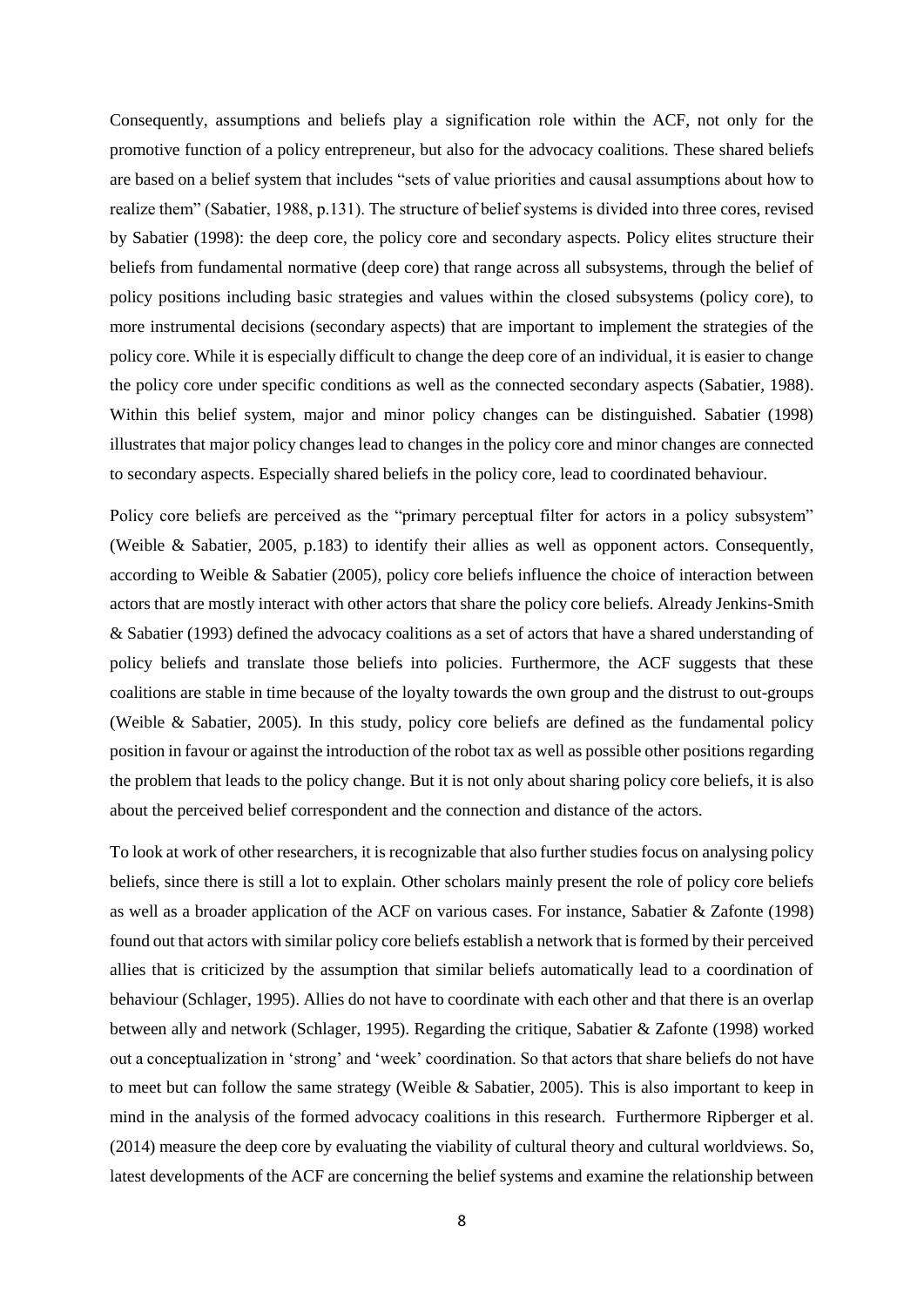deep and policy core beliefs including foundation of cultural theory for instance by Jenkins-Smith et al. (2014). Again, it is obvious that the current work does not focus on the new circumstances that the process of mediatisation and automation entails. Therefore, the relevance of the objective of this study to link the ACF with today's communication practices is confirmed again. So, the role of communication strategies is further introduced and how they are connected to the ACF.

#### <span id="page-11-0"></span>2.2 Role of frames & priming within the ACF

Continuing, the connection between the ACF and the role of frames and priming as strategies is outlined. So, the second focus of the thesis lies on the frames and priming of the coalitions and policy entrepreneurs within the public debate on a robot tax. Within the ACF, the actors are "instrumentally rational – i.e. they seek to use information and other resources to achieve their goals" (Sabatier, 1998, p. 108). Coalitions seek to "alter the behaviour of governmental institutions in order to achieve the policy objectives in their respective policy cores" (Sabatier, 1998, p.117). Frames and priming are useful to explain these strategies to achieve their goals, because "by ordering the world, ideas may shape agendas, which can profoundly shape outcomes." (Goldstein & Keohane, 1993, p.12). Hence, Dudley and Richardson (1999) examine the role of frames within competing advocacy coalitions. According to Dudley and Richardson (1999) policy entrepreneurs and advocacy coalitions "use a particular policy 'frame' to understand reality" (p.228) and shape the perception of an existing problem. Subsequently, kinds of bias arise (Dudley & Richardson, 1999). On this account, actors share a set of policy core beliefs, so they also see the world with a different view in contrast to actors of other coalitions what consequently leads to cohesion in the in-group (Sabatier, 1998). To share views and beliefs, new forms of media provide influencing channels.

In times of mediatisation including fast internet connection and new and social media, it is unavoidable to have a look at media while discussing a public discourse. Besides an organisation, the media provide the public with information (Fombrun & Shanley, 1990). Therefore, the public learns from media about activities of the organisation and how they relate to public interests (Einwiller, Carroll & Korn, 2010). That is why Copeland  $& Copsey (2017)$  argue that "the relationship between the media, national politics and public opinion is symbiotic and mutually dependent.". That is also within the ACF where the "coalitions seek to translate their beliefs into public policies" (Sabatier, 1988, p.142). The coalitions seek to transfer their beliefs and information to the public and other suitable coalition partners to strengthen their influence. An effective way how to get in contact with them is to use media attention and therefore frames and priming to set the focus on their beliefs and policy objectives.

The idea behind the framing concept is the "question of how news information is presented or 'framed'" (McQuail, 2010, p.380). The work of Goffman (1974) is an important foundation for the frame concept as well as for framing research and many scholars build on his work with the aim to analyse news (e.g.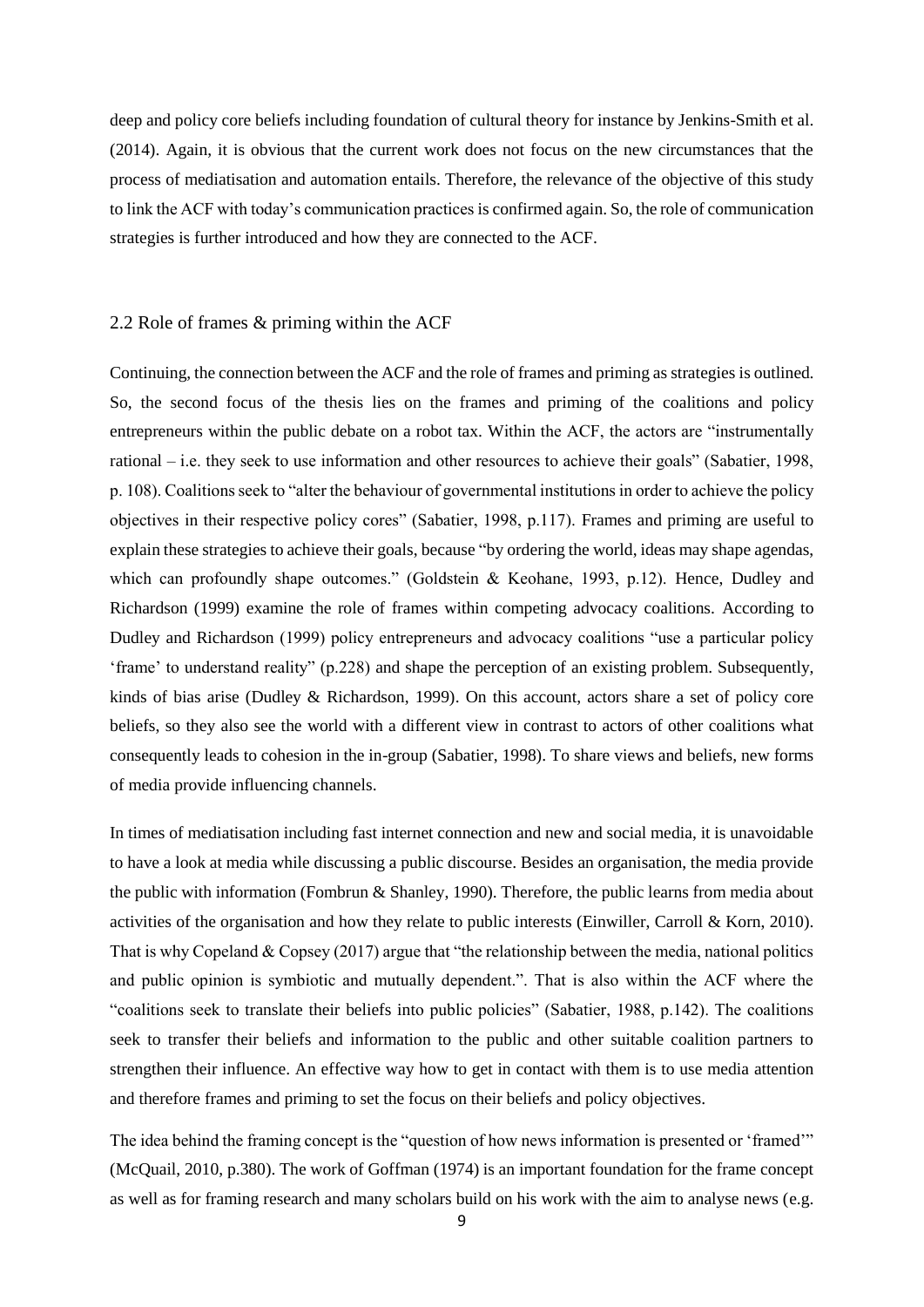Vliegenthart & Van Zoonen, 2011). With his early work, he gives first insights into the process of giving meaning to an issue and to distinguish between what is relevant and what is not regarding events and actors. In addition, Entman (1993) defines frames as follows: "to frame is to select some aspects of a perceived reality and make them more salient in a communicating text" (p.52) and clarifies framing as selection and salience and summarizes the idea that frames consist of four aspects: problem definition, diagnosis of causes, making moral judgements and the suggestion of remedies. Also, the advocacy coalitions and policy entrepreneurs steer to talk about the perceived problem that goes hand in hand with the policy core beliefs. The analysis of the causes and therefore creating a strategy to implement the policy in favour for their beliefs, is also a part of Sabatier's system of the analytical interaction between advocacy coalitions (1988). Consequently, the use of media and frames also influences the interaction between the actors. Later publications are made by Garrison (1992) and Iyengar (1991) who were interested in news frames and its impact on conversations and opinions among the public. Vliegenthart & Van Zoonen (2011) point out that frames can also be contradictory and that they are always part of "struggles for meanings between different actors" (Vliegenthart & Van Zoonen, 2011, p. 105). This phenomenon is also presented within the ACF where various actors seek for attention to advance their objected policies.

All these reasons can also be applied to the role of priming within the ACF. Agenda-setting is often discussed in relation to priming what some scholars see as general aspect or consequence of agendasetting (McQuail, 2010). Agenda-setting suggests that "the prominence of elements in the news influences the prominence of those elements among the public" (Carroll & McCombs, 2003, pp. 36-37). Subsequently, the public uses this information to grade their own agenda (Carroll & McCombs, 2003). Another dominant definition of agenda-setting is based on McCombs & Reynolds (2002) who describe the shift of the salience of objects from the media to the public. The idea of priming effects has its roots in history of election campaigns and research (McQuail, 2010). Iyengar & Kinder (1987) present the attention of political topics which are on the media agenda are also more prominent when it is about the assessment of politicians. Therefore, they examine the priming of leading opinions on public issues. The priming concept suggests that "media attention to political issues provides the criteria for how governmental leaders are evaluated in public opinion" (Kiousis & McCombs, 2004, p.37). It is about the ability of media or news to affect the judgement of politicians to set criteria (Iyengar & Kinder, 1987). In sum, the prominence of an issue in the news, influences the weight in political judgements (Iyengar & Kinder, 1987). To apply this to the discourse, it is about the criteria that the actors give attention to and therefore the salience in the news influences the salience of the criteria among the public.

Because of these reasons, frames and priming build up an important part of the analysis of advocacy coalitions and policy entrepreneurs in the public media discourse. In sum, the frames and priming can influence the strength of the coalition, the spread of beliefs and the possibilities that they get because of new members or alter governmental institutions to achieve the objectives. Additionally, these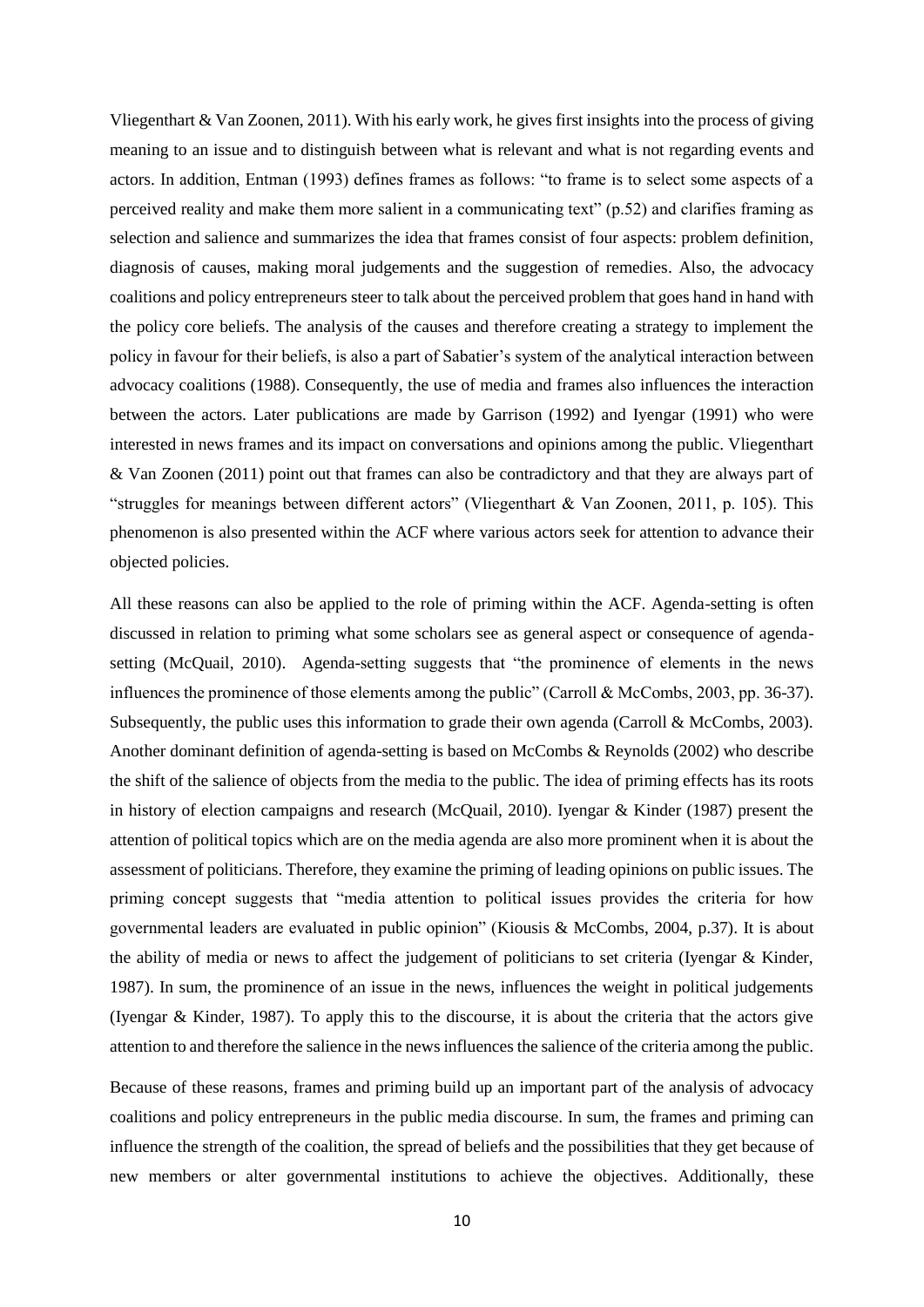communication strategies have the potential to influence or even manipulate the mass. This assumption becomes clear by having a look at the distinction between emotional and rational frames.

#### <span id="page-13-0"></span>2.3 Emotional vs. rational frames

Rational and emotional frames give insights how actors try to persuade in order to realize their policy objectives. On the one hand, rational frames present "the same information in a more straightforward and objective manner" (Claeys et al., 2013, p.299), and on the other hand emotional frames include "subjective, evaluative properties and emotional loaded adjectives" (Claeys et al., 2013, p.299). According to Moon and Rhee (2012) the reader relies on messages and arguments, so that rational frames are suitable to change the belief of the reader. On the other side, using emotions can lead to a greater public response (Kim & Cameron, 2011). In this study, rational frames are summarized as frames that share the information objectively and straightforward including clear facts without emotions that decorate a story in a certain way and emotional frames as more subjective and evaluative in that sense that the reader is influenced by emotional language. All this contributes to the understanding and explanation of the discourse, why communication strategies are so important when it is about shaping public opinion. The distinction of frames in rational and emotional is particularly important because the whole robot and artificial intelligence discourse is also about moralities, future expectation and about perceived threats to society. Hence, the expectation is that the discussion is emotionally charged and therefore the distinction not only gives insights to the exact communication strategy, it also exposes the actors that want to manipulate a democratic decision-making.

#### <span id="page-13-1"></span>3. Conclusion

To conclude, the Advocacy Coalition Framework is a suitable theoretical framework to analyse the dominant actors, policy entrepreneurs and advocacy coalitions of the public media debate on a robot tax. Within the belief system, it is possible to seek advocacy coalitions that share basic assumptions, a problem definition and represent their opinions regarding a robot tax. Furthermore, frames and priming techniques are successfully integrated into the ACF that share the close connection between the strategies of the actors and the function of frames and priming in a mediated environment. The extended application of the frame concept in emotional and rational frames enables to identify the use of language by manipulating the mass in the further research process. To discover the research problem and the power of actors within shaping the discourse of the day, a content as well as a frame analysis is used. How this is done methodological, is explained in the next section.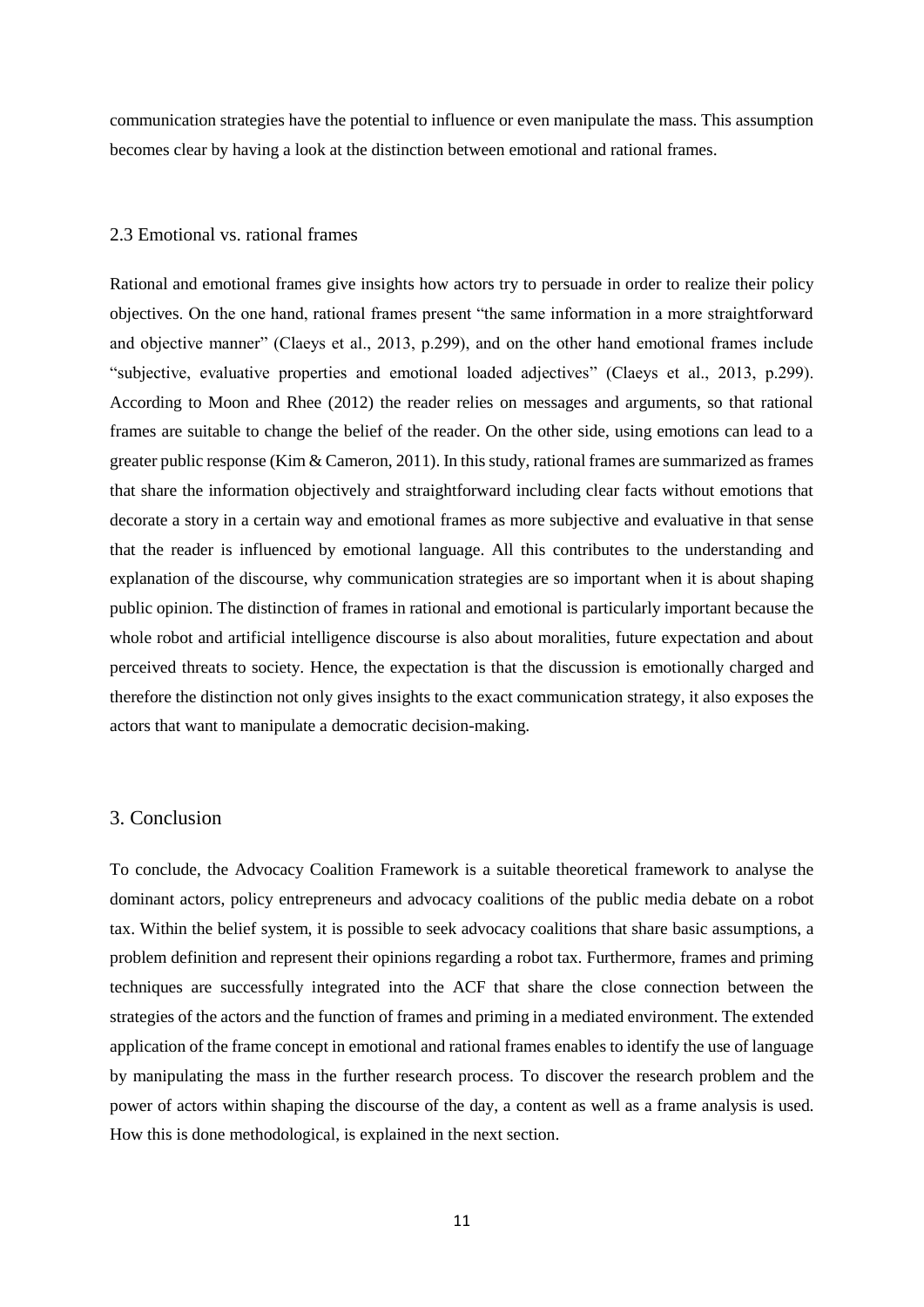# <span id="page-14-0"></span>**III. Methods**

#### <span id="page-14-1"></span>1. Introduction

This chapter aims to explain the methods that are used to get an answer of how the dominant actors, policy entrepreneurs and advocacy coalitions frame and prime the discourse on a robot tax. The research is divided into two parts: the identification of the advocacy coalitions and policy entrepreneurs within a content analysis and their frames and priming of the robot tax discourse in the media within a frame analysis. First, the selected case is explained more in detail. Second, the data is presented, how it is collected and why it is relevant for the analysis. Third, the methods of data analysis show what the thesis is going to do with the data to answer the question. These methods aim at revealing the communication strategies that the actors use. So, a coding scheme is formulated that gives suggestions for emotional and rational frames to properly analyse the exertion of influence by the actors. In the end, a conclusion summarizes the key research activity.

#### <span id="page-14-2"></span>2. Discussion of the methods

#### <span id="page-14-3"></span>2.1 Case selection

The case on which this study is based is the discourse on a robot tax in Western Europe. Western Europe is the area of analysis because of the dominant position of the EU in the discussion and language limitations that just allows German and English sources. The discourse is selected because of the current relevance for the EU and the discussion including various actors. The time range of 16th February 2017, the rejection of the proposal by the European Commission, to March 2018 is selected, since the 16th February is assumed as key event of the discourse. After that, the discussion has spread widely, and a range of actors has been involved even if the discourse has already existed before.

But the development of the discourse on a robot tax shows that before this key event, just smaller national debates have existed. These debates were introduced by numerous studies (e.g. Mc Kinsey Global Institute) predicting the replacement of workers by robots resulting in "technological unemployment" (Abbott & Bogenschneider, 2017, p.4). These alarming findings have led to a greater national discussion of industrial as well as academic experts until also the European Union discussed the impact of these predictions and a robot tax as possible solution to hinder rising unemployment and inequality. Because of these reasons, the case is very urgent to discuss. It is not only at its highest point of discussion; the policy decisions have a highly relevant impact on future labour market as well as for social division. Now, the discussion as well as the political world are stuck in finding solutions for these occurring problems. This case reveals not only the actors that want to protect the society from all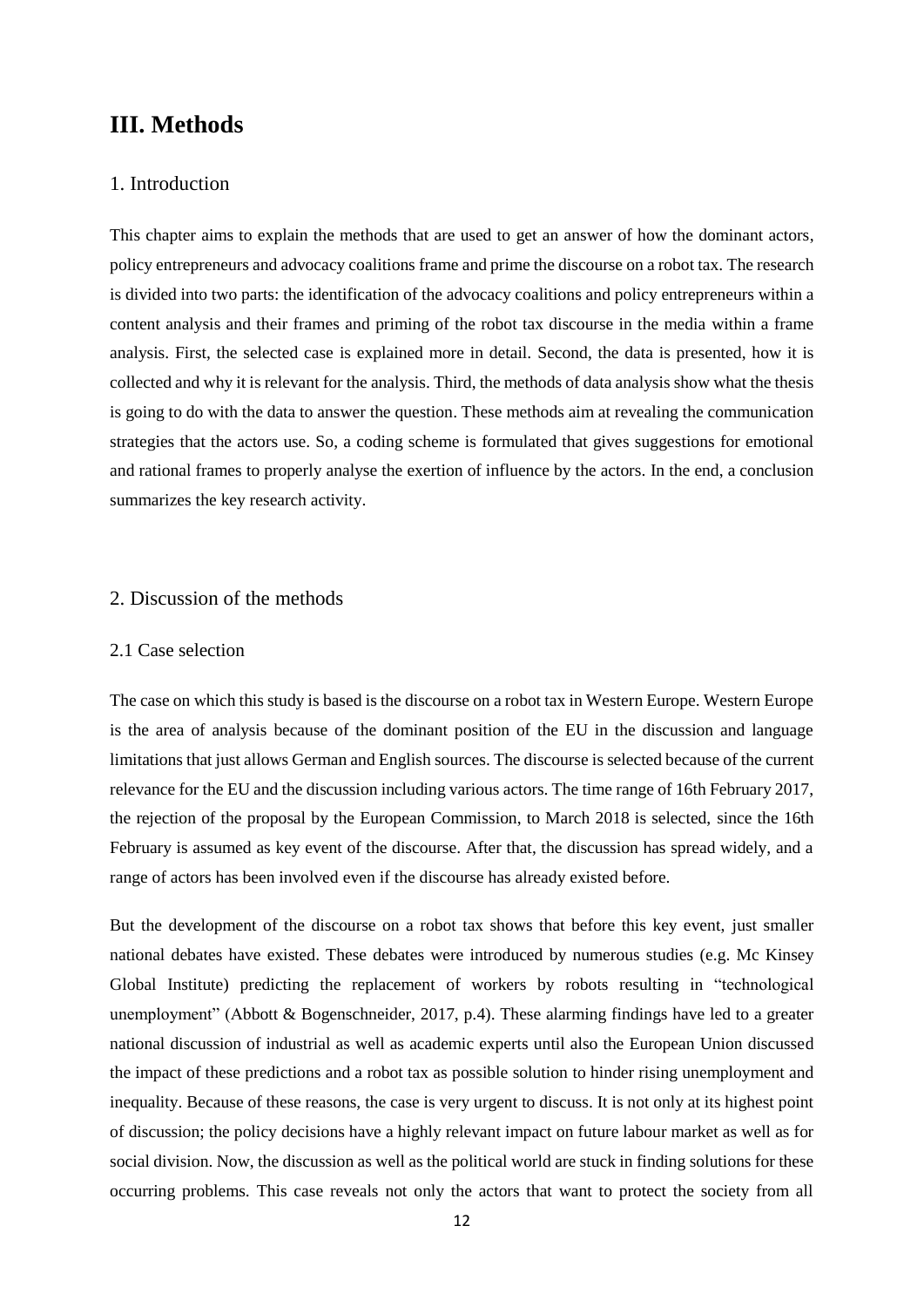consequences, it also detects the actors that seek for their own advantages. At this stage, it is important to know how are these actors that want to strategically shape the public discourse.

This is underlined by the observation of the importance of actors with an increased number of headlines starting with "Bill Gates says" that pushes the relevance of Bill Gates over the actual topic of a robot tax after this key event. Here, it seems to be more important who says what in the discourse instead of the organization and development of the discourse itself. In comparison, there are only a few newspaper articles that discuss the proposal rejection as main topic. This phenomenon can also be observed regarding other actors. Therefore, the robot tax discourse is selected as suitable case for the analysis of policy entrepreneurs and coalitions. Regarding this, the robot tax discourse is especially performed in public media. So, the case is also appropriate to answer the second and third research question when it is about identifying dominant frames and ways of priming. The assumption is that these actors use the public media as a forum to spread their ideas, beliefs, assumptions, perceived problems and solutions with other actors, stakeholders as well as with the public. Consequently, the public media discourse on a robot tax fulfils all requirements to be a suitable case to answer the research question.

#### <span id="page-15-0"></span>2.2 Data collection

Furthermore, textual data is actively collected and there is no existing dataset. Since English and German are two of the three EU working languages, data from Germany, Switzerland, Austria and the UK are considered as a good reflection of the debate in Western Europe. This data is relevant because it is readable and accessible for a large audience. Furthermore, online newspapers are collected. Due to the fact, that the discourse on a robot tax happens mainly in the public media, online newspapers are suitable to examine the research objectives. Most of them are national newspapers because it is assumed that these newspapers constitute a channel for the discourse. The suggestion is that in these articles, dominant actors are mentioned and cited. The observation of the dominance of actors originally came from online newspapers that led to the reason to study the discourse within this medium. Online media are accessible for a mass audience and therefore reach all relevant actors that is a good platform for coalitions to spread beliefs as well as to exercise influence by using frames and priming. Regarding the use of quality newspapers, the choice of other researchers is considered (Doulton & Brown, 2009; Patterson et al., 2016; Eilders, 2002; Dolezal et al., 2010). Since taxation is a tool in the economic sphere, also economic newspapers are considered as a good forum for the reflection on the public media debate. Regarding the use of data of other researchers, this thesis also uses quite usual newspaper articles but in comparison, this thesis does not focus on the analysis of these articles in general, but on the statements of the actors within, what differs from other studies.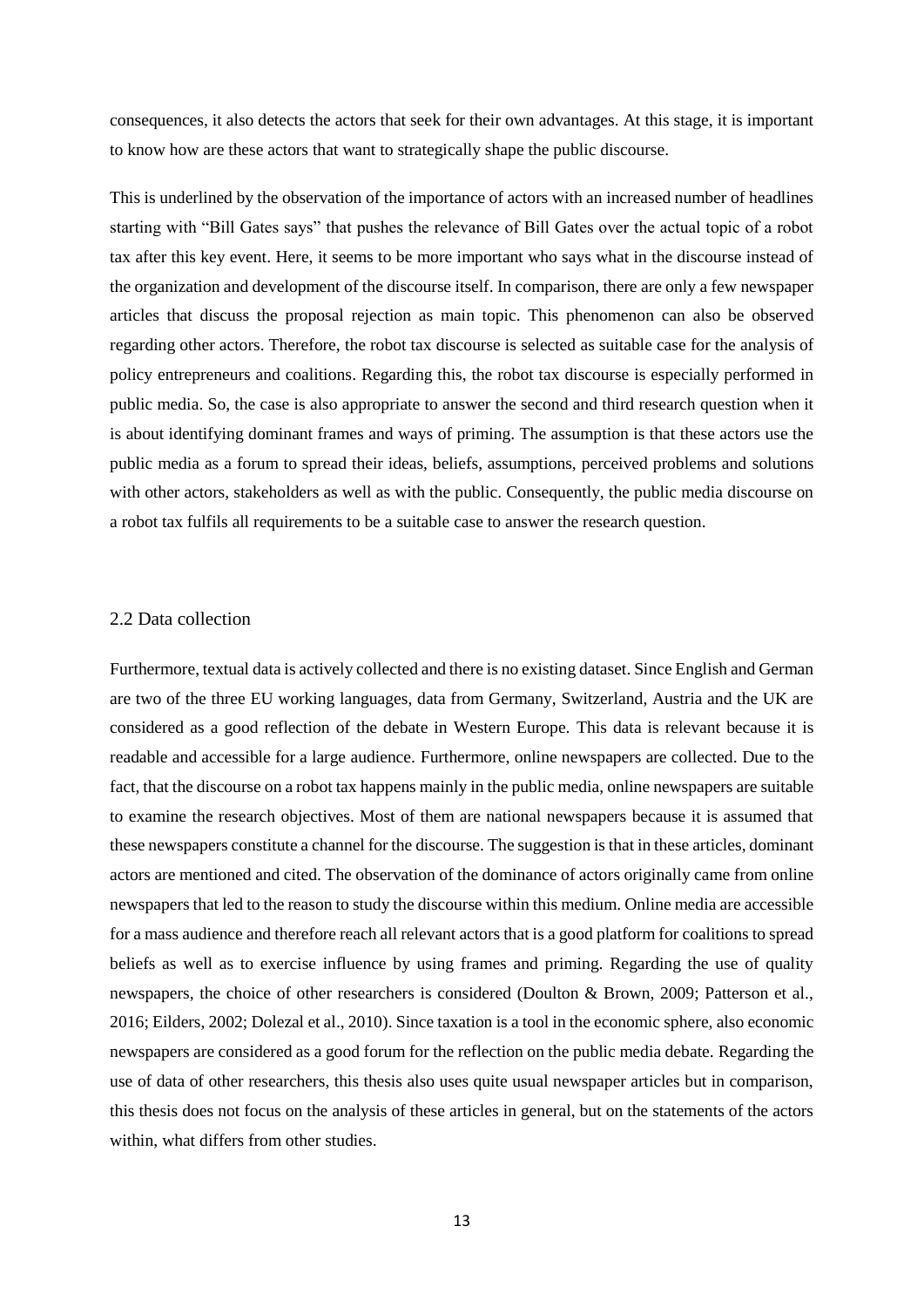In the end, 35 German articles from Switzerland, Germany and Austria are collected as well as 27 online newspaper articles from the United Kingdom (UK). In total, the data set consists of 62 economic and quality newspapers that are widely used in research and considered as such (see Appendix 1). The articles are directly found on the official websites of the newspapers by using 'robot tax' or 'Robotersteuer' as key words. In average, the newspaper articles consist of one up to two pages in total. All selected articles represent the public discourse on a robot tax clear and explicitly channel the public debate with a focus on dominant actors and spokespersons, so that the study can analyse these actors as possible advocacy coalitions or policy entrepreneurs as well as their ways of frames and priming of a possible robot tax.

#### <span id="page-16-0"></span>2.3 Methods of data analysis

Moreover, the empirical study adopts an exploratory research method that does not aim to give advice for decision-making but provides the policy world with an insight into the current situation of actors that are in power and their way to influence the discourse on a robot tax. Therefore, the research question asks for how the actors frame and prime the discourse and it is not about the direct influence on the policy process. Also, the robot tax discourse is in a preliminary stage and therefore the data and time period are limited what makes the exploratory research to an appropriate design.

In this thesis, the research question will be answered by using a qualitative method in a case study design. The research aim is suitable to be analysed within a case study because it is particularly appropriate to focus on the problem within an in-depth analysis of a specific case within a limited time. Therefore, the in-depth analysis is limited by time (16th February 2017 until March 2018) and within the unit of analysis (Western Europe).

In addition, the methods of data analysis are divided into two parts: a content analysis to identify dominant actors, policy entrepreneurs and advocacy coalitions and a frame analysis to work out frames and priming these actors use to spread their beliefs to the public. The aim is to identify the dominant actors, policy entrepreneurs and advocacy coalitions by analysing the presented policy core belief, their perceived belief correspondent and their ways of frames and priming within the selected newspaper articles. As presented in the data collection, this method differs from other researchers in that way that the thesis does not focus on the frames and priming of the journalists and authors, but on the communication strategies actors use within the newspaper articles as a forum to spread beliefs. Here, it is important to keep in mind that therefore it is always an already selected form of information set by the authors of the articles and their gatekeeping and news values.

First of all, a content analysis inspired by Philipp Mayring is used for the first step of analysis. Since this type of analysis has its roots in the sphere of communication sciences, a content analysis is a useful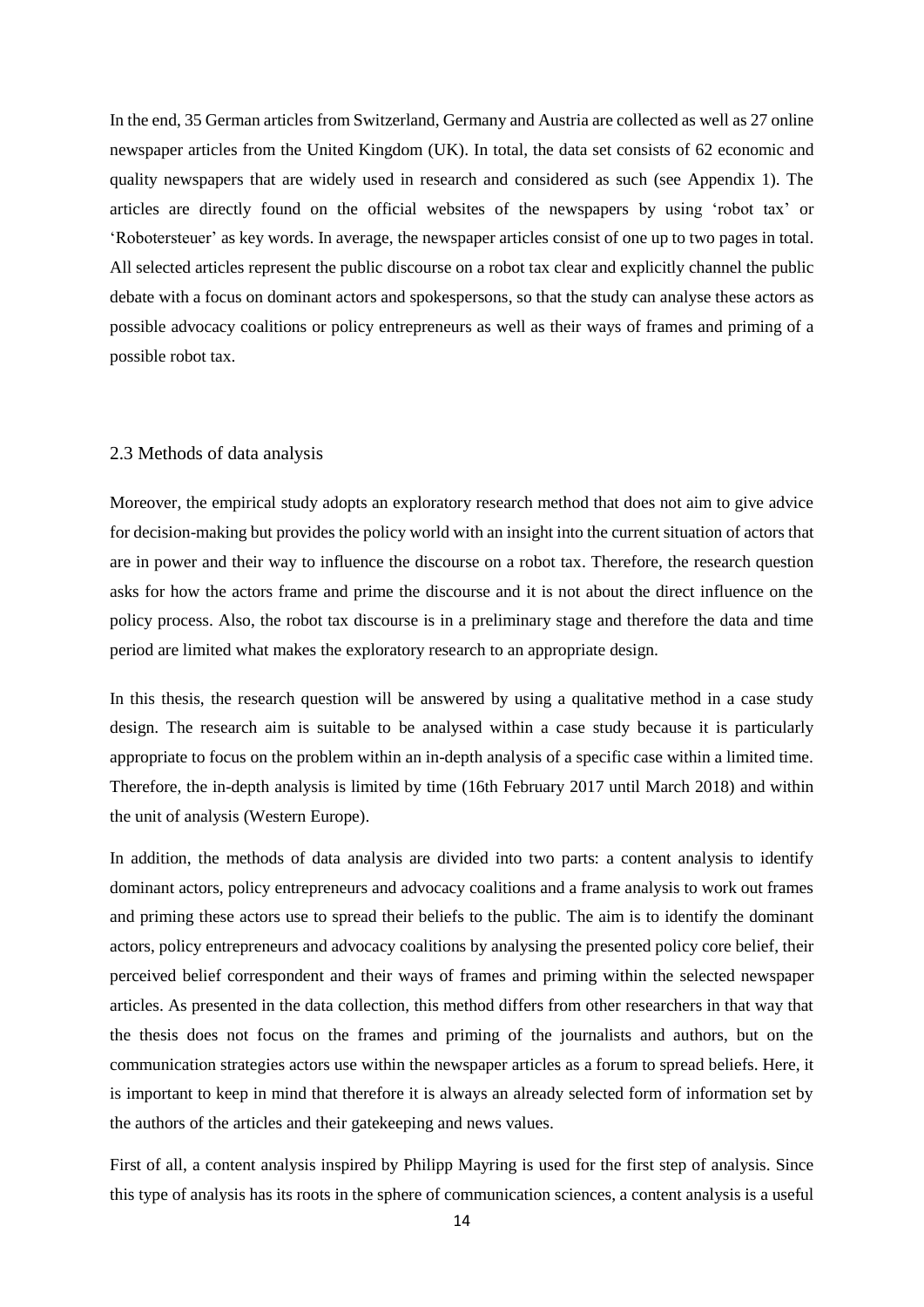tool to investigate the dominant actors within the discourse on a robot tax in Western Europe. Mayring (2014) presents a content analysis within a system of categories as instrument of analysis. The content analysis is mainly based on the observations of a document analysis. Therefore, the used system of categories is examined by operationalizing the concepts presented in the theory section.

Thereupon, the operationalization of the concepts is conducted by using clear steps of analysis and a coding scheme. The dominant actors are examined by the number of times individuals are mentioned in the discussion on a robot tax. In the next step, it is about the advocacy coalitions that are characterized by sharing the same policy beliefs, the subjective perception of belief correspondent and the connection between the actors. According to Kukkonen et al. (2017) the ACF "asserts that disagreement over policy core beliefs divides organizations into competing coalitions." (p. 713). So, the belief system will be analysed by the perception of the problem, its causes and effects regarding a robot tax discussion and especially the attitude towards the introduction of a robot tax – the policy goal. This is done by analysing the tone. The perception of belief correspondent can be identified by observing if the actors refer to each other or support other's opinions by using their arguments, so no coding is needed. The overall connection between the actors is analysed, their similarities and differences, inspired by the density and centrality concepts. All this is done regarding Mayring's (2014) steps of a content analysis including the generalization of the paraphrase that the actors use in the online newspaper articles. This is important to analyse the intention of the actors mentioned in the articles when it comes to the problem definition, the policy goal and belief correspondent. In the following, the detailed steps are structured:

- **I. Identification of the actors:** Who is mentioned? How often? Is there an actor that seems to be a driving force that talks the discourse into existence and therefore many shapes it (policy entrepreneur)?
- **II. Identification of advocacy coalitions and policy entrepreneurs** 
	- *1. Policy core belief* 
		- a) Problem definition, its causes and effects: what is according to the actors the context of the discourse on a robot tax?
		- b) Policy goal: what is the main policy goal of the actors? Robot tax: yes or no? Here, an analysis of the tone will be made:

Negative: the words used are mainly with negative connotation. A robot tax is not perceived as a suitable tool to encounter the perception of the problem. Neutral: the words used are neutral and there is no opinion regarding a robot tax

or the policy goal is different.

Positive: the words used are mainly positive towards the introduction of a robot tax. Actors see it as a suitable tool to encounter the perception of the problem.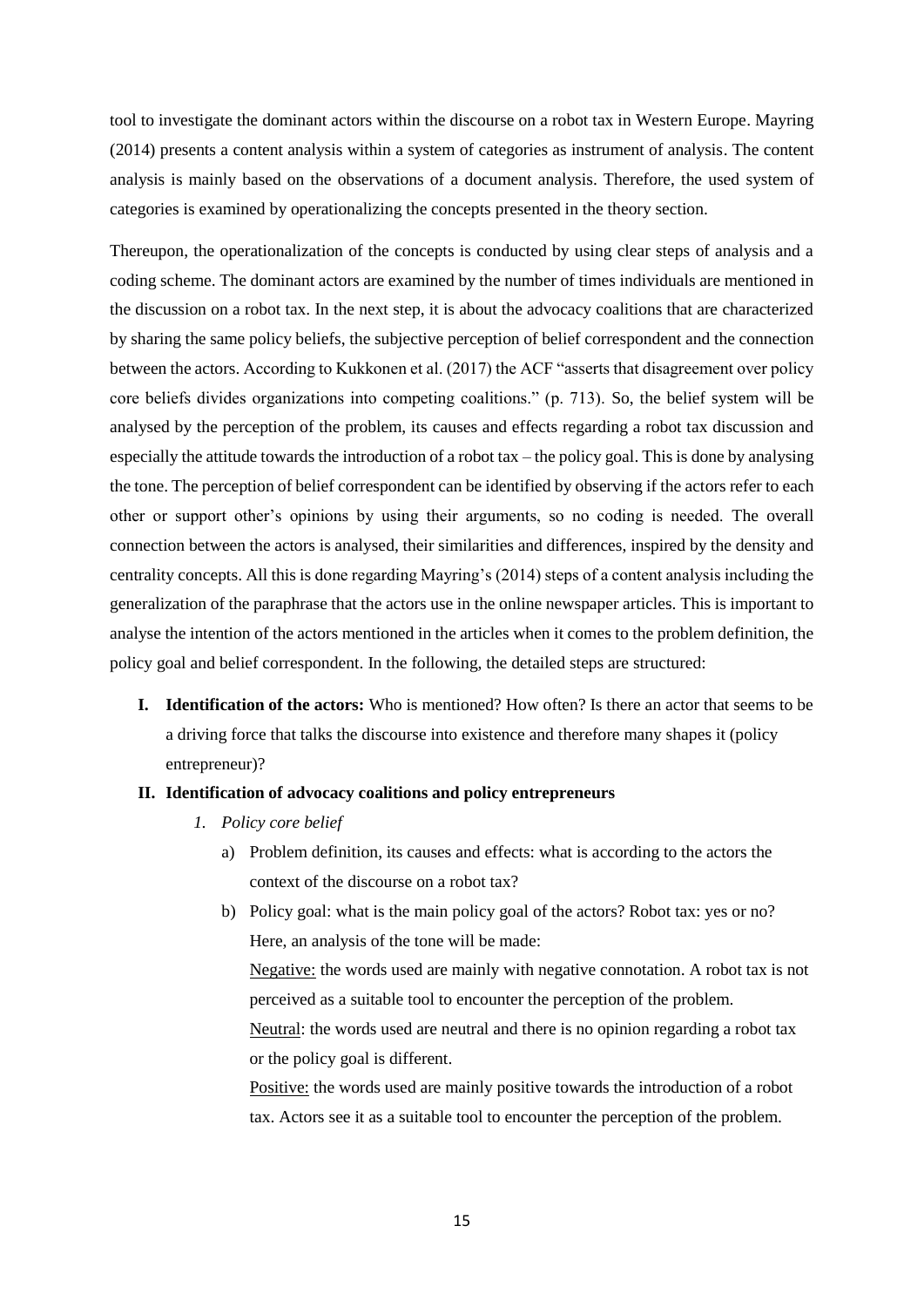- 2. *Perceived belief correspondent:* Do the actors refer to each other? To individual actors or a group? What do they think they share beliefs with? Is there an actor that is perceived as a policy entrepreneur who shapes the whole debate?
- 3. *Connection of the actors:* How is the connection between the actors? Are there any links between the actors? What are their similarities they share, what are the differences?

**III. Frame Analysis:** see Appendix 3 for coding scheme

**Priming:** How do the actors, policy entrepreneurs, coalitions prime the discourse? Which aspects or criteria are the most salient in their representation of the discourse? (referring to the frame analysis)

Moreover, the frame analysis is based on Entman's four aspects: problem definition, diagnosis of causes, moral judgements and suggestion of remedies. This is done regarding Entman's (1993) definition: "to frame is to select some aspects of a perceived reality and make them more salient in a communicating text" (p.52). They are analysed by looking for rational and emotional language that are introduced in the theory chapter. This makes sense of the language techniques and how these are used to frame and prime the discourse. In general, discussions about robots are often controversy and therefore it is a useful tool to already keep in mind two opposing type of languages. While the rational frames are more objective with the aim to change opinions (Moon & Rhee, 2012), emotional frames are about changing public responses (Kim & Cameron, 2011) that entails the potential of power abuse when objective arguments do not change public thinking anymore. Hence, the distinction is a guideline for the analysis to identify frames and consequently to give a precise answer to the communication strategies the actors use. For each of the aspects are formulated suggestions for a rational and emotional language. They do not have to fit the exact wording because it is not possible to give clear words that will be used before a detailed observation of the articles is made. The coding scheme with suggestions can be found in Appendix 2.

#### <span id="page-18-0"></span>3. Conclusion

In sum, the key research activity can be summarized as follows: In the beginning, it is about the observations made within a content analysis of the mentioned actors in the articles and the formulation of advocacy coalitions. So first, the analysis starts with the content analysis and the analysis of the actors that are mentioned in the newspaper articles. Therefore, it is illustrated how many times these actors are mentioned what already gives a preliminary answer of the most dominant actors and possible policy entrepreneurs. Frequently used actors are analysed regarding the policy entrepreneur concept if they are defined as driving force within the debate. Second, it is examined who these actors are, what position they have, to what world they belong to and what kind of similarities they share. This together with their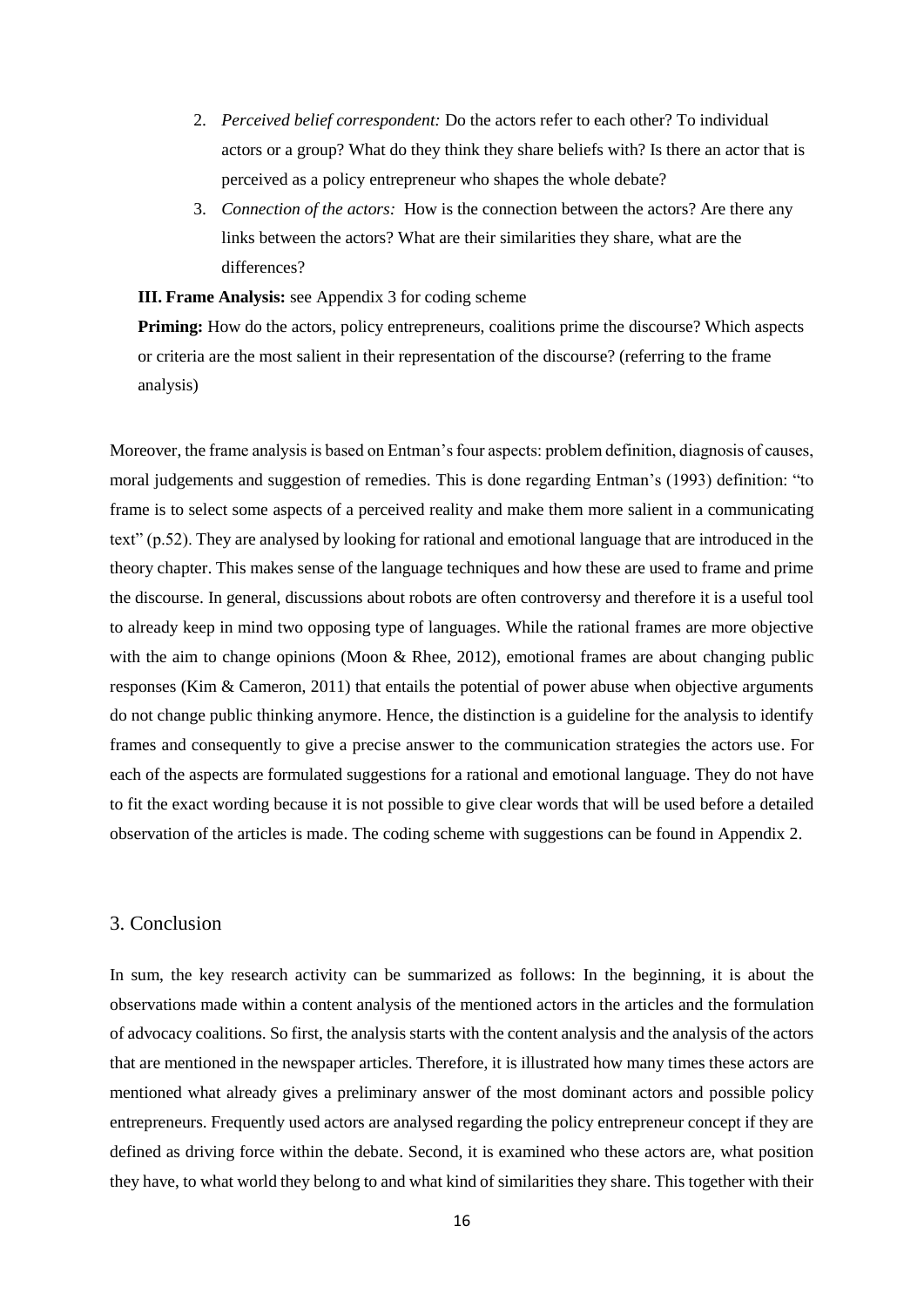belief system, perceived belief correspondent and the overall connection of the actors lead to the investigation of advocacy coalitions. Besides, the policy goal is examined by looking for the tone  $-$  if they have a positive, neutral or negative attitude towards a robot tax what gives an answer to the first of the three research questions.

The second part deals with the results of the coding scheme that give reason to the frames of the policy entrepreneurs and advocacy coalition and therefore deals with the last two research questions. First, they are examined by looking for the four types of frames by Entman (1993). Second, these frames are distinguished if they entail emotional or rational statements regarding the four frames. The findings are presented in a separate table. These results give an answer to the ways of communication the actors use as well as which are the most dominant frames and primes within the discourse. Third, an analytical analysis makes sense to their strategy by connecting these results with the findings of the content analysis and the positions of the actors in a wider societal context. The attention is also set on outliers and extreme usages to reveal the actors that are actively use these strategies to strive for their preferred policy objective. The combination of the analysis of both steps is expected to give the answer to the main research question that is answered in the conclusion section.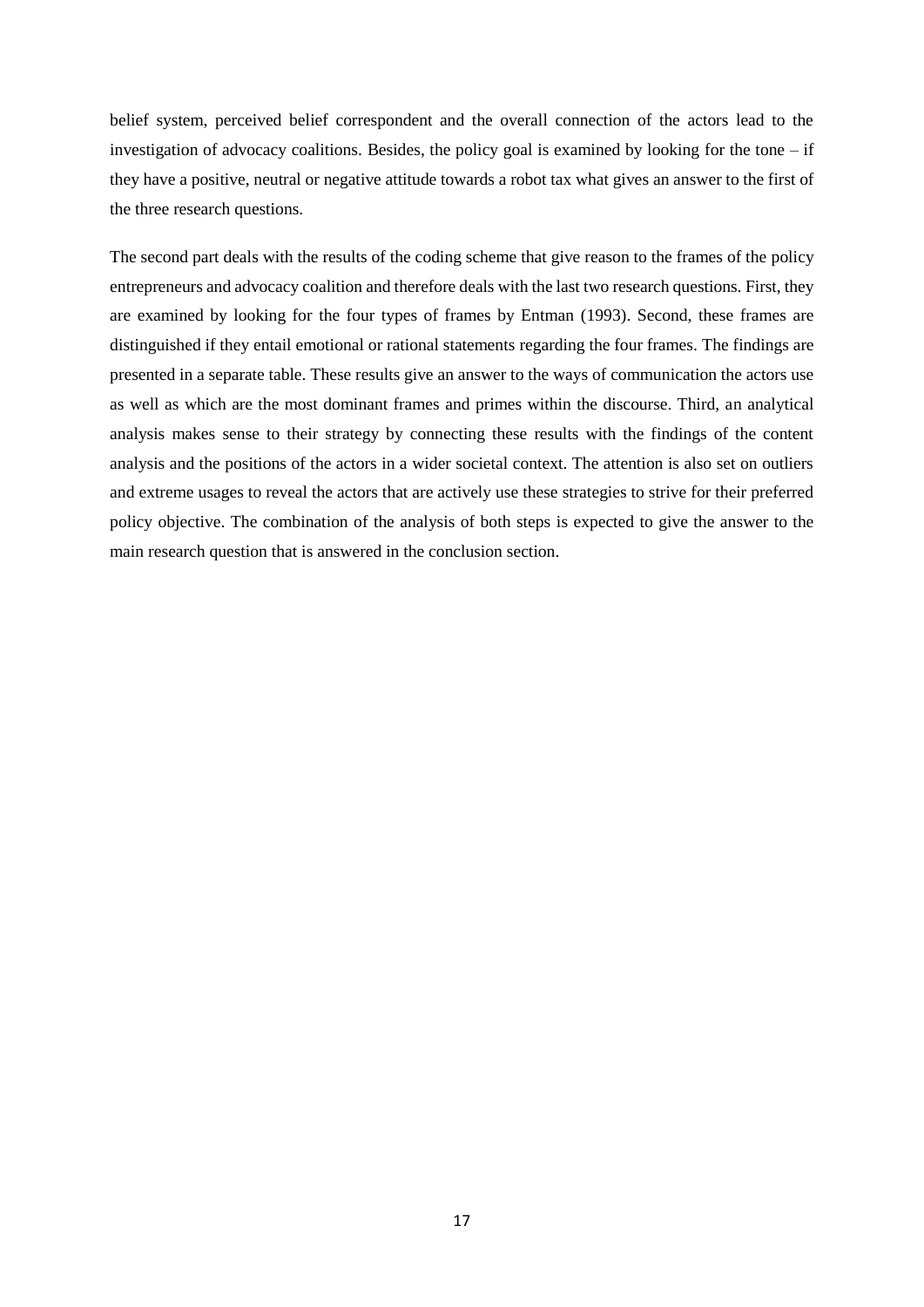# <span id="page-20-0"></span>**IV. Analysis**

#### <span id="page-20-1"></span>1. Introduction

In the following, the analysis is structured in those two steps. In the beginning, the findings of the content analysis are presented and discussed by focussing on dominant actors, policy entrepreneurs and the identification of advocacy coalitions by using the operationalization introduced in the methods chapter. Thereon, the frame analysis gives sense to the language used by the actors, especially the distinction between rational and emotional frames. Based on this, their way of priming is evaluated as well as the most salient aspects within the public media discourse on a robot tax in Western Europe. This reveals the strategies the actors use to exercise influence and control discussions.

#### <span id="page-20-2"></span>2. Findings & interpretation of the content analysis

So, the first part of analysis deals with the research question: *Who are the dominant actors, policy entrepreneurs and advocacy coalitions within the public media discourse on a robot tax?* In the beginning, the dominant actors are presented: who is mentioned and how often? In the next step, the policy entrepreneurs are introduced and their role in the international and national context. After that, the two identified coalitions, the compositions, members as well as their shared similarities and differences are part of the analysis.

#### <span id="page-20-3"></span>2.1 Dominant actors

The first observations present the frequency of the actors in a descriptive way until it is analysed in an analytical context. *Figure 2* presents the differences between the usage of all actors within the selected newspaper articles. In total, there are 29 actors mentioned in the United Kingdom (UK), Germany, Switzerland and Austria. It is clearly observable that there are just a few names mentioned frequently and that 23 of 29 actors are mentioned one or two times regarding specific cases and their attitude towards a robot tax. The actors have various positions within the society. Politicians, economists as well as international organizations and labour unions participate in the public media discourse. Besides Bill Gates, the European Parliament, Elon Musk, Benoît Harmon, Thomas Straubhaar and Jeremy Corbyn are frequently mentioned. Sabatier (1988) already reveals that not every actor takes part in a coalition, for instance researchers who share their expertise. So, all other actors that do not fall in any of the advocacy coalitions are not subject of the analysis since the thesis deals with the most dominant actors. Accordingly, actors mentioned one or two times cannot be considered.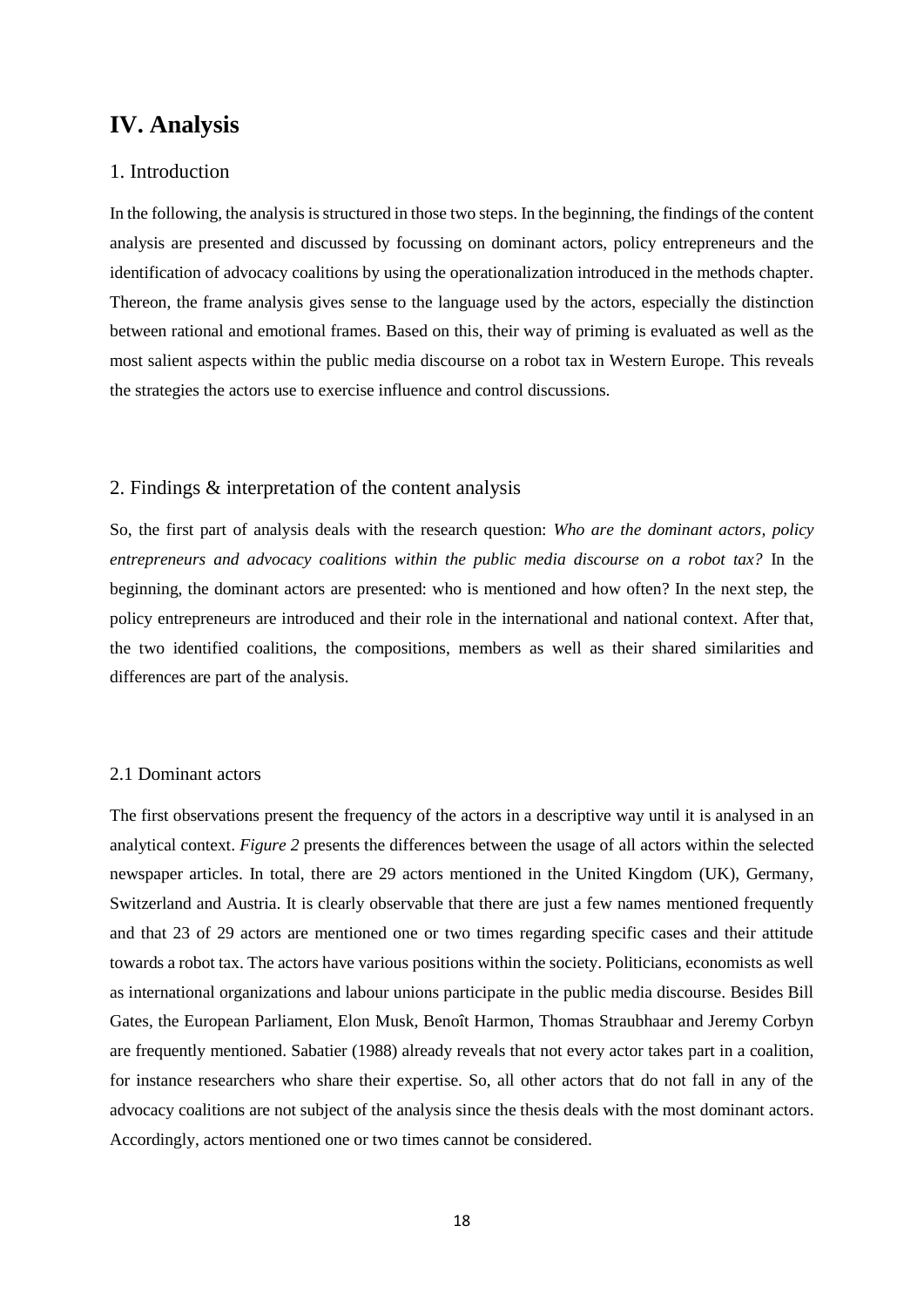

The understanding of the composition of these actors becomes clear by the illustration of the mentioned actors in German and in English articles. In Appendix 3, you can find the results of the number of times actors are mentioned in UK and German articles separately. In total, just 10 actors are mentioned in the selected 27 UK online newspaper articles. Besides Bill Gates, Jeremy Corbyn is a clear dominant actor in the debate in the UK, while Corbyn is not mentioned in any of the German articles which shows that the distribution of the actors is more concentrated on a wider range of actors. A reason for this is that German articles entail Swiss, German as well as Austrian sources. Therefore, the Swiss newspaper articles for instance focus on the development of the public discussion in the eyes of the Swiss citizens, so they mention their parliament and their social-democratic party explicitly. The focus on national politicians is also observable in the UK with the frequently usage of Jeremy Corbyn.

This thesis focuses on the dominant actors in Western Europe. Therefore, the actors will be viewed as European actors, consequently they are not divided into countries in every step. The findings clear up that Bill Gates, the principal founder of Microsoft and one of the richest men in the world, is the most dominant actor in the discourse on a robot tax in Western Europe presented in online newspaper articles in the UK, Germany, Switzerland and Austria. Within his influential position in the economic and public news world, his opinion is spread widely. Regarding the Forbes list, Microsoft is the third most valuable brand in the world (Forbes, 2017) what underlines the impact of Gates within the global market system. This phenomenon is identical in German as well as in English speaking countries. So, Bill Gates is mentioned 22 times in German articles and 19 times in English articles. Therefore, he is mentioned in 41 of the selected 63 articles about a robot tax which makes up a highly relevant contribution to the public discussion and the importance of Bill Gates in shaping public discussion and setting a standard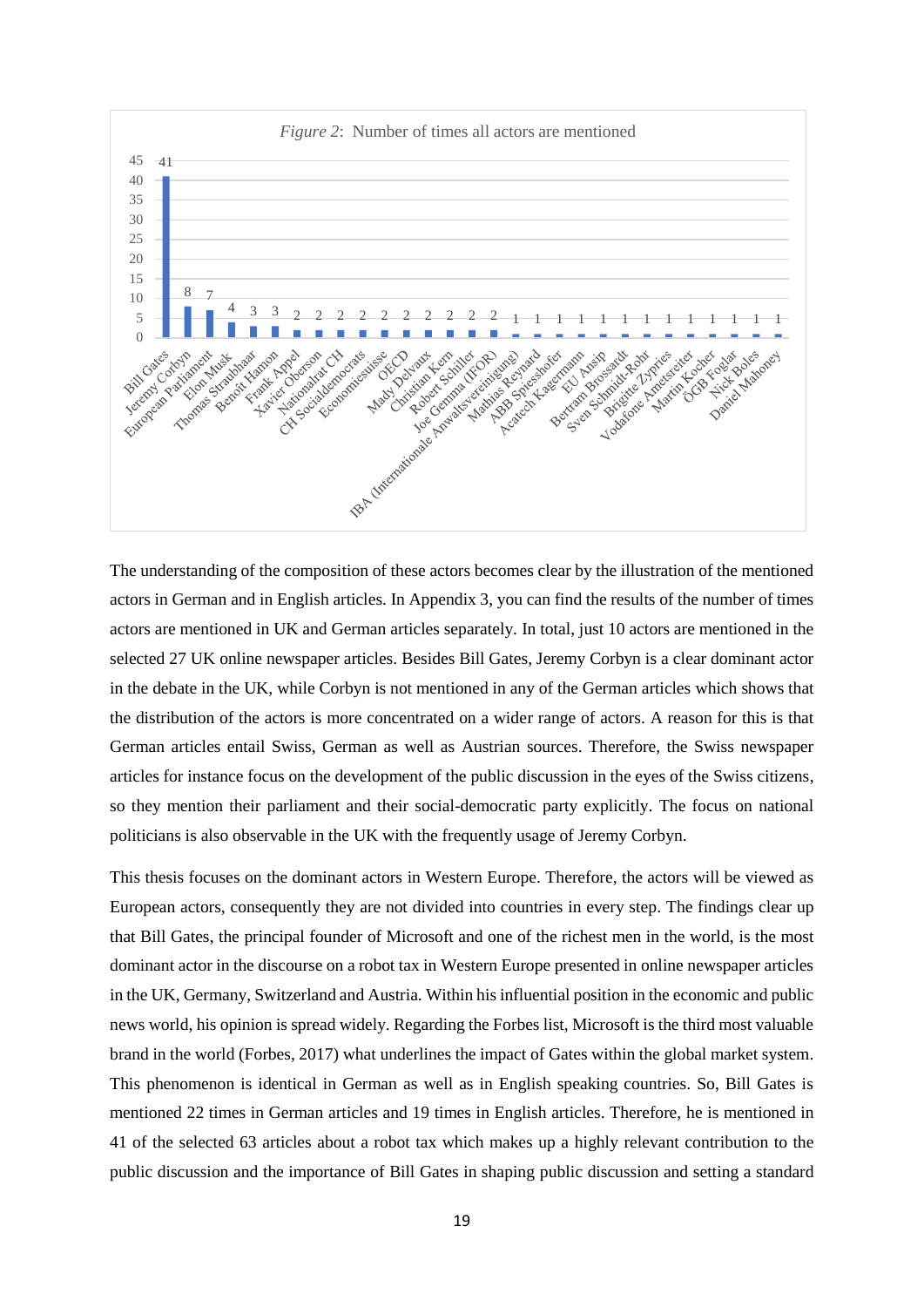for other opinions. His role as a policy entrepreneur is further explained in the next section as well as his position in an analytical context.

Furthermore, the results examine that Jeremy Corbyn has a special position in the UK. He is the leader of the labour party as well as the leader of the British opposition since 2015. Even if Corbyn is just mentioned in the national debate in the UK, he is the second most mentioned actor within the debate with eight times in total. Because of this observation, the role of Corbyn is further examined in the analysis. Also, Frank Appel has a special position in Germany as the CEO of the Deutsche Post – DHL AG, the national postal and international courier service company. He is not only mentioned in the observed timeslot, but also before the observation has started. Therefore, his national role is also subject of further analysis.

Furthermore, the European Parliament is the third actor that is frequently mentioned in the discourse on a robot tax. The observations show that there are no differences between the report in German and English newspaper articles. The European Parliament is mentioned four times in German and three times in English sources. Since the European Union rejected the introduction of a robot tax in the EU, that is also the key event for this study, the European Parliament is not mentioned as an influential voice within the debate, but more like a reference to the status of debate. The European Parliament is not considered to be an actor that shapes the debate because the articles refer to the Parliament to present the discourse and the development. Nevertheless, the rejection of a robot tax in the European Union has shaped the discourse, but it is about the event itself and not the European Parliament as an actor.

In addition, Elon Musk is mentioned four times and it is obvious that the newspaper articles refer to Musk to support the idea of Bill Gates to introduce a robot tax. As well as Bill Gates, Elon Musk is one of the most powerful man according to the Forbes list and is known as CEO of SpaceX, Tesla and Neuralink. Since Musk is a very prominent character in the global economic world, his opinion is widely spread throughout the articles even if it is not strong enough to call him an entrepreneur because he does not shape the discourse, he supports other opinions and especially his idea of a basic income. Additionally, he also does not participate in an advocacy coalition. The newspaper articles do not give further information about the intention and the concrete attitude towards a robot tax. It is mostly about the fact that Musk supports such ideas. In addition, the focus of Musk is on a basic income instead of a robot tax itself. Nevertheless, Musk introduces the wider problem of robots that has potential dangers and consequences for the society. But in total, referring to Elon Musk entails another opinion on a closely connected topic, the basic income, and it does not completely deal with the discussion on a robot tax. However, the number of times he is mentioned shows the impact of prominence and money on being heard in public discourses that is further examined in the analysis of the role of Bill Gates.

Other people that are mentioned more than one or two times are Thomas Straubhaar, a prominent economist, and Benoît Hamon, a former presidential candidate in France. Both are parts of advocacy coalitions against as well as in favour of a robot tax that are illustrated in the continuing analysis. There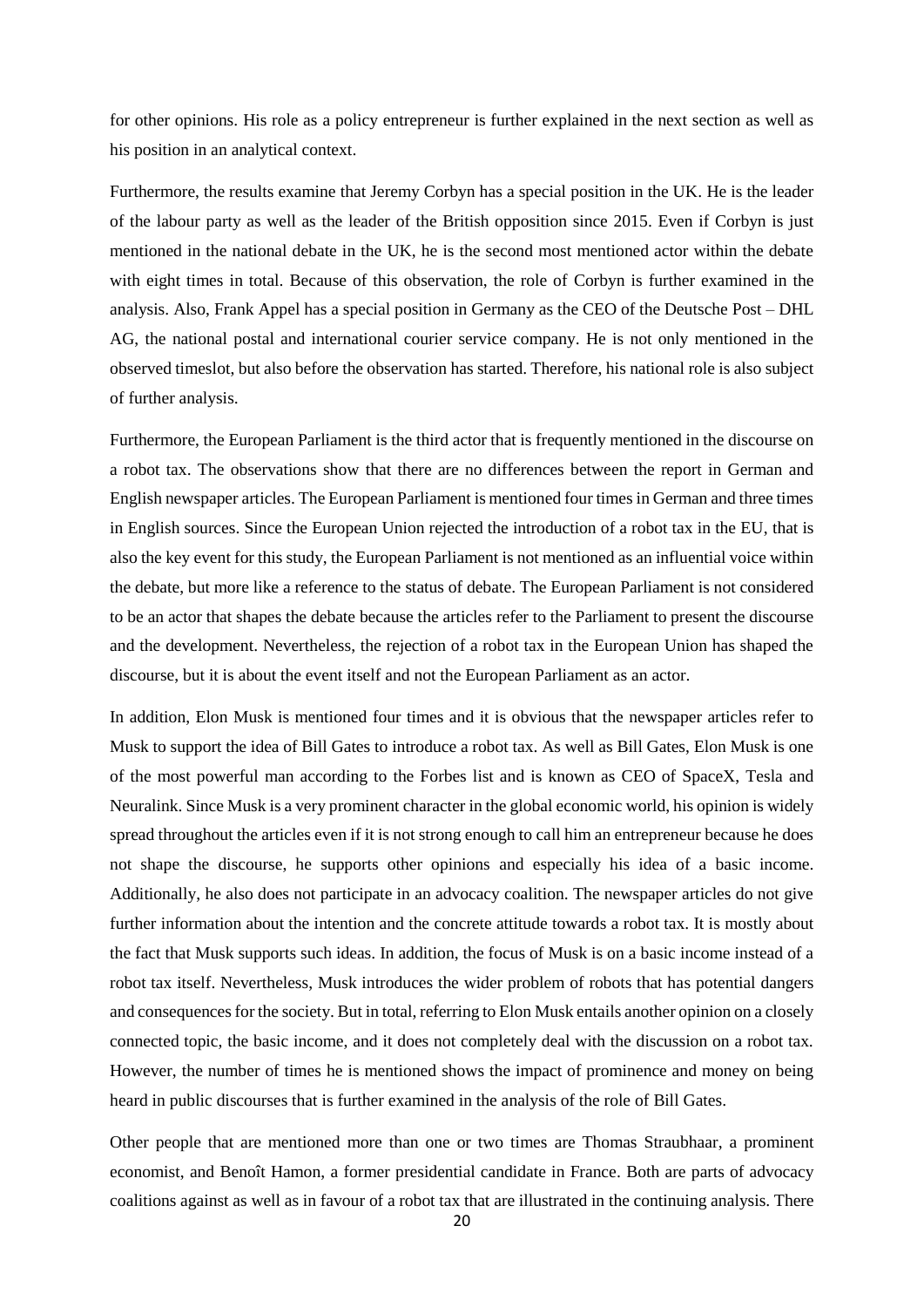are not huge differences between the frequency in which these actors are mentioned in the selected online newspaper articles. Thomas Straubhaar is mentioned three times in the German area, while Benoît Hamon gets attention in both observation areas, one time in UK articles as well as two times in German articles. Their roles within the advocacy coalitions are analysed in the next chapter. But before starting with the coalitions, the main shaping voice within the debate is presented.

#### <span id="page-23-0"></span>2.2 The uncontested power of one

So, the first key insight is the uncontested power of one single voice within the discourse that is shaped



by influential money and fame. Bill Gates is the uncontested global policy entrepreneur within the discourse on a robot tax. This phenomenon is the same in every observed country what leads to the result that Bill Gates influence reaches across national and linguistic borders. In total, Gates is mentioned in 41 of 62 articles, illustrated in *Figure 3*. The distribution and the uncontested power of Gates become clear by the comparison of the dominant actors. Here you can see the

distribution of the most frequently actors and Gates' uncontested position as the most dominant actor. Corbyn, the second most frequently actor, cannot compete with the 41 times that Gates is mentioned. In total, Corbyn is mentioned 8 times, followed by the European Parliament, Musk, Hamon and Straubhaar.

Although, the discussion has already existed before Bill Gates set his statement regarding a robot tax, he is the driving force when it is about media report and public attention. He talks the discourse into existence, not directly in the political or economic, but in the global public sphere. Concerning the theory, Gates is mainly interested in selling ideas about a new policy that is part of Minstrom et al. (1996). By the definition of the problem, a policy entrepreneur shapes the debate and helps to build coalitions (Minstrom et al., 1996). Also, the findings by Roberts and King (1991) are approved that policy entrepreneurs work from outside the government to introduce and translate a new policy. Bill Gates is not part of the political world, he uses his economic as well as celebrity position to push his idea forward. Already the first observation as well as the motivation to focus on actors have suggested that Bill Gates has an influential role because of all the headlines ending with "says Bill Gates" (Daily Telegraph 2; The Times 1). In general, Gates is mentioned eight times in headlines in German and four times in UK articles what underlines the importance of his opinion. Consequently, it is not only about the robot tax case, the headlines want to catch the reader by mentioning Bill Gates that should arouse the interest of the public. After the analysis, this can be approved, and more than the half of the articles refer to Bill Gates as shaping and influencing voice by introducing the discourse on a robot tax. Also,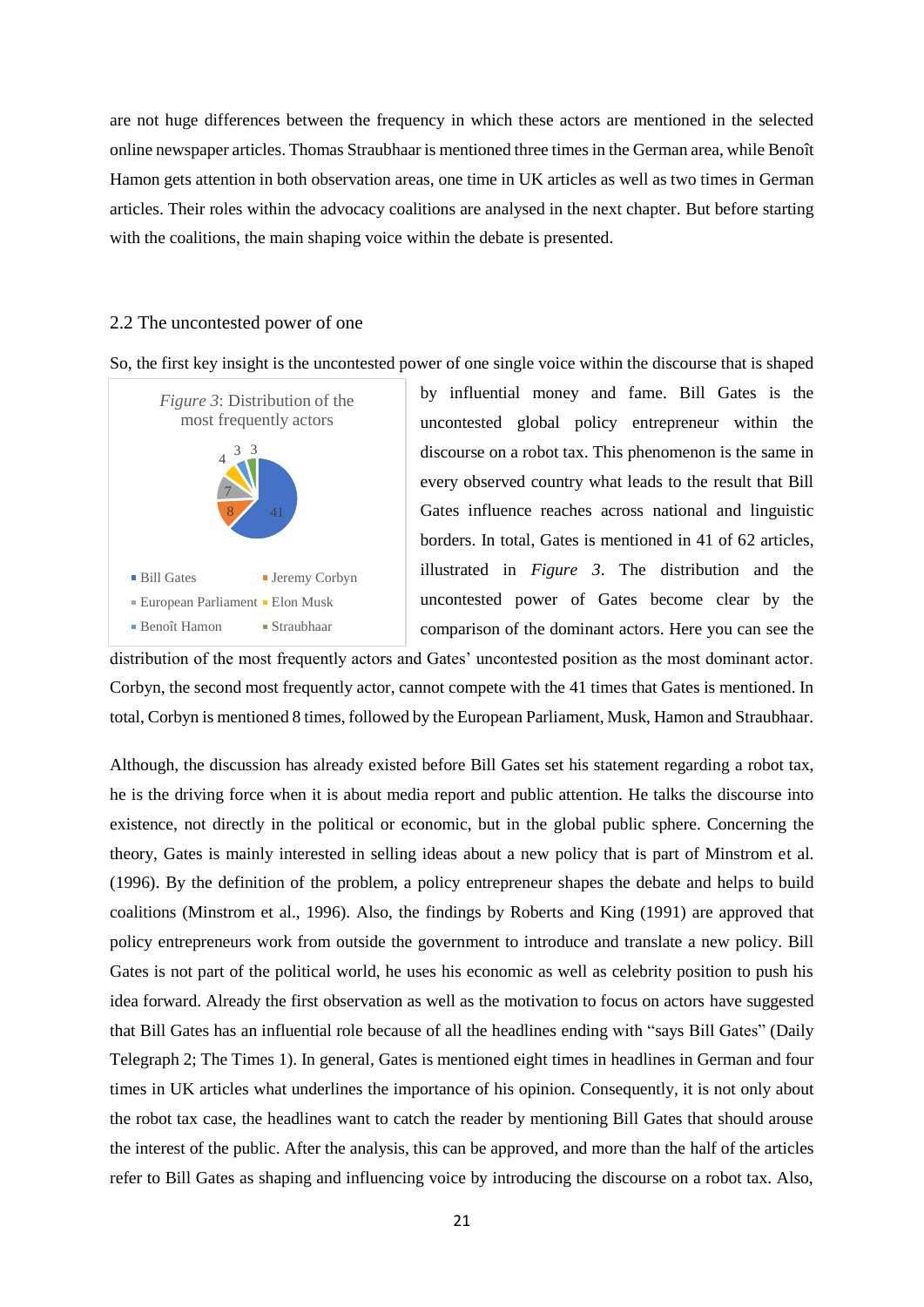other actors refer to Bill Gates and his opinion as well as the public media framing of Bill Gates as "Prominenter Befürworter [prominent supporter]" (Handelsblatt 1). Most of the articles cite the interview of Bill Gates with Quartz in which he set his arguments towards a robot tax and the importance to slow down automation for the society. Often, it is presented that Bill Gates is the actor that introduces the idea of taxing robots with sentences like "Bill Gates' plan" (The Independent 2) that underlines the assumption of the influential voice and power of Gates within the debate. This observation leads to the conclusion that Bill Gates is the global driving force within the media discussion. So, it is not only about the role of Gates as part of the economic elite, it is also about the public person Bill Gates who is in focus of various kinds of international media. Therefore, he also has a prominent position and must take care of his own reputation instead of only protecting his businesses. Therefore, there are also other projects besides the work as an economist that entails political and social problem-solving. For instance, the Bill & Melinda Gates Foundation strives for the improvement of public health with a special focus on equality and the reduction of injustices. The subject ranges from poverty, to education. This supports the importance of Bill Gates as a celebrity and as one of the richest men in the world without just characterizing him regarding his economic position. At this stage, it can be confirmed that one leading voice exercises power over others. Just one voice influences the discourse to such an extent, that it is almost impossible to talk about a robot tax without referring to Bill Gates. Here, there is a substantial risk of power abuse. Therefore, it is necessary to analyse Gates' communication strategy more in detail. Especially for the frame analysis, Gates' prominent position and uncontested power are considered.

#### <span id="page-24-0"></span>2.3 Countries' need for a leading national voice

The second key insight delivered in this section, is the role of national policy entrepreneurs within the discourse. In contrast to a global policy entrepreneur, the function of a national policy entrepreneur is the introduction of the topic in national debates as well as the more practical function to implement the policy idea into national law. The assumption is that the role of a national policy entrepreneur gets important, after a global policy entrepreneur talks the discourse into existence. Jeremy Corbyn has an influential voice in the political sphere in the UK as the leader of the labour party and the opposition what he can use for good to implement the policy idea of a robot tax. During the debate, Corbyn does not stay in the political world, he becomes part of public discussions because of his powerful position. Especially Jeremy Corbyn is mentioned quite frequently for that he is only in focus of UK newspaper articles. In total, he is mentioned in 8 of the 27 selected UK articles. Like it is also the case for Bill Gates, there is a personification as "Corbyn's robot tax" (City A.M. 3). This suggests that Corbyn mainly shapes the discussion and has the role as an opinion leader in the UK. Regarding this result, a national need for a leading voice is presented. Corbyn's power and influence stay in the UK and do not reach countries across borders, so he is not mentioned in any German articles. In comparison to a global policy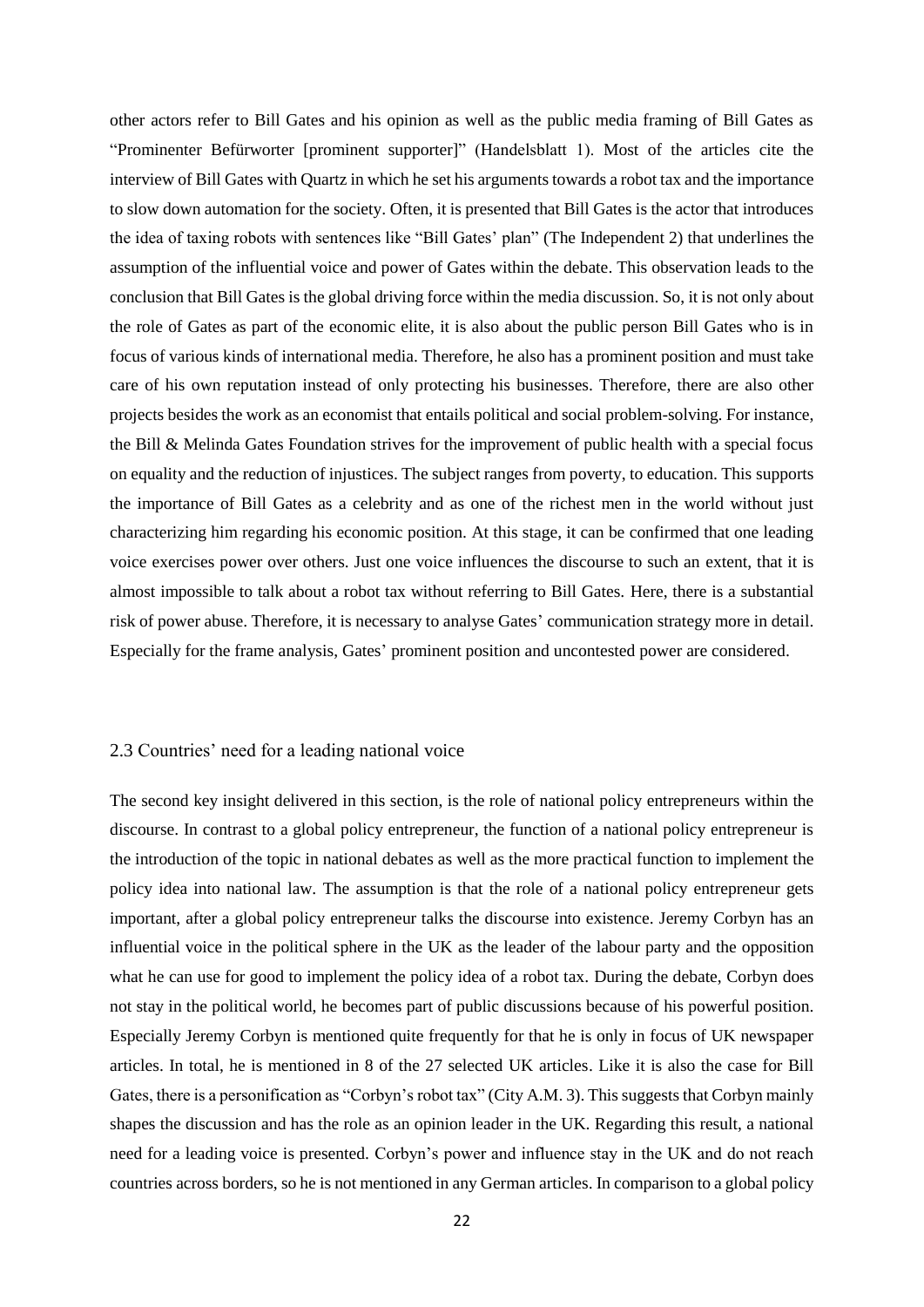entrepreneur, the national policy entrepreneur is responsible for the implementation in the countries and consequently has a more practical function. A global policy entrepreneur can shape debates globally and can control what is discussed, but when it is about the implementation, a national voice is necessary. Also, the personification approves this. This shows that nationally policy entrepreneurs do not have to come from outside the government like presented by Roberts and King (1991), they can also be part of the decision-making process. A political position is desirable to practically implement the policy idea into national law. These findings suggest a national need for a leading voice in public debates. Global actors like Bill Gates are not accessible for the national audience, so that a national opinion leader is needed to push the ideas nationally forward. Consequently, it is also easier for UK citizens to understand the issue of a robot tax, if their labour party leader is talking about the advantages of such a robot tax. Corbyn is not only a national policy entrepreneur, he also participates in the across border advocacy coalition that will be introduced in the next section. Therefore, his voice is included in the advocacy coalition, but his national role is considered.

Another national case consists of the voice of Frank Appel, the CEO of the Deutschen Post AG, that can approve the countries' need for a leading national voice. Since Frank Appel is just mentioned two times, he has nevertheless a key role in Germany. In Germany, he is one of the first actors that is mentioned within the discussion of introducing a robot tax already in year 2016. Because of this, many articles do not fall into the observation timeslot, so that Appel is mentioned less often than he would have been if the observation had started one or two years before. Frank Appel is the CEO of Deutsche Post AG and therefore one of the most influential managers in Germany. Regarding various articles from 2016, he has started with the debate and the considerations of a robot tax and has talked it into existence that has partly shaped the debate in Germany. So, in the selected online newspaper articles, the authors refer to Appel as a local introducer of the discussion. Nevertheless, he is not mentioned frequently enough that he could be assigned to be a local policy entrepreneur in this study. Therefore, it would be interesting to analyse this actor in further studies within a broader timeslot. But in total, these observations also support the role of a leading national voice within countries to be able to successfully implement the policy objectives.

In general, the concept of policy entrepreneurs and advocacy coalitions are closely connected since they interact in the same world of policies including the motivation to achieve a policy change. Being a policy entrepreneur does not exclude to be part of a coalition. Corbyn is the leading voice within the UK, but also takes actively part in the advocacy coalition in favour for a robot tax. So, policy entrepreneurs and advocacy coalitions have an interdependent relationship. It is not possible without one of each to successfully implement an idea into a policy or law. The policy entrepreneur talks the idea into existence, but a national policy entrepreneur in combination with competing coalitions helps to create a dialogue in which the policy goal is discussed, adapted and finally implemented.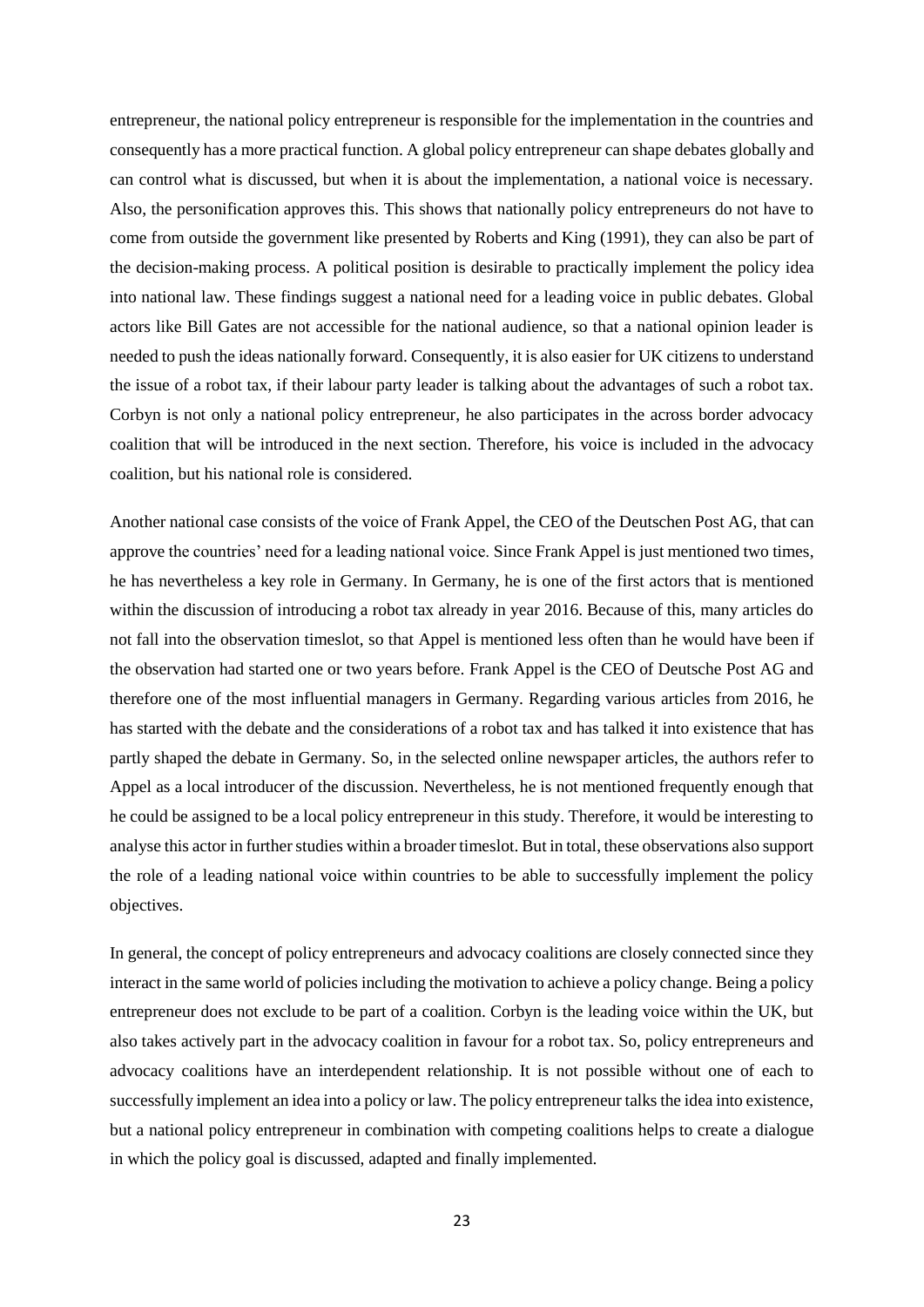<span id="page-26-0"></span>2.4 The clash between public welfare and the submissiveness to the instrumentalized capitalist market

After the analysis, two coalitions are identified shaping the debate on a robot tax. First, there is the coalition of Social-Democrats in Western Europe including actors from France, Switzerland, the EU, Austria and the United Kingdom. Regarding this, there is a small anti-coalition, the Conservatives, that are exclusively presented in the UK. Since that there is just a national debate, the anti-coalition is shortly discussed but not considered to be one of the leading coalitions in this thesis because of the lack of information. Furthermore, there is one coalition against the introduction of the robot tax: The Economists & Tech-Industry. They are put together, because they clearly overlap in their position and the motivation to prevent a robot tax. In general, there is almost no negative position that cannot be assigned to the Economists & Tech-Industry. The main clash between the coalitions in favour and against is the main subject to protect and therefore the core of their policy beliefs that is underlined by the definition of Kukkonen et al. (2017) that the ACF "asserts that disagreement over policy core beliefs divides organizations into competing coalitions." (p. 713). While the coalition in favour has the aim to protect the society from the risks of automation, the coalition against prefers protecting new innovations from the consequences of a robot tax.

To introduce the observations and identification of advocacy coalitions descriptively, *Figure 4* presents the distribution of both opinions towards a robot tax. Every actor is assigned to one of the two: in favour



or against the introduction of a robot tax. In total, 14 actors are positive and 15 are negative regarding a robot tax. To compare, in German articles, there are 13 voices against a robot tax and 13 voices in favour (50% - 50%). Just in UK articles, 60% of the actors are in favour and 40% are against the introduction of a robot tax. This can be explained by the number of actors that are mentioned in UK articles. In comparison, the UK articles just mention 10 actors because they are focus on just a few influential voices, especially the attitude on Jeremy Corbyn as

well as Bill Gates. In contrast, there are 26 actors that are mentioned in German articles. This observation also suggested that there are clear coalitions. Even though they do not operate jointly, they form a coalition based on their shared policy core belief. This is done by splitting the policy goal: in favour or against a robot tax and further identification of the policy core belief, the perceived problem of the actors and their position in the society. Additionally, Sabatier (1988) points out, the identified coalition members share a set of normative beliefs, values, perceived causality and a perception of a problem and each coalition works out strategies to implement their beliefs and objectives. Consequently, these coalitions are identified as coalitions because of their shared policy belief, the presented policy goal including shared problem definitions, causes and effects and the connection of the actors in forms of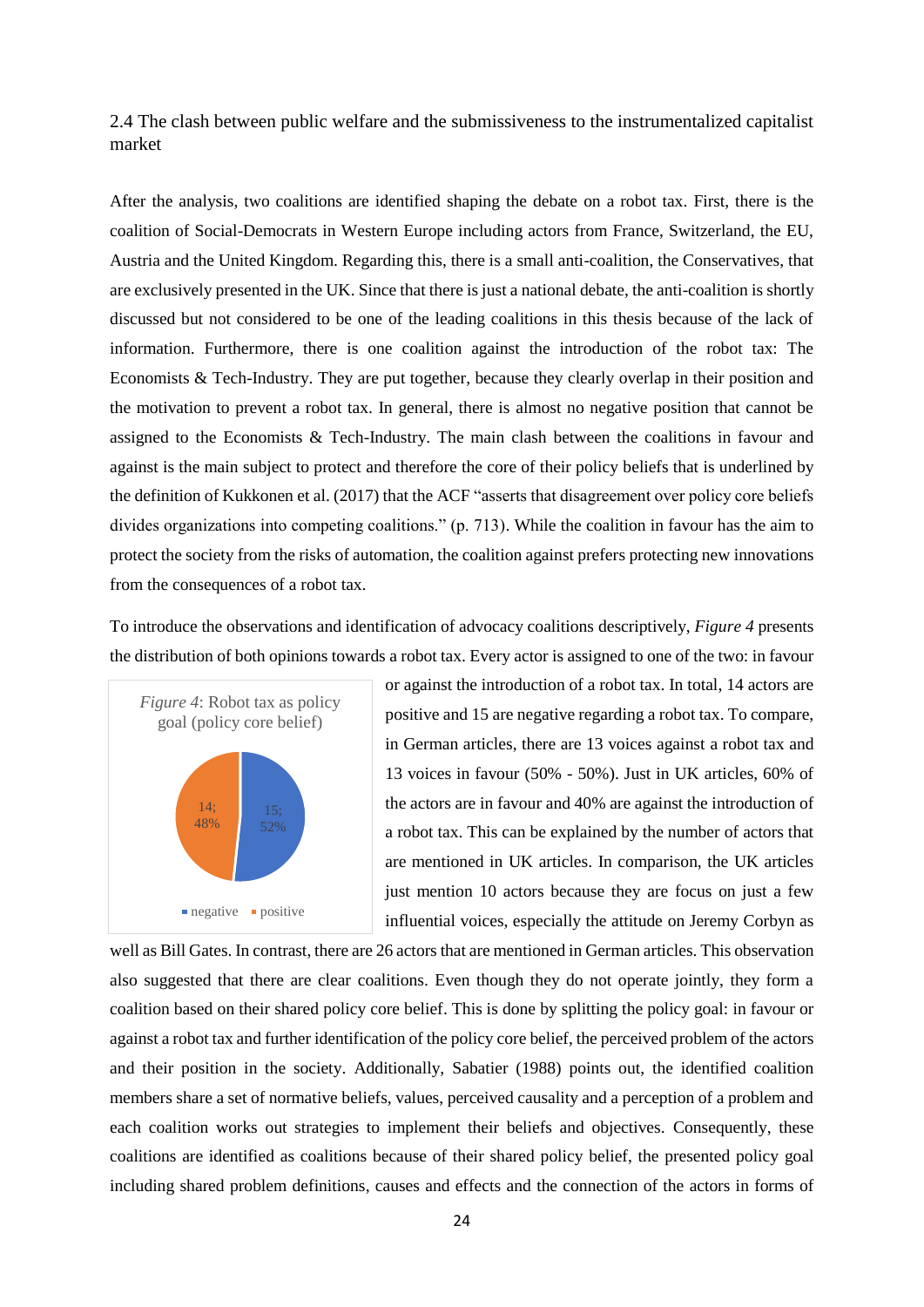their position. These positions range from the political to the economic sector. In contrast to preassumptions, it was not possible to analyse a perceived belief correspondent in detail. The focus of the articles lies on the main arguments of the actors, so that there are no insights concerning the belief correspondent to each other. Additionally, the journalists also just present an already selected form of reality through gatekeeping and diverse news values. However, even without these insights, the advocacy coalitions are clearly formed. The results present clashing policy beliefs, the perceived problem definition, its causes and effects. In the following, the results of the analysis that led to the identification of the advocacy coalitions are presented. Here, the solution of the pro-coalition is blamed to be the main problem by the anti-coalition. These competing main policy beliefs establish a clear clash between both coalitions without any intersections. To understand this clash between arguments, the advocacy coalitions are presented more in detail:

The first advocacy coalition presents the actors in favour of the robot tax. They share the same policy goal as well as their main policy beliefs. Almost all actors can be considered as politicians with a socialdemocratic affiliation in their countries. Since all these actors have to be elected, the focus is on the citizens and their needs within the debate what makes up an important similarity of all actors within this coalition. All decisions of politicians must be legitimate by the population and therefore the Social-Democrats Coalition has a more negative attitude towards robotics to protect the population what is the most significant difference to the Economists & Tech-Industry Coalition. The Social-Democrats may differ in their area – from national to supranational level – but in total, they share the same problem definition. The coalition exists of the following actors: Mathias Reynard as well as the entire socialdemocrats in Switzerland, French presidential candidate Benoît Hamon, Mady Delvaux from the S&D of the European Parliament, the former chancellor Christian Kern from Austria as well as Jeremy Corbyn from the UK labour party. According to the perception of a problem as well as the tone regarding a robot tax, Erich Föglar (president of the Austrian union federation) and the Internationale Anwaltsvereinigung in Germany (IBA) share the attitude. These actors differ from the rest of the social-democrats, but they share the main policy core belief and the representation function of the opinion of the society. Both are not part of a social-democratic party, but the network connection is closely connected to the desires of the social-democrats in forms of union federations. Consequently, both are considered to have socialdemocratic character and therefore participate in the advocacy coalition by sharing the policy core belief. Here, the connection of the actors is the aim to protect the citizens by sharing the political affiliation to the social-democratic party or the participation in union federations. This can be observed on various national levels but also on supranational level represented by members of the European Parliament. Furthermore, it is to mention that all actors play an important political key role in their countries of origin and they are in focus of the national news like Benoît Hamon in the presidential elections or Jeremy Corbyn as the head of the labour party in the UK.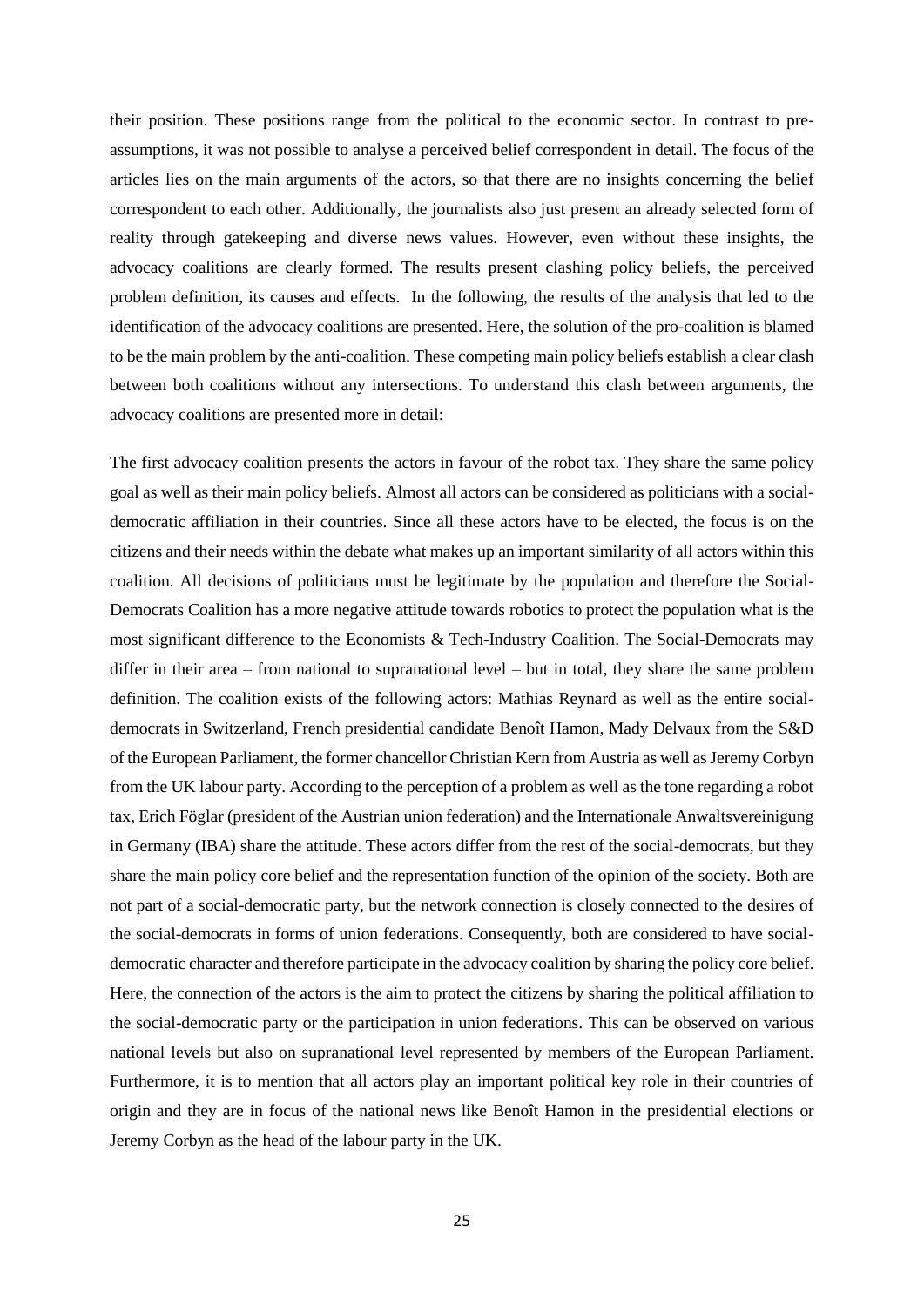Their shared problem definition, its causes and effects are based on the protection of the population from risks and challenges that new innovations entail. Corbyn goes further with the statement that automation is a "threat" (Daily Telegraph 3) of today's workforce what is examined in the frame analysis more in detail. All actors agree with the policy goal of a robot tax and therefore the tone is always positive. The main goal is to share the benefits of automation to encounter inequality and to share the benefits of automation (Daily Telegraph 3; The Guardian 2). Such a robot tax is a suitable tool to guarantee the protection of the population and working force. Furthermore, it contributes to the social security (The Guardian 6) and a robot tax can help to finance unemployment (Handelszeitung 2) and social benefits (SZ 5). Also, the idea of a basic income is part of the general debate (Handelszeitung 3). All in all, the citizens are in focus of the problem definition and the subject to protect. Especially the debate about inequality shapes the direction of this advocacy coalition. The Labours in the UK for instance want to create a new fund to retrain staff who lose their jobs due to automation (Daily Telegraph 3). This concept is led on the idea of Bill Gates what a robot tax contributes to society.

In sum, the coalition mainly reflects the idea of a robot tax introduced by Bill Gates with the aim to protect the citizens from the risks of automation. In the world of policies, it is about being legitimate as well as getting electoral votes. The discourse on a robotics topic is always controversy and a good topic to catch and show the public that the politicians care about public needs. Therefore, the policy goal, a robot tax, is oriented in the representation of the public voice. These findings clash with the assumption of the anti-coalitions. Here, the subject to protect changes as well as the main discussed problem. What first was the protection of the citizens from the risks of automation, now has changed into the protection of the labour market and new innovations from the risks of a robot tax. The tax is now perceived as the enemy, so that new alternatives are created to blame the idea of taxing robots.

The first clash consists of the internal debate between the Social-Democrats (Labours) and Conservatives (Tories) in the United Kingdom (The Guardian 2). A prominent counterpart is made up by Nick Boles from the conservative party. Nick Boles supports the argument that taxing firms would hinder the economy:" The only sure result of a robot tax would be lower investments, lower productivity and lower wages." (The Guardian 2). At this stage, it cannot be confirmed that there is a clear counter alliance in the UK consisting of the Conservatives because of the lack of information. Furthermore, this discussion is just presented in the UK and the newspaper articles do not give more information regarding the attitude of other parties. So, Nick Boles is the only actor that stands up politically against the introduction of a robot tax on national party level. He uses a clear negative tone with a special emphasis on the risks for the economy that stands in contrast to the Social-Democrats and their goal to protect the population from the risks and consequences of automation. Therefore, Boles defends the economic sector and already presents some ideas that are part of the next presented coalition.

In contrast to the Social-Democrats Coalition, all members of the competing coalition are economists or even influential CEOs and therefore they are subject to the market, its rules and regulations as well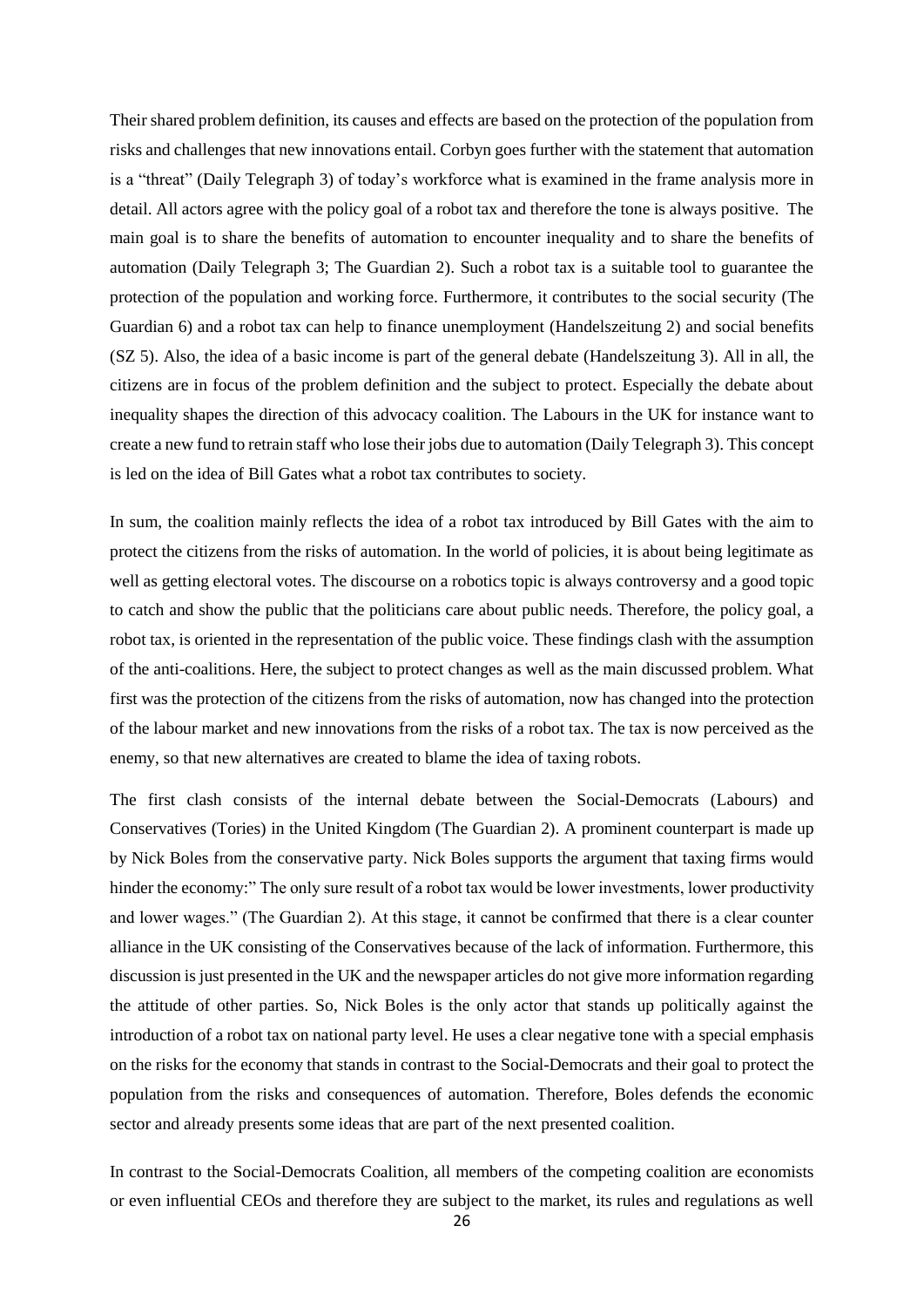as global competition and capitalism. Therefore, the focus of these actors is the stabilization of their industry and corporations in the global market. They do not represent countries or its citizens, their voices speak for their industries and what is the best way to lead a company up to a leading position. In first instance, they are not responsible to the citizens like the Social-Democrats Coalition which must be elected by the citizens, they think through the eyes of the capitalist market that is reflected in their attitude towards a robot tax. These facts define the clash between two different worlds: the clash between political social welfare and societal well-being vs. the submissiveness to the instrumentalized capitalist market. So, the second advocacy coalition consists of members of the economic sphere including Ulrich Spiesshofer (CEO of ABB Group), Thomas Straubhaar (Swiss economist), Bertram Brossardt (Association of the Bavarian economy), Hannes Ametsreiter (CEO of Vodafone), Martin Kocher (Austrian economist) as well as Economiesuisse (umbrella organization of the Swiss economy). Dominant actors from the Tech-Industry are Henning Kagermann from Acatech, Joe Gemma the president and CEO of KUKA Robotics as well as Sven Schmidt-Rohr, the CEO of ArtiMinds Robotics GmbH. In this analysis, the Tech-Industry is a specialized form of the economic sector. According to this perception of the problem and the policy goal, Brigitte Zypries and Daniel Mahoney are two actors that share these perceptions what is sufficient to participate in a coalition regarding Kukkonen et al. (2017). Since Brigitte Zypries is part of the social-democratic party in Germany, she is an exception within this debate. She is also in favour to rather tax the profits (Die Welt 5). Due to her political position as economy minister, she represents the needs of the economy. Daniel Mahoney is a Professor of Political Sciences and therefore also not directly take part in the economic sphere, but he speaks out for the economic situation. In his opinion, a robot tax is "hugely damaging for the UK" (City A.M. 2). Due to their clear representation of the policy beliefs of the anti-coalition, they are considered as exceptions and their voices are included in the analysis by keeping in mind their special positions.

Regarding the policy belief of the coalition, it is a fact that some jobs will be replaced by robotics, but it is not that urgent according to Schmidt-Rohr (Die Welt 4). In his opinion, the goal is to establish a bridge between machines and the working force that help to connect each other with the aim to work hand in hand (Die Welt 4). Besides, the main assumption of this coalition is that a robot tax would hinder productivity, consequently being bad for the economy (Handelszeitung 3; City A.M. 2; SZ 8). Therefore, a robot tax would lead to lower productivity, lower wages as well as would have negative consequences for the international competition (SZ 8). The second problem is that a robot tax would hinder the willingness to participate in the modern innovative world (SZ 8; Die Welt 5). It is to mention that they rather respond to the idea of a robot tax instead of talking about their own perception of the problem. Their starting point is the problem that arises with the introduction of a robot tax. Consequently, they shift the problem of automation to the consequences of a robot tax.

Therefore, the analysis points out the negative tone of the Economists & Tech-Industry regarding a robot tax. According to the International Federation of Robotics, a robot tax would have "very negative impact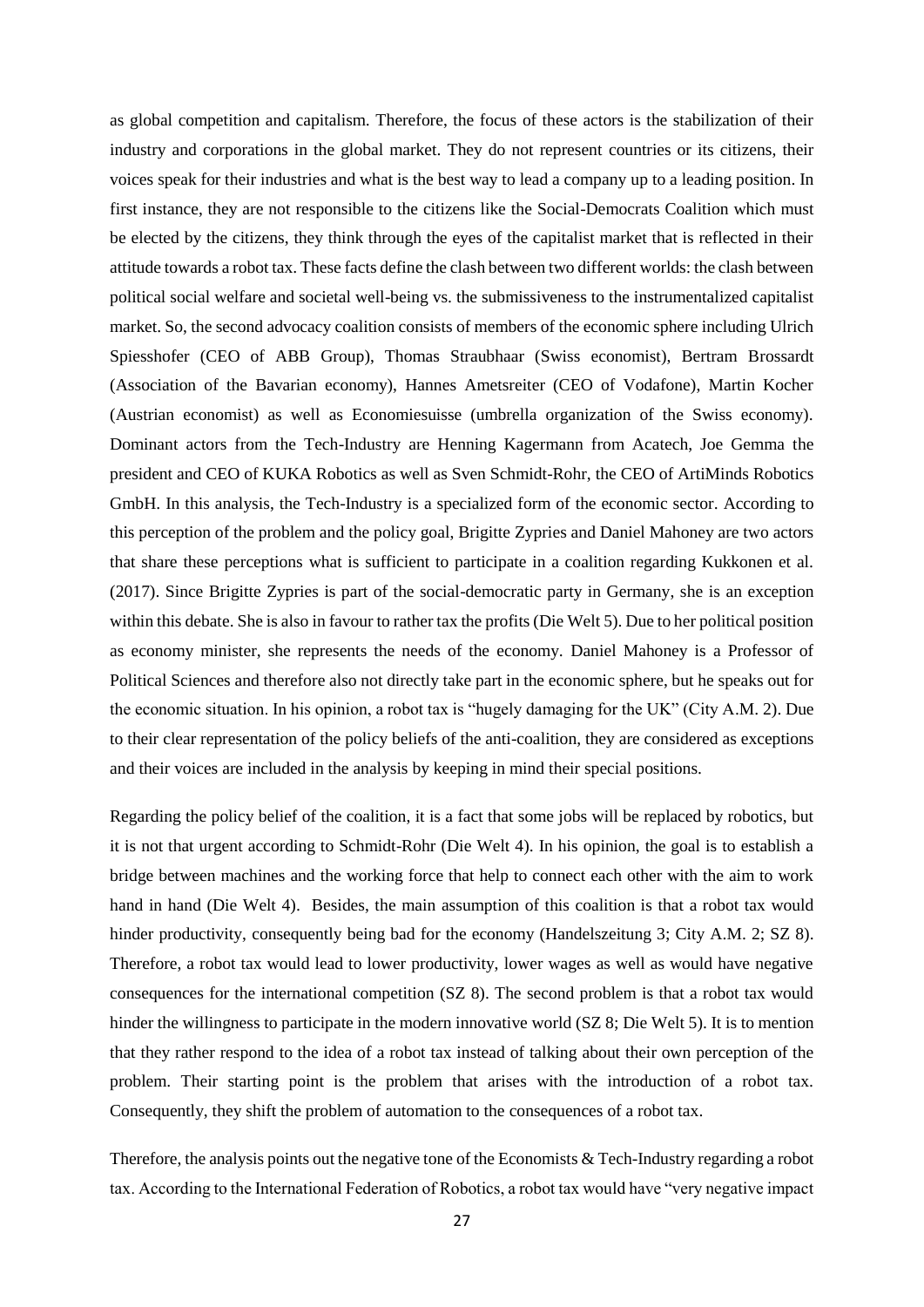on competitiveness and employment" (The Telegraph 5). Here, the subject to protect is the labour market and the industry. An idea that Gemma and Kagermann suggest is the taxation of the value chain or the participation of employees in profit (Die Presse 2; FAZ 2). According to them, the robot tax is not the policy goal because robots create new competition and productivity what leads to the invention of new jobs and consequently to more welfare and less unemployment (Handelszeitung 3). Also, Straubhaar invents alternative policy goals like a value-added tax as a more suitable tool to encounter problems that can occur in future (SZ 8). Consequently, this coalition tries to set a focus on new tools to encounter the existing problem without threatening new innovations or the market growth.

In sum, the focus of this advocacy coalition is on the protection of innovation and market growth that would be hindered by a robot tax. Especially conspicuous is the problem shift from the subject to blame. The coalition does not blame automation as problem, here the robot tax, the policy goal of the competing coalition, is blamed to be the enemy. Due to the submissiveness to the instrumentalized capitalist market, the Economists & Tech-Industry hide the societal consequences by focussing on the economic sector. The world through the eyes of a capitalist is instrumentalized including the aim to maximize profit and push new innovations. The frame analysis reveals the strategy more in detail and how influential CEOs defend their policy objectives that stands in contrast to the ideas of the Social-Democrats Coalition.

#### <span id="page-30-0"></span>2.5 Conclusion

To conclude, the first research question is answered. The dominant actors consist of a national and a global policy entrepreneur as well as two clashing advocacy coalitions, even if the discourse on a robot tax is quite new in Western Europe. The coalitions follow different motivations to strive for their policy goal, so that there is a clear clash of the policy beliefs that divide the actors into two different worlds: the social political sphere vs. the capitalist market. On the one side, the coalition in favour, the Social-Democrats in Western Europe, wants to protect the citizens from consequences of automation and new innovations. Their position in the society entails the representation of the interest of the citizens and therefore they must act legitimately in favour for public welfare reasons. On the other side, the coalition against, the Economists & Tech-Industry, does not want to protect the population in first instance, it wants to protect or even push new innovations. In their opinion, it does not go hand in hand with the introduction of a robot tax. In a capitalist world, it is about to strive after survival in a system in which everything is instrumentalised without keeping an eye on individuals. Without new innovations that help to stay in competition, a company is in danger to lose its position in the system and to perish in the global market what justifies the opposite opinion regarding Bill Gates who does not have to deal with these dangers as celebrity. Therefore, the Economists & Tech-Industry Coalition also makes up the opposite towards the Social-Democrats Coalition. This means that there are two clashing advocacy coalitions within the debate that are about to split the public opinion in two different directions. At this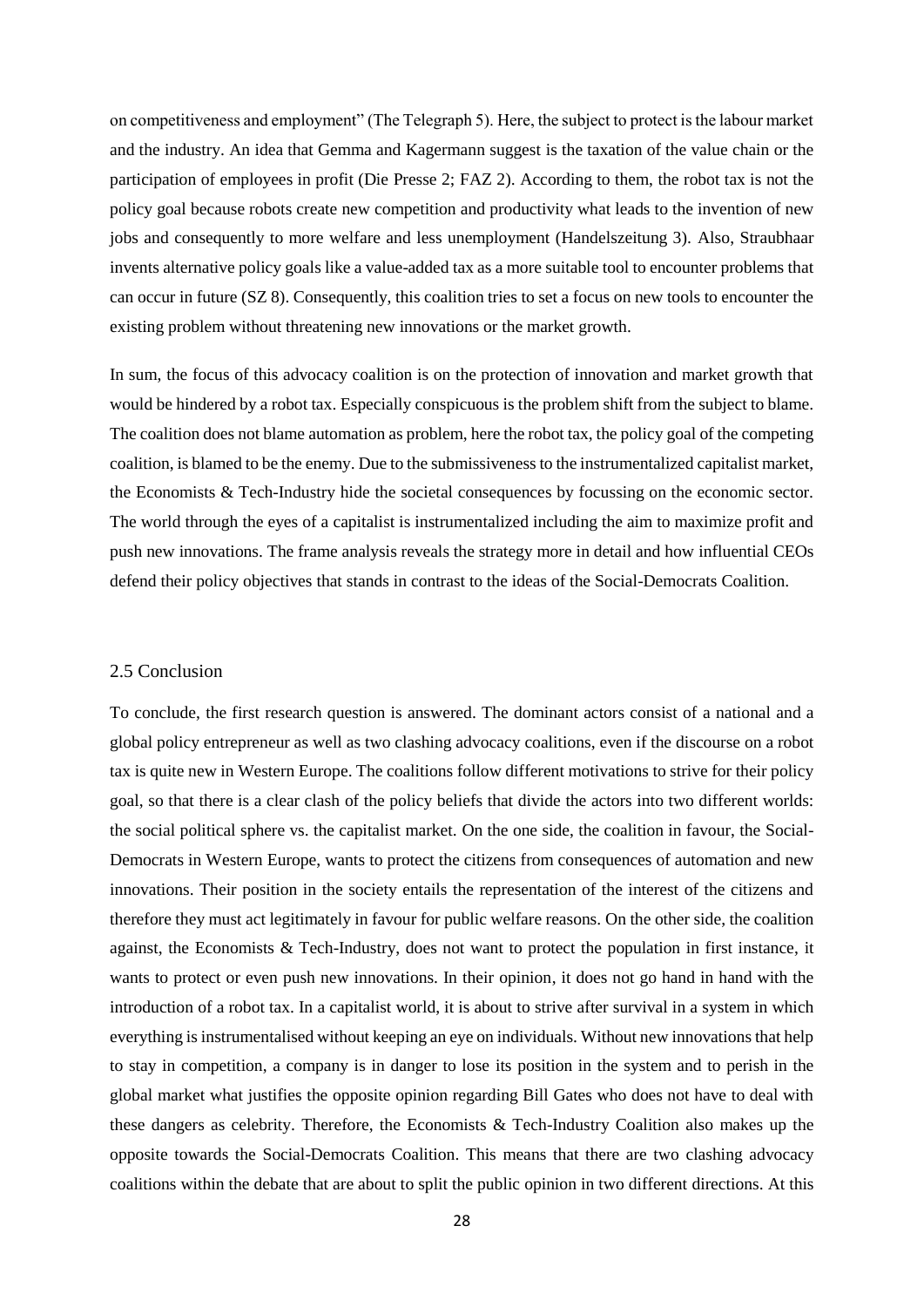point, there is no policy broker that is introduced in the ACF that has the intention to bring both opinions together. The first findings are not surprisingly that there are two clear positions, but it is very interesting that the focus is on the social-democratic party in Western Europe and that the clash is so distinctive.

Furthermore, Bill Gates is the most dominant actor and therefore exercises uncontested power over others within the debate on a robot tax. Even if Bill Gates or also Elon Musk are actually part of the economic sphere, they are highly influential voices within the debate that do not share the position of the Economists & Tech-Industry Coalition. In contrast, Gates protects the idea of the introduction of a robot tax and shows a behaviour to protect the citizens, but also the market in a humanitarian way, so that the population as well as the market can grow within the new innovative circumstances without ignoring the needs of the public or the rules of a capitalist market. A reason for this view on the discussion is the position of Gates as an actor that already reached the maximum including a world leading position. At this point, actors do not only think about rising productivity, but in a wider societal context including a more future oriented perspective. Bill Gates as one of the richest man in the world who is also engaged in programmes like global development and global health through the Bill  $\&$ Melinda Gates Foundation, has a broader horizon in facing problems than national economists who must strive after survival of their companies. So, a very special position in the discussion on a robot tax has Bill Gates, the global policy entrepreneur, who is not only an economist, but also a celebrity. After the shaping voice of a global policy entrepreneur, a national voice is needed. Hence, countries seek for a leading voice within public media discourse, so that national policy entrepreneurs are introduced to successfully implement the policy goal. Consequently, Corbyn rules nationally and has a practical function that he is already defending against the Conservatives. After analysing dominant actors, policy entrepreneurs and advocacy coalitions, the question occurs how they strive for their policy objectives, which frames and primes they use and if they do that rationally or emotionally. In the following, the frame analysis clears up the communication strategies these actors use to exercise power and what does that mean for a democratic decision-making process.

#### <span id="page-31-0"></span>3. Findings & interpretation of the frame analysis

In the following, the results of the frame analysis present the communication strategies influencing the discourse. The second part of the analysis deals with the last two research questions of the thesis: *What are the dominant frames of these dominant actors, policy entrepreneurs and advocacy coalitions in the public media discourse on a robot tax? How do the dominant actors, policy entrepreneurs and advocacy coalitions prime the public media discourse on a robot tax?*

The results are divided into the two advocacy coalitions and the global policy entrepreneur Bill Gates. To remind, "to frame is to select some aspects of a perceived reality and make them more salient in a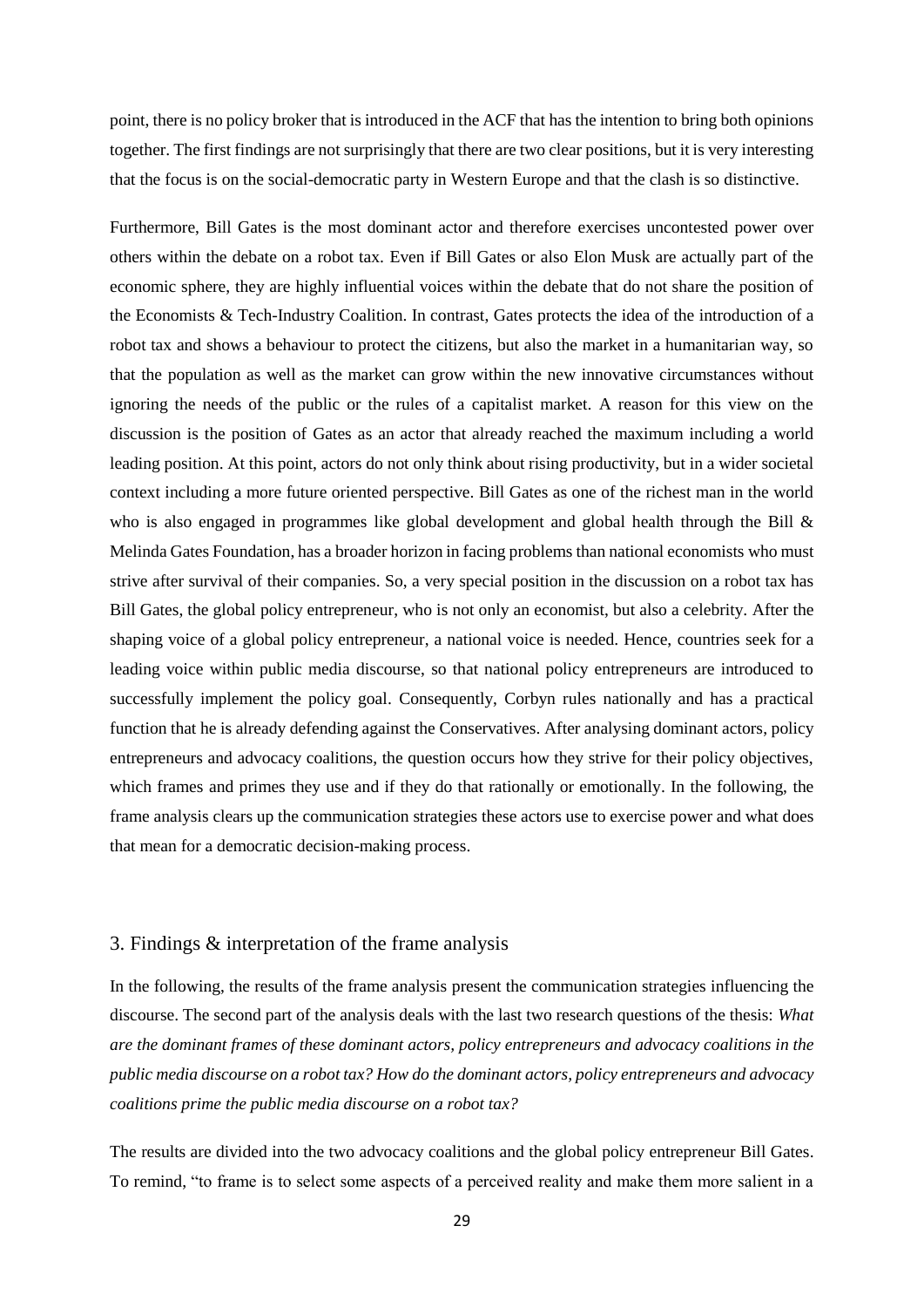communicating text" (Entman, 1993, p.52). The frames are separated into the four types by Entman and therefore the most salient frame types are presented as well as their language differences in rational and emotional. Because of the close connection between frames and the most salient issues, the priming, both are illustrated together. The advocacy coalitions of the Social-Democrats, the Economists & Tech-Industry as well as the frames and priming of the global policy entrepreneur Bill Gates are part of this step of analysis. It is to mention that because of the lack of information due to gatekeeping and news values, just a selected part of reality can be used to identify frames. So, it was not always possible to identify frames for each of the four frames by Entman. Most of the time, the focus lies on two or three frames. Th results are attached in Appendix 4.

#### <span id="page-32-0"></span>3.1 Powerful rational frames to manipulate the global mass

First of all, the results reveal the use of rational language to manipulatively elucidate the global public by using media as a forum and language as strategy. Since Bill Gates has the position as being the uncontested power within the discourse, his voice is powerful enough to be heard by rational language. Hence, he uses his informing position to manipulate the public's first thoughts about a robot tax. Due to the large amount of information about the attitude of Bill Gates regarding a robot tax, three frame aspects by Entman are identified: problem definition, diagnosis of causes as well as suggestions of remedies. In general, Gates uses rational language in all categories. For that reason, there are no frames regarding moral judgements. His problem definition is based on rational assumptions that robots replace workers and that a robot tax is a useful tool to encounter rising inequality (Handelszeitung 1; FAZ 4). These aspects are presented in most of the selected online newspaper articles. All of them reflect his interview with Quartz on February 17, 2017 and therefore there are no huge differences between the newspaper articles. Some of them reflect the interview quite intensively, and others just focus on Gates' main arguments. Since he presents automation as a process, the aim is to slow down this process to handle the new circumstances. Hence, robots should be taxed which composes one suggestion of remedies frame. Besides, jobs should be supported that are placed in the elderly car or educational sector (Handelszeitung 1; FAZ 4). Furthermore, Gates points out that also an income tax is needed (The Independent 1). The language used is rational without exaggerations or emotional statements regarding robots, the societal position and the labour market. Since Gates set these statements in form of an interview, the answers are well considered. As a policy entrepreneur, Gates wants to push his idea forward with the aim to change the belief of the reader by using rational frames regarding the study by Moon and Rhee (2012).

In sum, Gates mainly focuses on a rational problem definition and the introduction of the remedy  $- a$ robot tax. This observation leads to the result that Gates has the role to introduce the problem to the public as well as to present how to solve the problem. All this is done by using rational frames to actively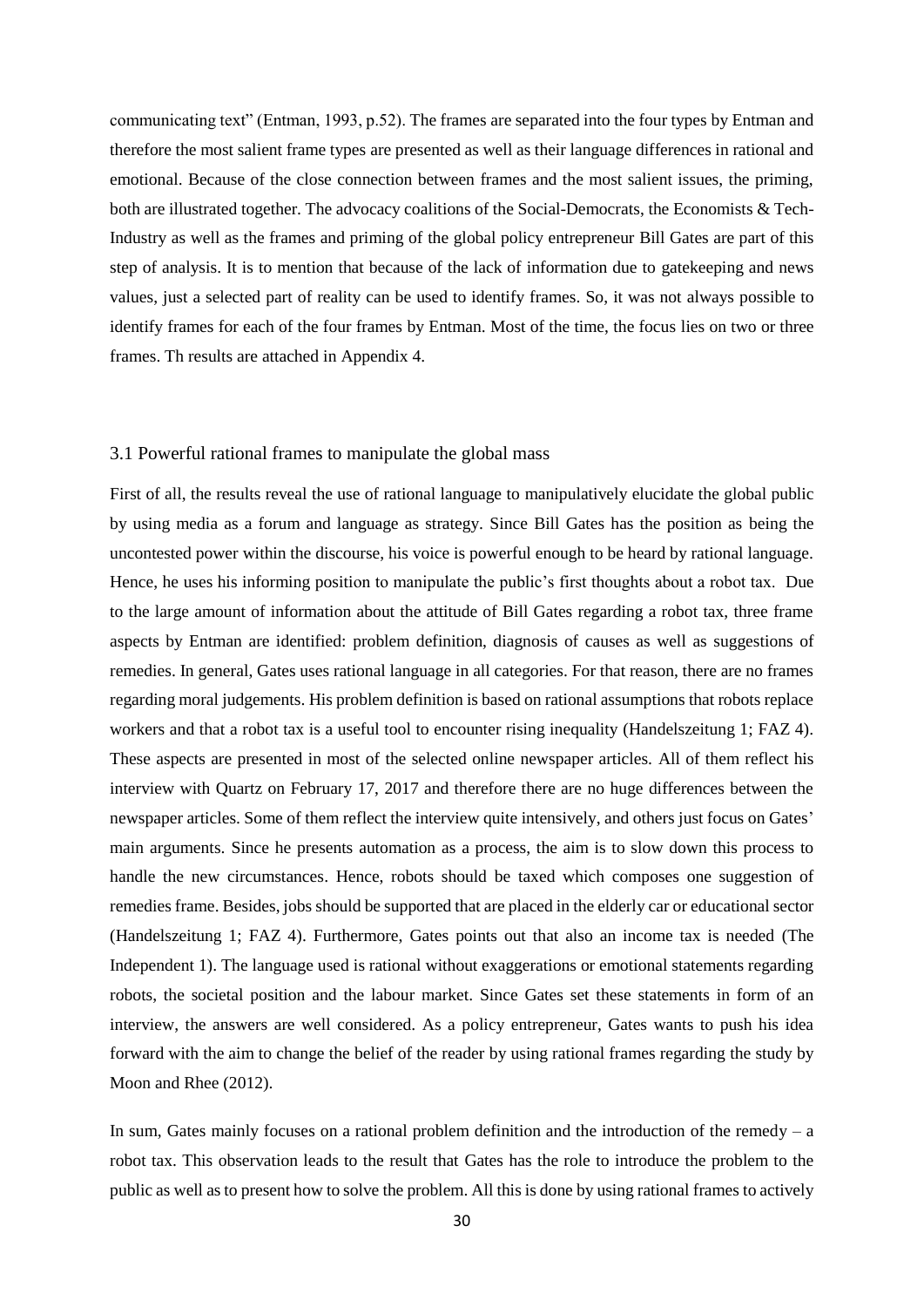change the belief of the reader. The discussion is new to the global public and therefore it is easier to change their beliefs as a powerful policy entrepreneur by using rational language because of the nonexistence of competing famous voices. Within his interview, he already primes the discourse by focusing on specific aspects. The most salient issues are the facts that the we must adapt to the automation process and protect the workers to encounter inequality. Another salient aspect is the creation of new jobs in elderly care and the educational sector. In general, Gates primes a robot tax in future oriented direction where it is about the preparation to adapt to the process of automation. Like already said in the interpretation of his position as a global policy entrepreneur, Bill Gates is actually part of the Tech-Industry Coalition, but also follows another path in his usage of frames. The priming on future aspects fits with the presented assumption that Gates view on the discussion is not only based on the interest of the capitalist market, but more future oriented considering the needs of the market in combination with the interest of the society. The fact that he does it all by using rational language without emotionality, underlines the expectation that Gates analyses the problem and the solutions from a two-perspective view instead of just be controlled by the market to force for new productivity and profit maximization. On the one hand, Bill Gates is very experienced but on the other hand, it is also about his prominent position that leads to a public focus on his person. To protect his company and all the other projects, a good reputation is mandatory to keep everything stable in future. Consequently, a more human form of capitalism is used to build up a good reputation not only for his worldwide businesses, but also for his own person. Furthermore, he does not have to deal with strong prominent clashing opinions that leads to a defence of his own position. Quite the reverse, another global prominence supports his policy direction - Elon Musk. That is another reason for Gates' rationality and objectivity. At this point there is no competing voice that is on the same level of prominence. Hence, rational frames are a good strategy to change the belief of the reader what is the most influential way to exercise power over others. With these frames, Gates elucidates the global public in his preferred direction with the prime focus on rising inequality and a robot tax as saving tool. So, it is not only about informing the public, it is already a selected reality presented which manipulates public thinking about a robot tax. This is especially dangerous because of the power of a global policy entrepreneur to shape the debates in a specific direction. He does not only shape the debate, he mainly shapes public thinking about a robot tax in an early stage. Consequently, Gates clearly exercises power over others and manipulates public thoughts.

#### <span id="page-33-0"></span>3.2 Rationality in unassailable positions

Additionally, the Social-Democrats Coalition uses the influential power of money and fame for its own benefit. With Gates' leading position in the back, the coalition does not have to actively defend its positions in the public - it is unassailable. Therefore, the observation shows that the problem definition frame as well as the suggestions of remedies are the most recent frames that are used by the Social-Democrats. Most of them, represent the problem that occurs including rising inequality because of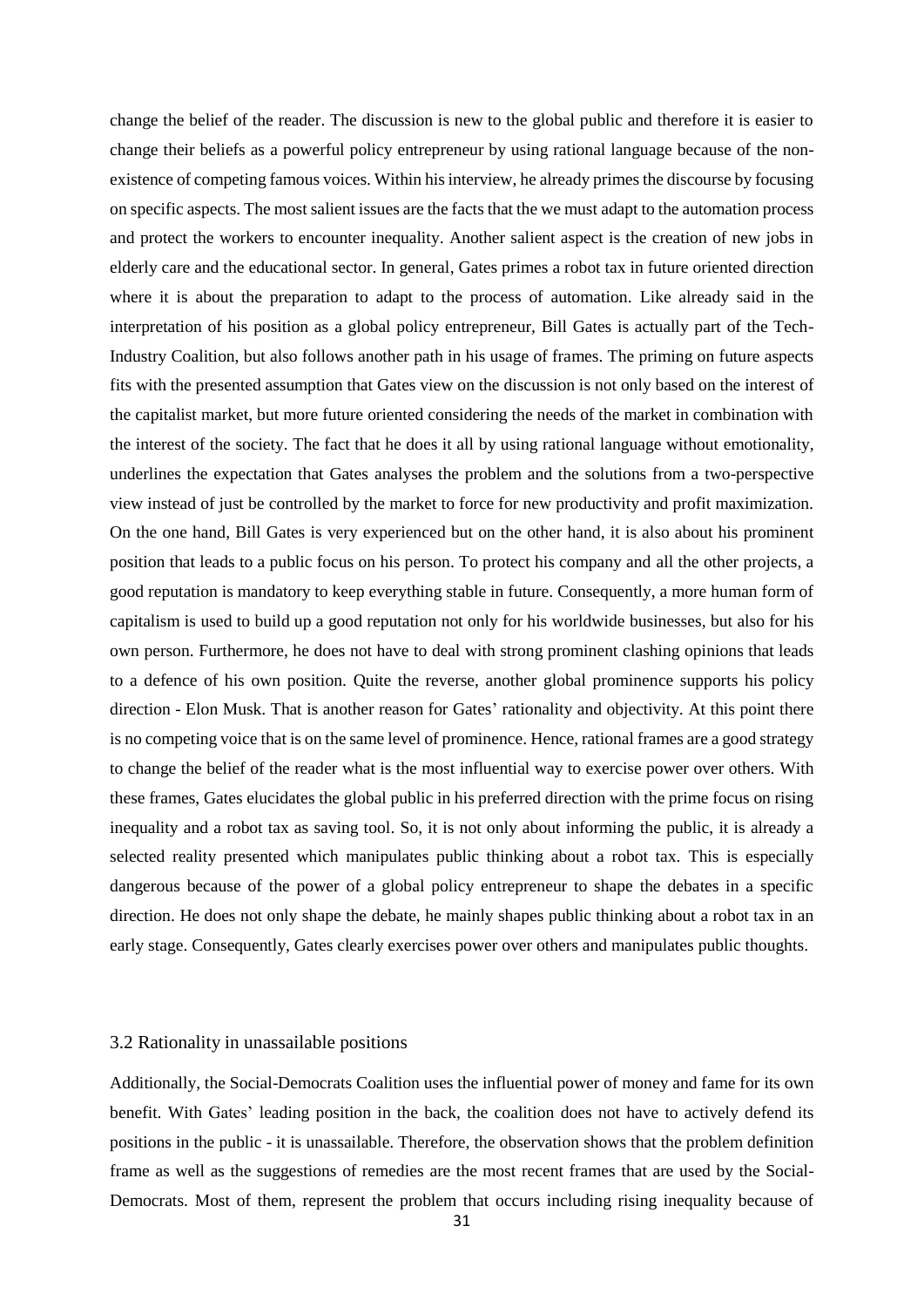automation (The Guardian 6), the fact that robots replace workers (Daily Telegraph 4), the rising unemployment rate (Handelszeitung 2) as well as the challenges of digitalization (Neue Züricher Zeitung 1). The problems are mostly presented in rational language. Just Jeremy Corbyn talks about the urgency to encounter these risks in his problem definition (Daily Telegraph 4). In general, Corbyn makes up a high contribution to the emotional language frames. He also frames automation as "threat" (Daily Telegraph 3). Also, Reynards presents robotics and artificial intelligence as today's most influential technological innovations resulting in an upcoming revolution (Handelszeitung 2). Furthermore, Corbyn blames corporations like amazon that financially profit from recent technologies and talks about "greedy global corporations" (Daily Telegraph 3) and therefore judges morally. The fact that Corbyn blames corporation could also be an attack against the anti-coalition that includes a wide range of actors from the economic elite. Suggestions of remedies are also frequently presented. It does not only include that robots should be taxed; the actors also talk about a general basic income (Handelszeitung 3) and corporate reporting strategies (The Guardian 6). All presented suggestions are rational.

It is observable that the problem definition and the suggestions of remedies are mostly rational, while the diagnosis of causes as well as moral judgements are emotional. Here it is to mention that the emotional frames are just individual statements of a single actor. The results show that when it comes to negative associations and therefore emotional frames, Jeremy Corbyn is the leading actor. All other actors are mostly rational in the representation of their opinion towards a robot tax. Like already mentioned before, Jeremy Corbyn has a special position within the UK as national policy entrepreneur and the personalization of the robot tax as his idea. In contrast to Bill Gates, Corbyn tries to push his idea for his country by using emotional language catching the population as audience. He is also in a defence position and strives for a greater public response which is examined in the next section.

In sum, the Social-Democrats prime the discourse with a special focus on the problem definition and suggestions of remedies, like already Gates did. In general, this coalition seems to orient on or even reflects Gates' opinion. Especially the rising inequality as problem is the reason to establish a robot tax to prepare for the new circumstances of automation. Another prime focus is on the remedies that includes social security contribution in forms of financing unemployment and other forms of social benefits. Again, there is the focus on the protection of the population. So, this result underlines the already existing observations. All of this is mostly done by using rational frames. The Social-Democrats Coalition is supported by the global policy entrepreneur and therefore it does not have to fight against another strong opinion like the following coalition has to deal with.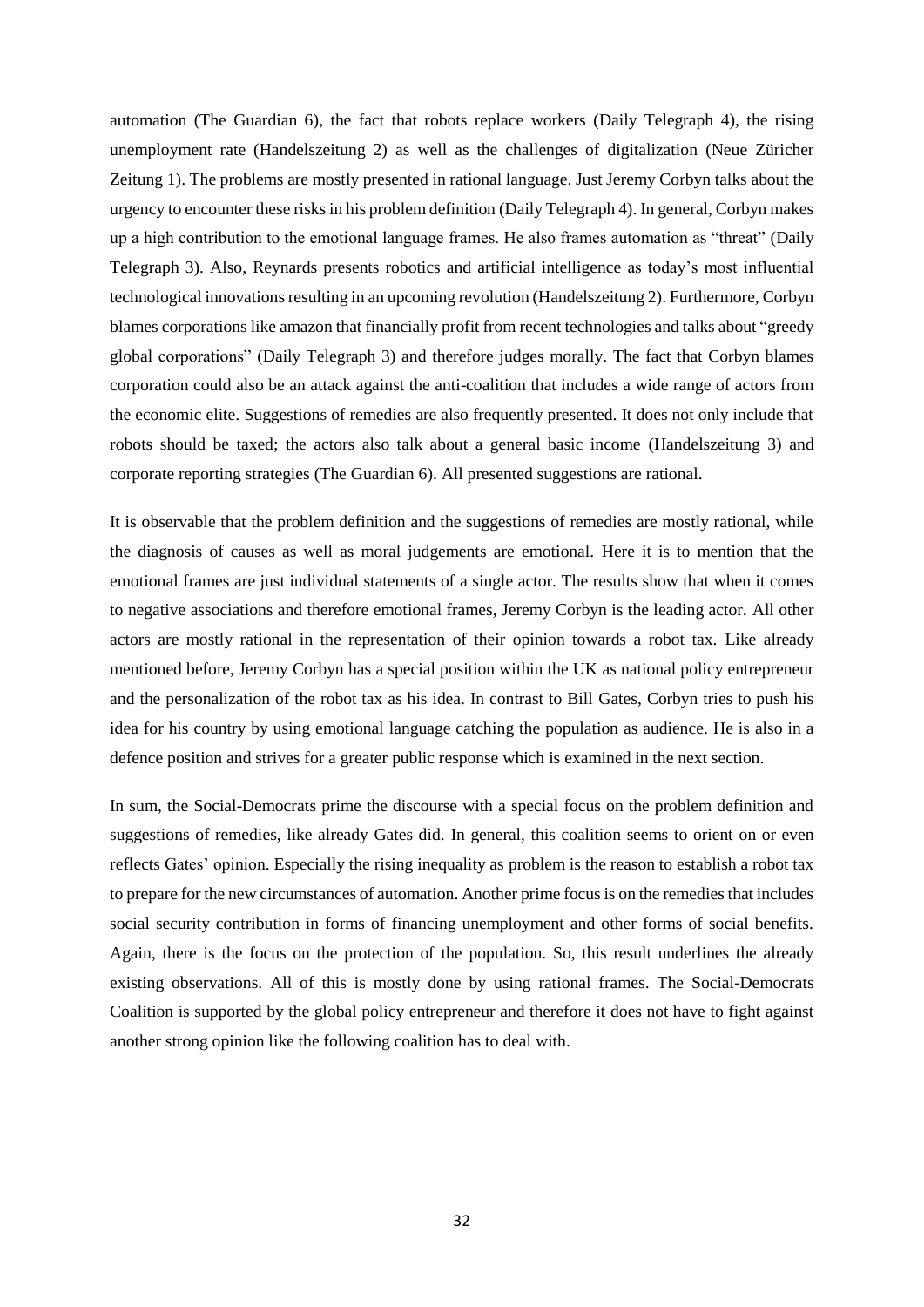#### <span id="page-35-0"></span>3.3 Emotional frames & a defence strategy in competing positions

What is already observable with the case of Jeremy Corbyn, becomes highly relevant in the anti-coalition which must defend its opinion in the public sphere. So, a defence strategy including emotional frames is used to get heard against the clashing pro-coalition that is supported by the uncontested power of Bill Gates. The Economists & Tech-Industry Coalition focuses on the aspects problem definition, moral judgements as well as the suggestions of remedies. In contrast, it does not focus on occurring challenges that are the reason for the introduction of a robot tax, it mostly focuses on a robot tax as the perceived problem. According to Straubhaar, robots indeed replace workers in standardized jobs (SZ 8), but like Mahoney or Economiesuisse point out, the problem of a robot tax is that such a tax would hinder innovation (Neue Züricher Zeitung 1) and it would lead to "fewer well-paid jobs, lower wages, growth and a reduced tax base to pay for public services" (City A.M. 2.). This perceived problem definition is presented in a rational way. Only Mahoney talks emotionally about the degree of consequences that a robot tax "would be hugely damaging for the UK" (City A.M. 2).

Furthermore, most of the frames are moral judgements. It is to mention that sometimes problem definition and moral judgements are closely connected when the robot tax is also the subject of the problem definition. Nevertheless, all selected statements entail judgements that are all presented in an emotional way. These perceptions range from statements like that a robot tax is "technik- und innovationsfeindlich [technically and innovation-hostile]" (SZ 8) or the judgement that the tax is a "dumme Steuer [stupid tax]" (SZ 8). Furthermore, the moral judgement frames focus on the consequences of a robot tax for instance that a robot tax has "very negative impact on competitiveness and employment" (The Telegraph 5) or the statement: "Wir dürfen effizenzsteigende Investionen nicht im Keim versinken [We cannot sink investments that increase efficiency]" (FAZ 2). Also, a range of metaphors and stylistic devices are used to support the emotionality. So, Ametsreiter talks about 'Schwarzmaler' vs. 'Macher' [gloomster vs. doer] (Die Welt 5) that leads to a subdivision between the coalition that is in favour and the Economist & Tech-Industry Coalition. According to Ametsreiter, the 'Macher' should use the productivity advantages for good instead of blaming negative consequences. One can interpret that in his opinion the Social-Democrats Coalition is a 'Schwarzmaler' that focus on the consequences and not on the advantages of new innovations.

Additionally, a robot tax would shackle innovations (Die Welt 5). Also, Spiesshofer points out that it is not smart to tax robots by using sarcastic language: "Robotik zu besteuern ist in etwa so intelligent, wie Software zu besteuern, es sind beides Werkzeuge zur Produktivitätssteigerung [Taxing robotics is as intelligent as taxing software, both are tools for increasing productivity]" (Handeslzeitung 3). Moreover, there are another emotionally charged judgements that a robot tax is "quatsch [nonsense]" (Die Welt 4) or "dumm [stupid]" (SZ 8). According to Schmidt-Rohr and Kocher, their explanation for their attitude is that the worries about innovation and the time in which our society is involved in changing progresses are exaggerated (Die Presse 5, Die Welt 4). These results show that there is a minimization of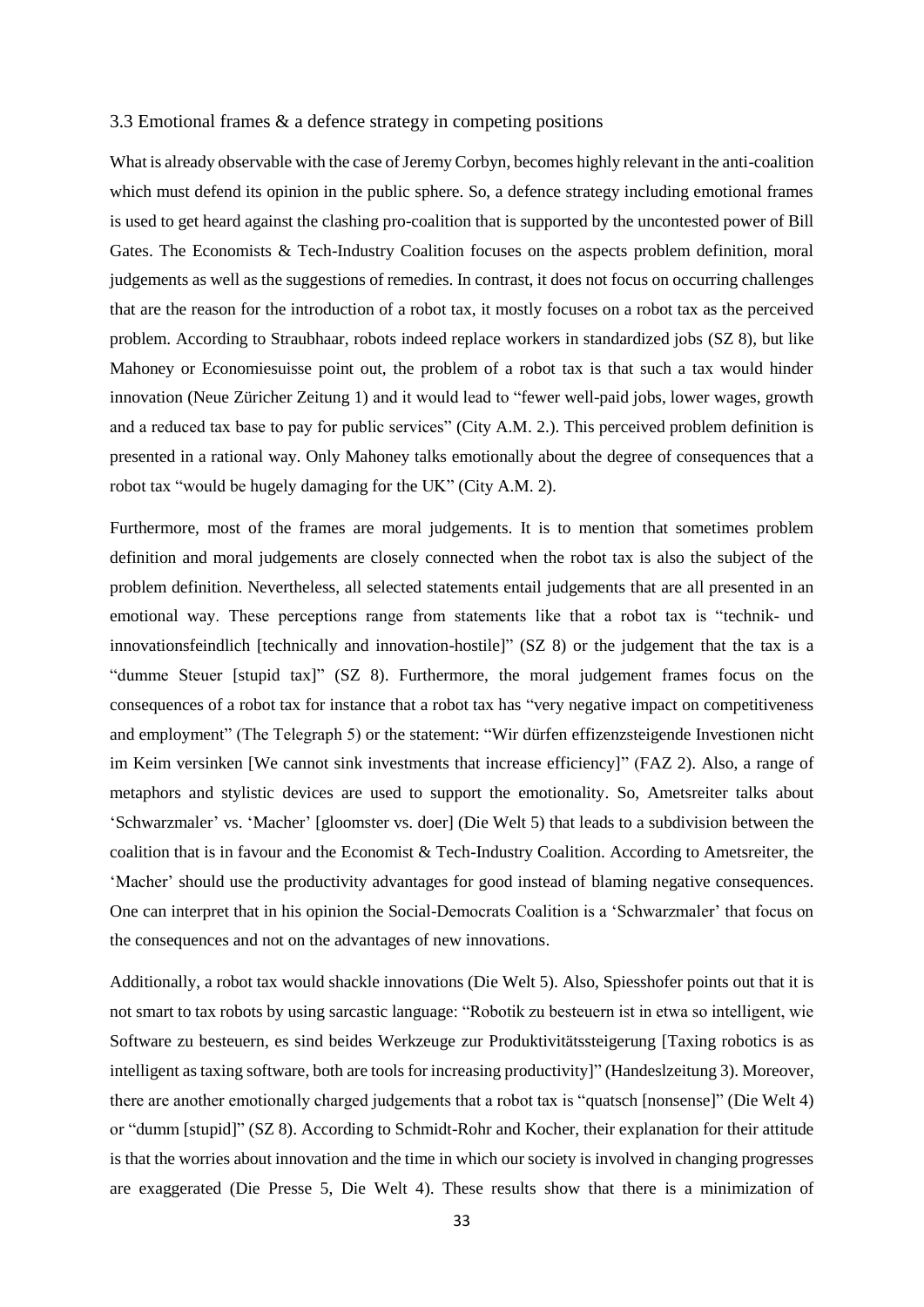consequences that this coalition uses to seek for their policy objective. With such statements, the coalition wants to refute the arguments of the Social-Democrats Coalition and its problem definition that the society is confronted with challenges of innovation and rising unemployment and inequality.

Furthermore, a personalization of the robot is used to humanize the perceived enemy. Straubhaar points out that robots are not the enemy but a friend for humanity (Die Welt 6). This is another tool to encounter the arguments of the competing coalition and to refute the perceived problem. Ultimately, this strategy is underlined by the presentation of new suggestions that are considered as alternatives towards a robot tax. The suggestions of remedies are all rational and the focus lies on suggestions of alternatives to a robot tax. The actors agree upon another way of taxing in forms of taxing profits (Die Welt 5) or a value added tax (Die Presse 2; SZ 8). In addition, Kagermann complements the new remedies with the idea to led employees participate to profits and the access to educational programmes (FAZ 2). Schmidt-Rohr underlines the already presented forms of humanizing the robots as well as minimizing the consequences with the idea that humans and machines should work together as a tandem (Die Welt 4).

The results reveal that the Economists & Tech-Industry Coalition primes the public media discourse on a robot tax by setting a focus on new suggestions of remedies, a value added tax or taxing profits. Like McCombs & Reynolds (2002) describe the shift of the salience of objects from the media to the public, the priming of the new suggestions should conceal the idea of a robot tax. Five actors mentioned new solutions for arising problems of automation to encounter the idea. Furthermore, another salient issue is the negative judgement of the idea of a robot tax. In general, the primes consist of alternatives to a robot tax, moral judgements and minimization of the consequences. The consequences are outplayed by using humanizing language presenting a positive and enriching connection between the robot and the human.

In sum, the Economists & Tech-Industry Coalition presents their own problem definition, based on the robot tax as perceived problem, mostly in a rational way to encounter the pro-coalition. But when it comes to defend their opinion, emotional language is used in forms of moral judgements. Here, dramatization and negative wording, personalization of the robot as well as minimization of the consequences are used to defeat the arguments of the competing coalition in favour for a robot tax. It is affirmed that the moral judgement frame is the most recent frame used by the Economist & Tech-Industry Coalition. They are also in that anti-position concerning the voice of the global policy entrepreneur. Consequently, the results reveal that the emotionality and the moral judgement frames are more frequently when a coalition has to fight against another coalition including a global policy entrepreneur. With emotional moral judgements, the coalition gets media attention and therefore it is perceived as a strong counterpart to strive for its own policy objectives. It is obvious that language gets rational when talking about their new suggestions of remedies. All suggestions including a value added tax or taxing profits are rational presented. This supports the assumption that the language only gets emotional by refuting other clashing statements. At this stage, also metaphors and stylistic devices are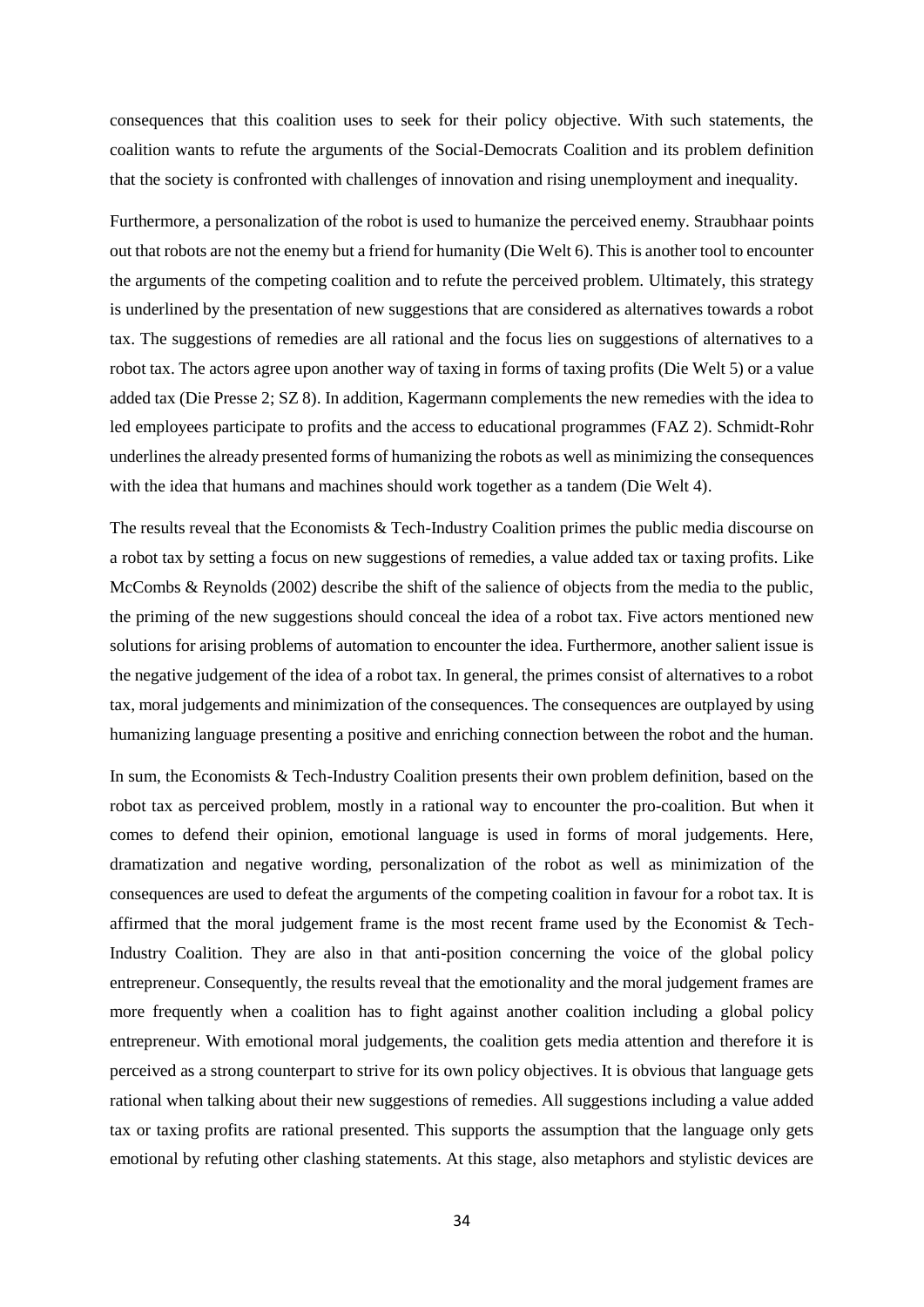practiced underlining the negativity and to increase the media attention. When new suggestions and a new problem definition occur, the frames stay rational.

#### <span id="page-37-0"></span>3.4 Conclusion

To conclude, the frame analysis gives an answer to the last two sub-questions and reveals the dominant frames and primes in the discourse. The Social-Democrats Coalition frames and primes its idea of a robot tax to encounter inequality with the aim to contribute to social security in a mostly rational way. So, the focus is on the public definition and suggestion of remedies frame. The language gets emotional when talking about the consequences of automation as well as blaming the anti-coalition. Since the global policy entrepreneur supports the opinion of the Social-Democrats, the coalition does not have to defeat the opinion in first instance, so that there is no need to get emotional or do moral judgements. In contrast, the Economists & Tech-Industry Coalition is in the anti-position and therefore it changes the problem definition in that way that a robot tax is the perceived problem. When it is difficult to change the opinion of the mass, the actors try to cause a greater public response. Furthermore, the use of negative language, emotionality as well as metaphors, help to get media attention to give the impression that their opinion as well as their new alternatives regarding a tax, are also widely spread and socially accepted. They follow the strategy to minimize consequences of automation and humanize the robots by using moral judgements and emotional language.

The global policy entrepreneur Bill Gates frames and primes the discourse rationally and future oriented with a focus on problem definition and a robot tax as remedy. Gates has an elucidative as well as a manipulative function in the discourse. Although the robot tax has been a topic in academic and political debates, it has spread widely in the public media after his interview. Consequently, his frames and priming are based on the enlightenment role to give manipulated information to the public. The Social-Democrats Coalition uses his interview for good to support their policy goal by referring to Gates and his opinion. Especially Jeremy Corbyn gets emotional while talking about a robot tax. One reason for it is the presence of the anti-coalition in the  $UK$  – the Conservatives. Nick Boles makes up a strong counterpart, so that Corbyn must defend his idea in the political arena. This defence tactic is highly presented in the frames and priming of the Economists and Tech-Industry Coalition. In sum, actors react more emotional including moral judgements, when they are in a defence position. There, communication and language are used to minimize the consequences as well as to humanize the robots to get the impression of a peaceful interplay between humans and robots, so that the worries about automation and its consequences are exaggerated. To distract, the anti-coalition blames the robot tax to be the problem. Consequently, communication and language are used to strategically strive for the policy objectives of each coalition as well as to manipulate the mass.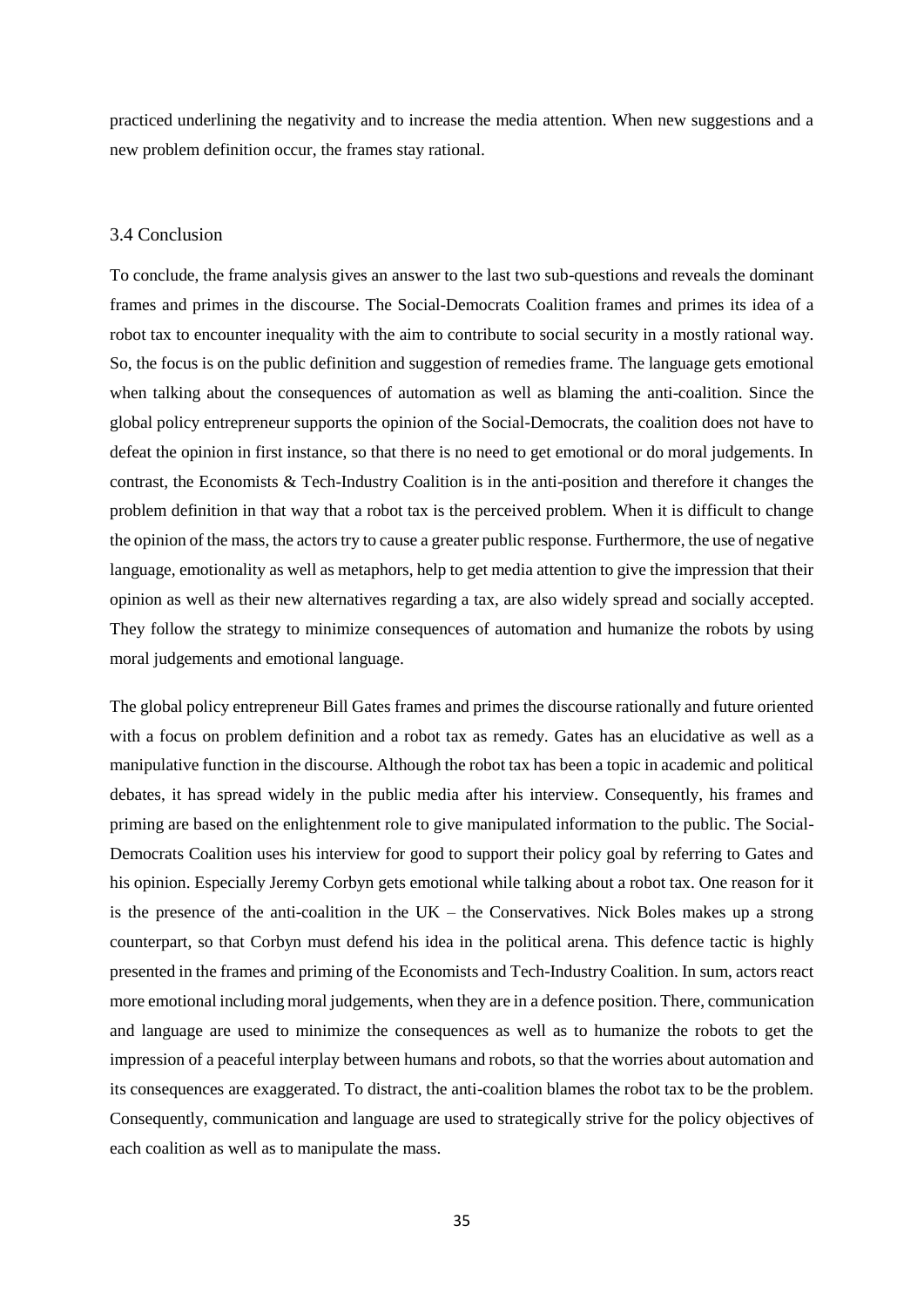# <span id="page-38-0"></span>**V. Conclusion**

The overall conclusion gives an answer to the main research question: *How do the dominant actors, policy entrepreneurs and advocacy coalitions frame and prime the public media discourse on a robot tax in Western Europe from February 16, 2017 to March 2018?*

The overall conclusion is summarized in *Figure 5* which describes the robot tax subsystem based on Sabatier (1988) after the analysis. On the top, there is the global policy entrepreneur Bill Gates who actively shapes the debate and exercises power over all other actors by using powerful rational frames and priming to manipulate the mass. Jeremy Corbyn, the national policy entrepreneur, also participates in the Social-Democrats Coalition, but nevertheless exerts his leading national position. The clashing coalitions fight against each other with different communication strategies. The Social-Democrats mostly use rational frames and priming to change public thinking based on their unassailable position with supporting voices of the policy



*Figure 5:* Robot Tax Subsystem

entrepreneurs, while the Economists & Tech-Industry Coalition protects new innovations by exercising a defence strategy. All these findings influence future decisions by sovereigns as well as policy outputs and impacts.

To get into detail, the conclusion is shaped by the uncontested power of the global policy entrepreneur Bill Gates*.* As Roberts and King (1991) point out, policy entrepreneurs work from outside the governmental area with the aim to introduce, translate as well as implement ideas into practice. Since Bill Gates does not participate in the government, he primes the discourse with the function to manipulatively introduce the problem of automation and the robot tax as solution. In addition, this result indicates the impact of fame and money within a public discourse. Since he is one of the richest men as well as the founder of one of the most valuable brands, he is not only a businessman, but also a public celebrity. He reaches a large influential scope across borders and his opinion is presented in every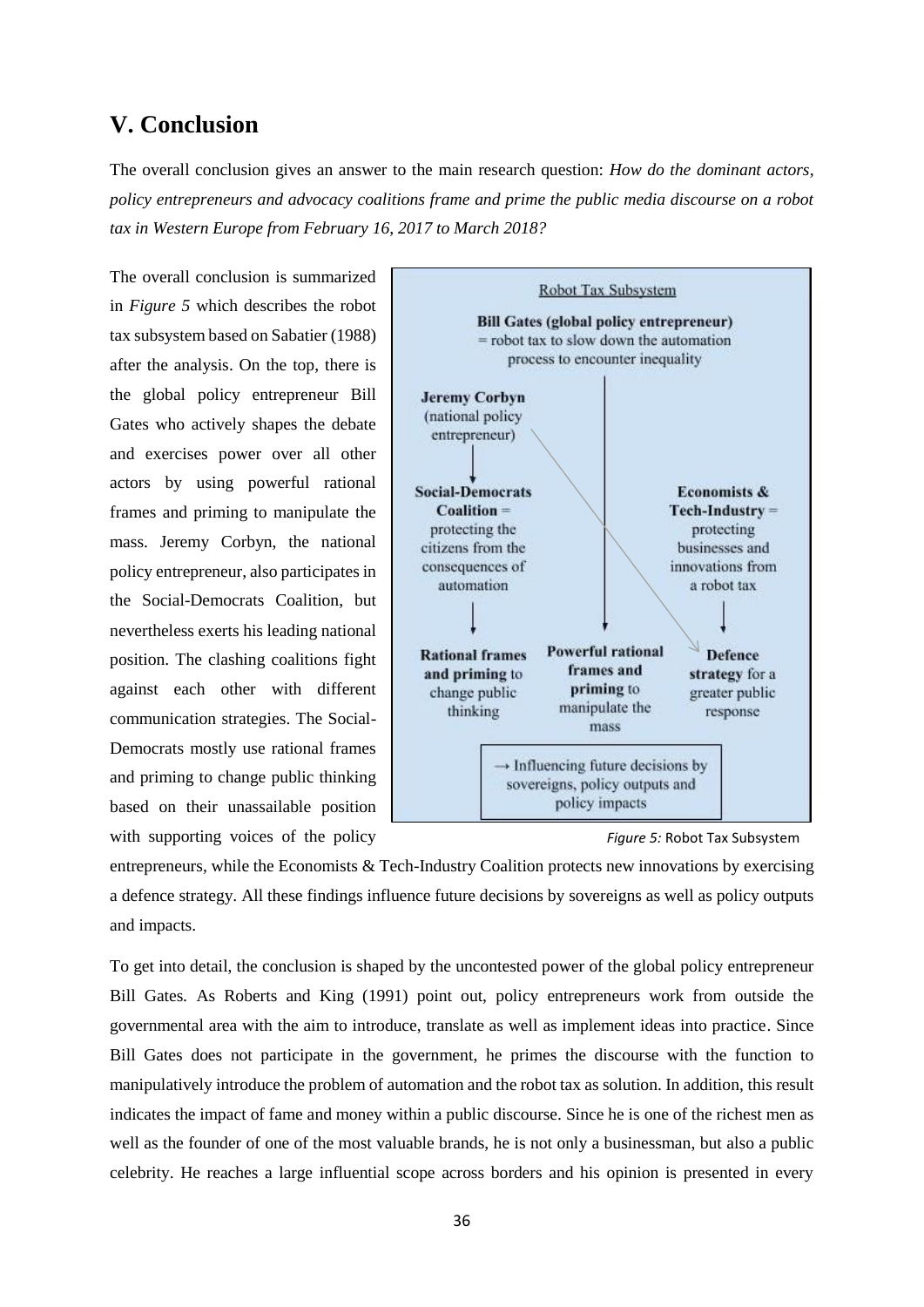analysed country to high extent. At this stage, the key insight shows that the global policy entrepreneur uses rational language and has a manipulative as well as elucidative position in the public media discourse and the role as the main source of reference. But we have to imagine that in this example Gates uses his influential voice for a more or less public reason: to protect the citizens as well as the global market in a way that one does not benefit from the other grief. This thesis shows the extent of the power of one single voice in influencing national news production and the impact on other opinions as well as on the discourse development. This should be alarming when we think about that we live in a world of fake news and alternative facts which are highly problematic. If one single voice gains so much attention, it might be very dangerous for democracy. Frames and priming are powerful tools to reach the global mass and therefore it has the potential to control public thinking. Especially today, the world of politics should be aware of these developments to find solutions for occurring problems that the mediated world entails including the powerful position of the few.

Another main insight is the role of national policy entrepreneurs that are a product of the countries' need for a leading national voice. To translate an idea into a concrete policy and national law, a national driving force is needed to take this practical function. It is not only a driving force in national debates, but also responsible for the direct implementation of the policies. But Jeremy Corbyn does not only exert the role as national policy entrepreneur, he is especially part of the coalition in favour within he influences the policy changing process. Consequently, policy entrepreneurs and advocacy coalitions have an interdependent relationship. While policy entrepreneurs often help establishing as well as supporting a coalition, a coalition is also needed to further transport the policy idea to the public. Therefore, it is not possible to strictly separate them from each other, because they are always interdependent to cause policy changes.

In respect to the findings of Sabatier, also this thesis reveals two clashing coalitions: The Social-Democrats vs. the Economists & Tech-Industry (*Figure 5).* The competition can be observed by the frames and priming techniques. Since the Social-Democrats Coalition is supported by the global policy entrepreneur, it has less attack surface and therefore uses mostly rational frames. Furthermore, the coalition also reflects Gates' ideas when it is about the problem definition and possible solutions that again underlines the influential position of the global policy entrepreneur. By reflecting Gates, the procoalition is safe from public media attacks.

Additionally, the thesis reveals the importance of the distinction between rational and emotional frames. Without these distinctions, the strategies would not have been worked out in detail. Since Moon and Rhee (2012) point out that the reader relies on messages and arguments, so that rational frames are suitable to change the belief of the reader, using emotionality can lead to greater public response (Kim & Cameron, 2011). This strategy is also placed in the results of the thesis. The competing advocacy coalition must deal with a strong counterpart including the clashing opinions of the policy entrepreneurs. Therefore, the frame and prime strategy of each coalition presented in the ACF changes. The Economists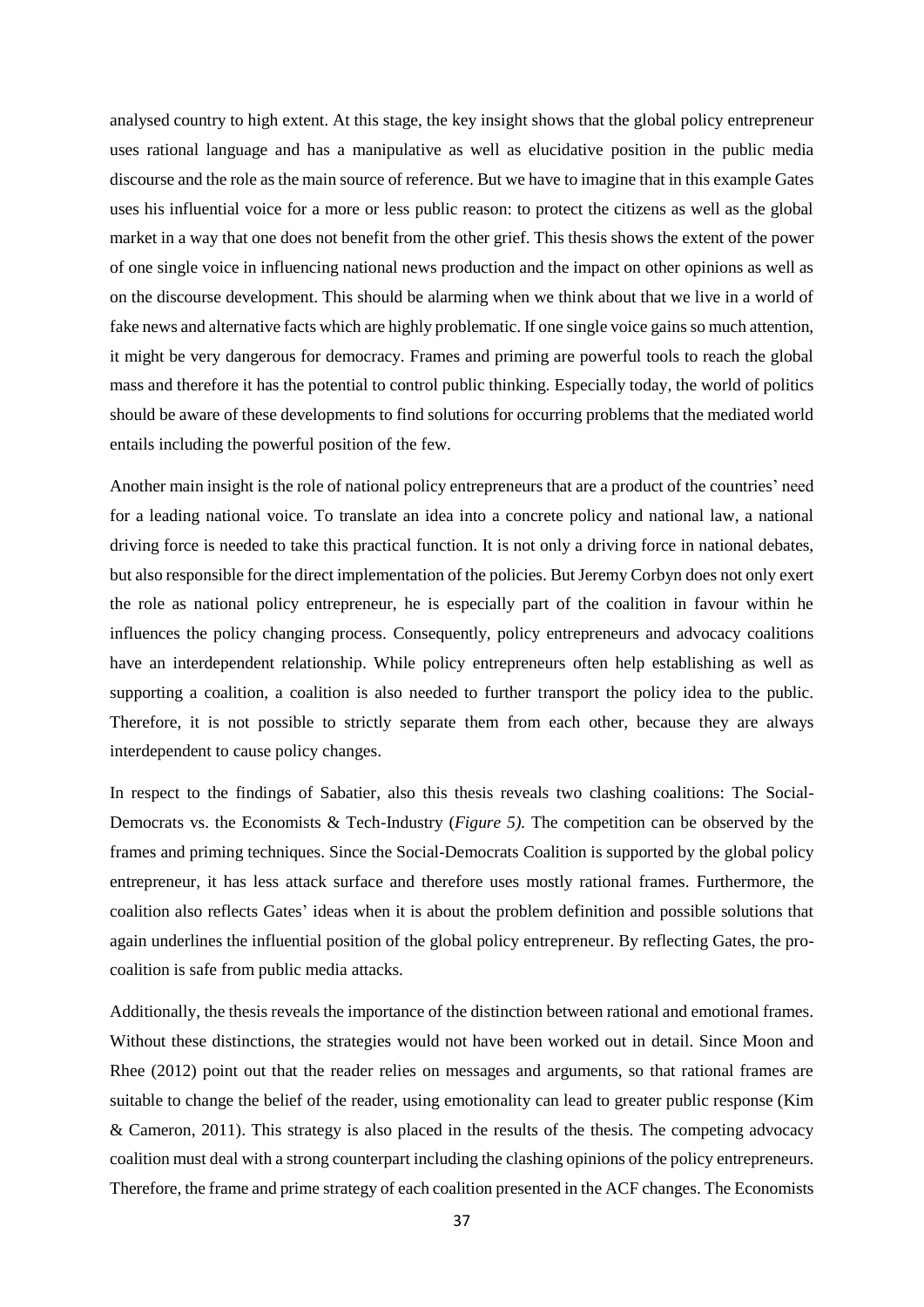& Tech-Industry Coalition tries to influence the public response by using emotional language instead of focusing on rational arguments. This strategy that entails defensive characteristics is structured as follows:

1) Invalidation of clashing arguments in form of moral judgements, exaggerations, humanization of the enemy, changing the perceived problem by using emotional language as well as other language tools like metaphors and

2) Finding new arguments, a new problem definition and solutions that are contradictory to the ones of the clashing coalition by using rational language.

This defence strategy cannot only be found by the anti-coalition, also other actors like Jeremy Corbyn who must defend the opinion in the political arena, make use of this technique. Hence, communication and language techniques are used to minimize the consequences as well as to humanize the robots, so that the worries about automation and its consequences are presented as exaggerated. To distract, the anti-coalition blames the robot tax to be the problem of the public discussion. The findings show that especially the actors that are not based in the political arena, focus on shaping public responses. In times of social media, public responses spread quickly throughout diverse channels reaching the global mass.

All these results reveal new knowledge about advocacy coalitions within the ACF and how frames and priming are exercised as strategic tools to influence and strive for policy objectives in the public news area. The findings show the impact of communication techniques like frames and priming on the strategies of the policy entrepreneurs and advocacy coalitions that strive for their policy objective. Consequently, the ACF must be revised by adding the communication strategies of the actors as part of their strategies. Especially the defence mode entails new knowledge about how competing advocacy coalitions use the media as a platform to fight for their preferred policy change.

In general, the results meet the expectations. Nevertheless, the first impression was that there is much more emotional language used because of the headlines of the newspaper articles. If this study had analysed the frames of the journalists, the results would be different regarding the emotionality of the frames. Public discussions about robotics and AI are still controversial and the threat to democracy is not only shaped by the communication techniques of the actors, but also by the journalists that are responsible for the first impression of a public discourse in the news. However, it is still paradoxical that the opinion of the Economists & Tech-Industry Coalition and the economic elite Bill Gates is so contradictory, even though they have a similar economic background. This is one of the main surprises of the thesis. Gates breaks out of the opinion of the capitalist market to push his social engagement to strengthen his reputation as celebrity. As one of the richest men in the world, his wealth and status will not be significantly affected by possible negative consequences that the Economists & Tech-Industry Coalition stresses.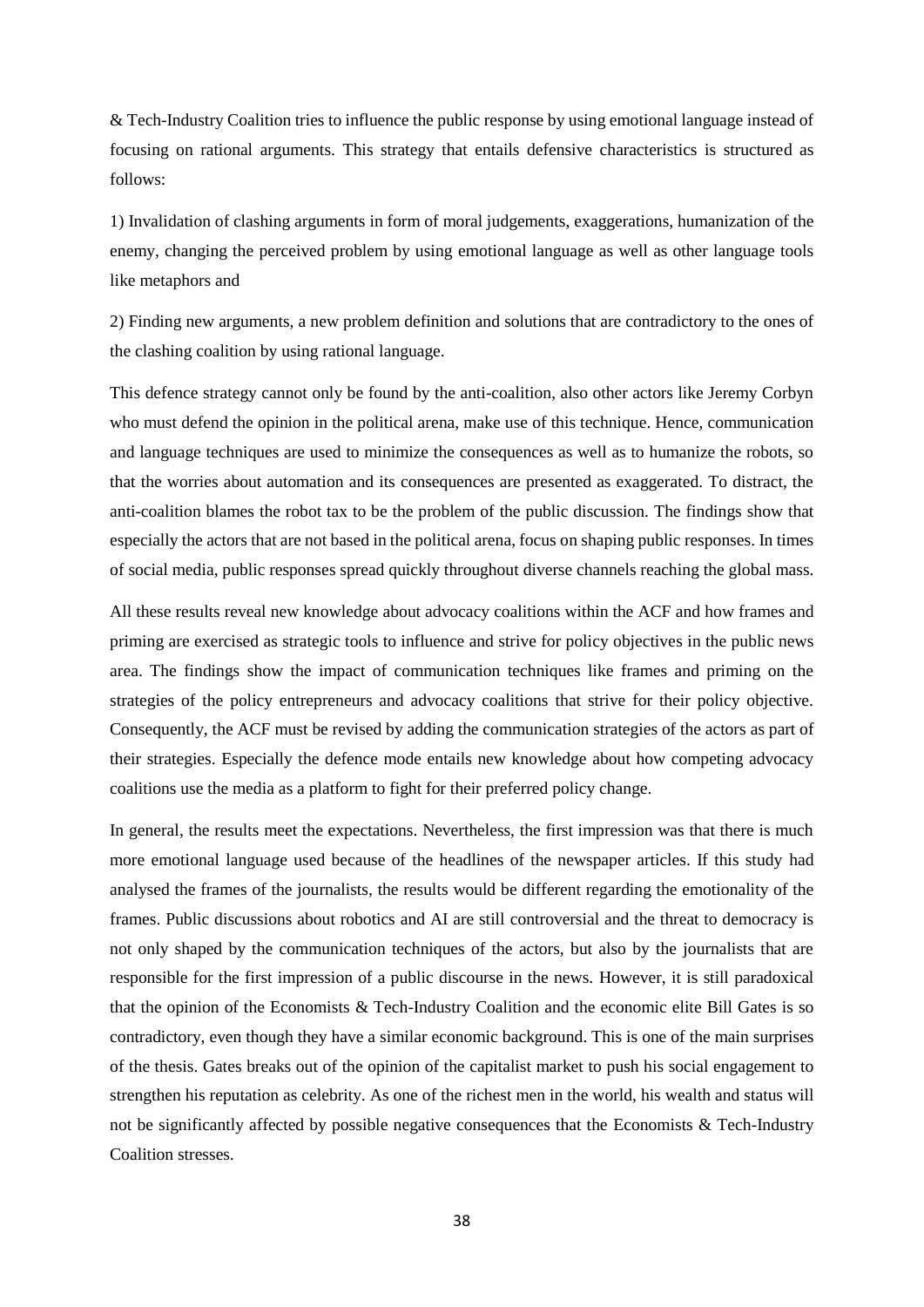Additionally, the study has limitations and suggestions for further research. Firstly, it would be interesting to analyse the discourse on a robot tax within a broader time to include other actors, for instance Frank Appel who seems to have a key role in Germany. Secondly, the discourse is quite new and therefore it is relevant to see the development and other key events like the decision of the European Union against the introduction of a robot tax and how these decisions will shape the discourse in future. Thirdly, it is important to know how the public is practically influenced by the statements and how public opinion changes over time after statements of policy entrepreneurs and the competing coalitions. This would reveal how dangerous the strategic tools of communication and language techniques manipulate the mass. Fourth, the thesis reveals the insight of national policy entrepreneurs, so further research is needed to analyse policy entrepreneurs on various levels. Moreover, the communication strategies show some matches with strategies actors use in crisis communication. In further research, the ACF should be analysed regarding the competing coalitions and to what extent the competition includes schemata of crisis communication.

The results underline the scientific and societal relevance. Language is used to influence and deliberately manipulate the public with the goal to gain more coalition members as well as to implement the main policy goals. Hence, the public must be aware of the power of the few, including celebrities and other influential public persons, to protect oneself from being a victim of manipulation. This all means that the few that are in power must be further analysed in detail. Specially to protect the public from potential power abuse, it needs be enlightened about the strategies actors use to get what they want. Also, policy makers should be aware of the power of influencing public response through social media platforms, exercised by non-policy actors.

To link the thesis to the world of politics, it discloses the importance of introducing new media and communication techniques to the already existing theories like the ACF and gives attention to the awareness of the impact of communication on public opinion and the threat for democracy. The findings confirm that the aim of using frames and priming is to influence and consequently control public opinion for policy objectives, no matter if they contribute to societal well-being or not. It is alarming that actors act manipulatively in favour for the global capitalist market standing in opposite to democracy that initially should be exercised by the people and for the people. Therefore, it also discusses the problem of actors that are not democratic legitimated and not part of the institutional decision-making process. However, they manipulate the mass, induce policy changes and exercise power over others. In the end, it is not democratic anymore, when policy changes are employed by the few and for the few. Consequently, this thesis compromises an alarming message for future policy, organization and management of communication.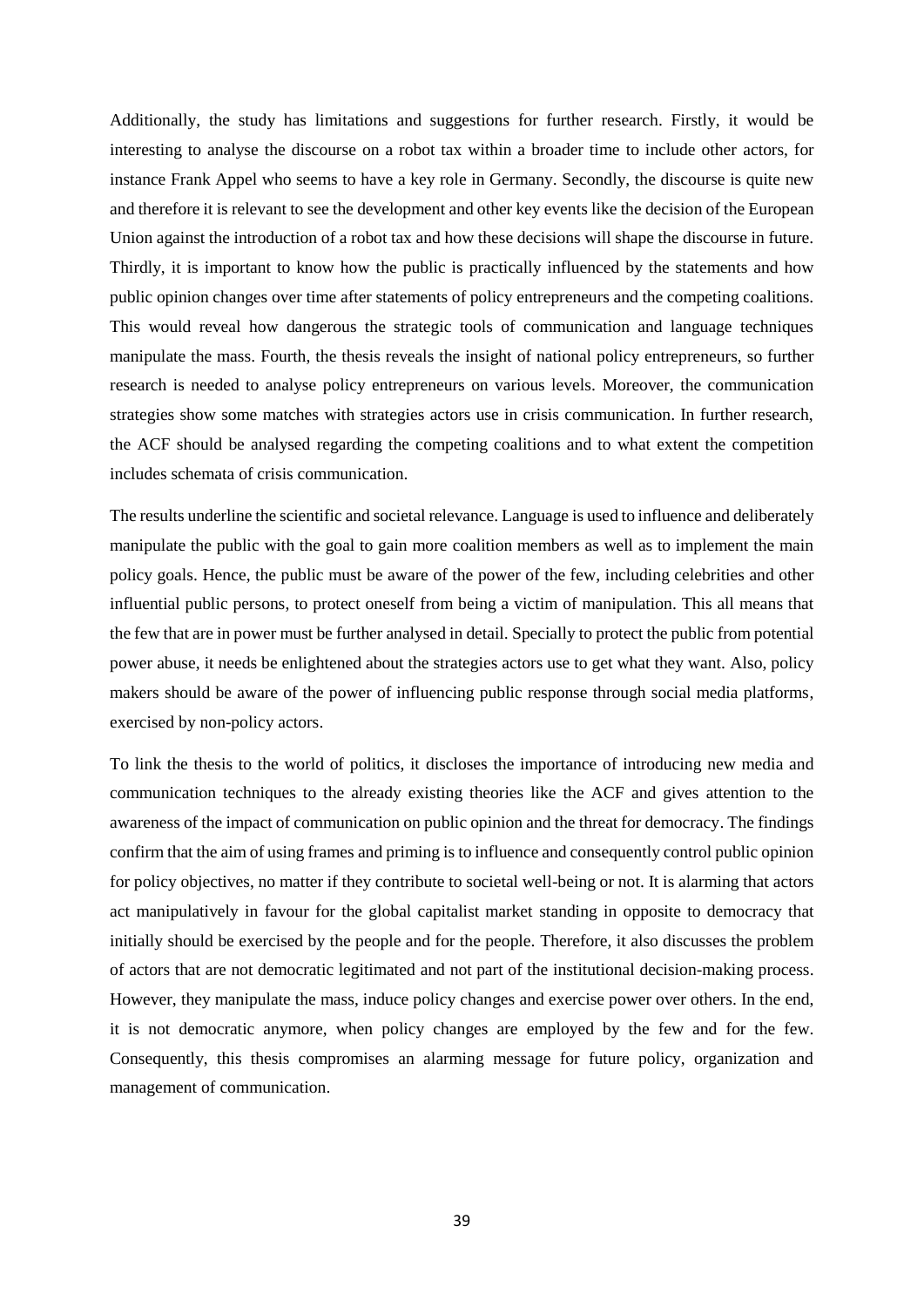## <span id="page-42-0"></span>**References**

- Abbott, R., & Bogenschneider B. N. (2017). Should Robots Pay Taxes? Tax Policy in the Age of Automation.
- Carroll, G.E., & McCombs, M. (2003). Agenda-setting effects of business news on the public's images and on opinions about major corporations. *Corporate Reputation Review, 6*(1), 36-46. <https://doi.org/10.1057/palgrave.crr.1540188>
- Claeys, A. S., Cauberghe, V., & Leysen, J. (2013). Implications of stealing thunder for the impact of expressing emotions in organizational crisis communication. *Journal of Applied Communication Research, 41*(3), 293-308.
- Copeland P., & Copsey, N. (2017). Rethinking Britain and the European Union: Politicians, the Media and Public Opinion Reconsidered. *Journal of Common Market Studies, 55*(4), 709-726. doi: 10.1111/jcms.12527
- De Laat, M., Lally, V., Lipponen, L., & Simons, R. J. (2007). Investigating patterns of interaction in networked learning and computer-supported collaborative learning: A role for Social Network Analysis. *International Journal of Computer-Supported Collaborative Learning, 2*(1), 87-103.
- Delaney, K. J. (2017). Why Bill Gates would tax robots. *Quartz*. Retrieved from <https://qz.com/911968/bill-gates-the-robot-that-takes-your-job-should-pay-taxes/>
- Dolezal, M., Helbling, M., & Hutter, S. (2010). Debating Islam in Austria, Germany and Switzerland: Ethnic citizenship, church–state relations and right-wing populism. *West European Politics, 33*(2), 171-190.
- Doulton, H., & Brown, K. (2009). Ten years to prevent catastrophe?: Discourses of climate change and international development in the UK press. *Global Environmental Change, 19*(2), 191-202.
- Dudley, G., & Richardson, J. (1999). Competing advocacy coalitions and the process of 'frame reflection': a longitudinal analysis of EU steel policy. *Journal of European Public Policy*, *6*(2), 225-248.
- Dunlop, T. (2017). What is a robot exactly and how do we make it pay tax? *The Guardian*. Retrieved from [https://www.theguardian.com/sustainable-business/2017/mar/13/what-is-a-robot-exactly](https://www.theguardian.com/sustainable-business/2017/mar/13/what-is-a-robot-exactly-and-how-do-we-make-it-pay-tax)[and-how-do-we-make-it-pay-tax](https://www.theguardian.com/sustainable-business/2017/mar/13/what-is-a-robot-exactly-and-how-do-we-make-it-pay-tax)
- Eilders, C. (2002). Conflict and consonance in media opinion: Political positions of five German quality newspapers. *European Journal of Communication, 17*(1), 25-63.
- Einwiller, S. A., Carroll, C. E., & Korn, K. (2010). Under what conditions do the news media influence corporate reputation? The roles of media dependency and need for orientation. *Corporate Reputation Review*, *12*(4), 299-315.<https://doi.org/10.1057/crr.2009.28>
- Entman, R.M. (1993). Framing: towards clarification of a fractured paradigm. *Journal of Communication*, *43*(4), 51-58.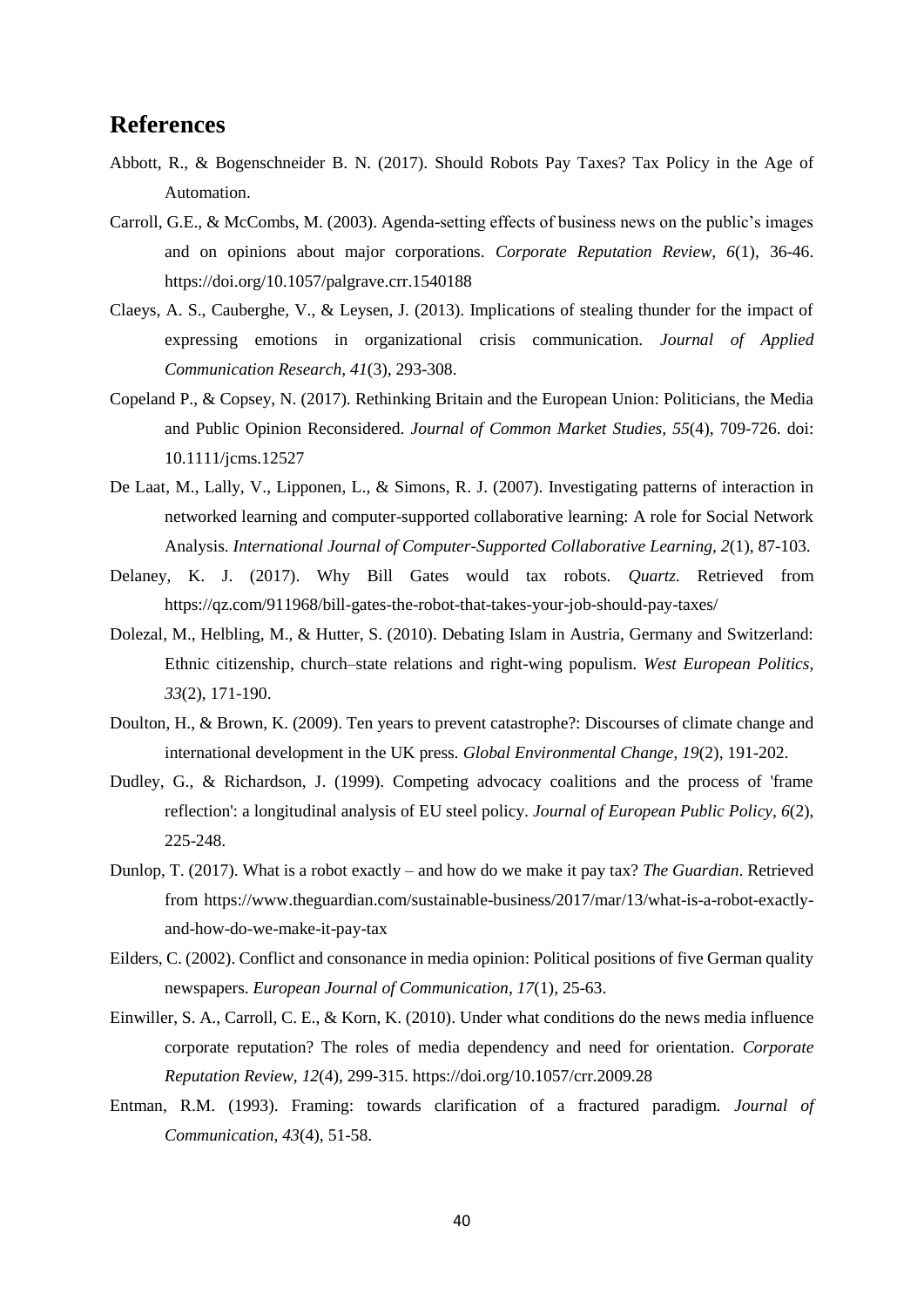- European Parliament (2015). *News. Economy*. Retrieved from [http://www.europarl.europa.eu/news/en/headlines/economy/20150422STO43701/mady](http://www.europarl.europa.eu/news/en/headlines/economy/20150422STO43701/mady-delvaux-robotics-will-bring-about-a-revolution)[delvaux-robotics-will-bring-about-a-revolution](http://www.europarl.europa.eu/news/en/headlines/economy/20150422STO43701/mady-delvaux-robotics-will-bring-about-a-revolution)
- Forbes (2017). *The World's Most Valuable Brands.* Retrieved from https://www.forbes.com/companies/microsoft/
- Fombrun, C., & Shanley, M. (1990). What's in a Name? Reputation Building and Corporate Strategy. *The Academy of Management Journal*, *33*(2), 233-258.
- Garrison, W. A. (1992). The social psychology of collective action. *Frontiers in Social Movement Theory, 1,* 53–76.
- Goffman, E. (1974). *Frame Analysis: An Essay on the Organization of Experience*. Harvard University Press.
- Goldstein, J., & Keohane, R. O. (Eds.). (1993). *Ideas and foreign policy: beliefs, institutions, and political change*. Cornell University Press.
- Hall, P.A. (1993). Policy paradigms, social learning and the state: the case of economic policy-making in Britain. *Comparative Politics, 25*(3), 275–296.
- Iyengar, S. (1991). *Is Anyone Responsible?: How television frames political issues.* University of Chicago Press.
- Iyengar, S. & Kinder, D.R. (1987) News That Matters: *Television and American Opinion*. University of Chicago Press.
- Jenkins-Smith, H. C., & Sabatier, P. A. (1993). The study of public policy processes. *Policy change and learning: An advocacy coalition approach,* 1-9.
- Jenkins‐Smith, H., Silva, C. L., Gupta, K., & Ripberger, J. T. (2014). Belief system continuity and change in policy advocacy coalitions: Using cultural theory to specify belief systems, coalitions, and sources of change. *Policy Studies Journal, 42*(4), 484-508.
- Kim, H. J., & Cameron, G. T. (2011). Emotions matter in crisis: The role of anger and sadness in the public's response to crisis news framing and corporate crisis response. *Communication Research, 38*(6), 826-855.
- Kiousis, S. & McCombs M. (2004). Agenda-Setting Effects and Attitude Strength. Political Figures During the 1996 Presidential Election. *Communication Research, 31*(1), 36-57. DOI:10.1177/0093650203260205
- Kukkonen, A., Ylä‐Anttila, T., & Broadbent, J. (2017). Advocacy coalitions, beliefs and climate change policy in the United States. *Public Administration*, *95*(3), 713-729.
- Mayring, P. (2014). Qualitative content analysis: theoretical foundation, basic procedure and software solution.
- McCombs, M., & Reynolds, A. (2002). News influence on our pictures of the world. In J. Bryant & D. Zillmann (Eds.), LEA's communication series. *Media effects: Advances in theory and research,* 1-18.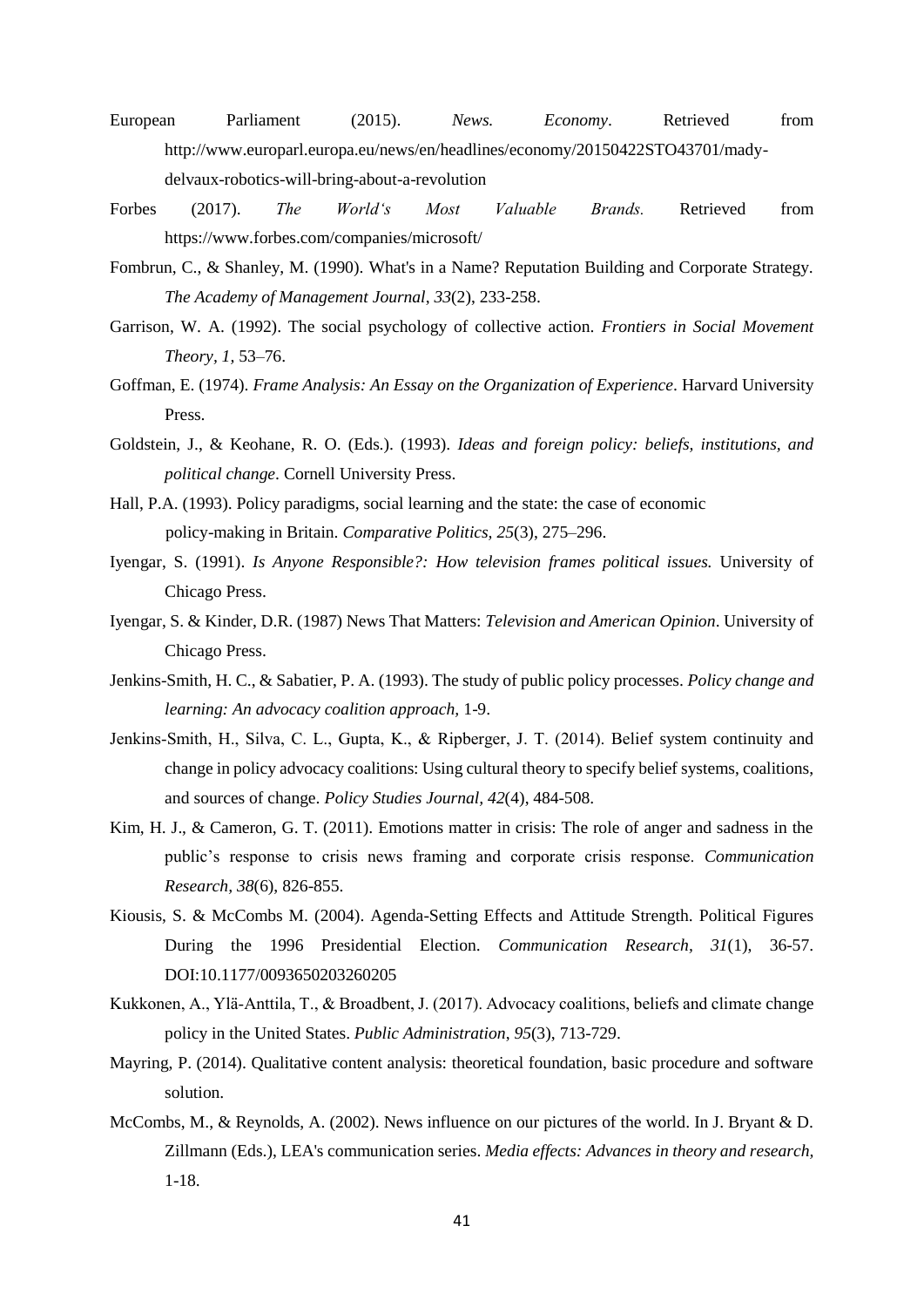McQuail, D. (2010). Mass Communication Theory. 6th edition. Sage Publications.

- Minstrom, M., & Vergari, S. (1996). Advocacy coalitions, policy entrepreneurs, and policy change. *Policy studies journal*, *24*(3), 420-434.
- Moon, B. B., & Rhee, Y. (2012). Message strategies and forgiveness during crises: Effects of causal attributions and apology appeal types on forgiveness. *Journalism & Mass Communication Quarterly, 89*(4), 677-694.
- Patterson, C., Emslie, C., Mason, O., Fergie, G., & Hilton, S. (2016). Content analysis of UK newspaper and online news representations of women's and men's 'binge' drinking: a challenge for communicating evidence-based messages about single-episodic drinking? *BMJ open, 6*(12), e013124.
- Ripberger, J. T., Gupta, K., Silva, C. L., & Jenkins‐Smith, H. C. (2014). Cultural theory and the measurement of deep core beliefs within the advocacy coalition framework. *Policy Studies Journal*, *42*(4), 509-527.
- Roberts, N. C., & King, P. J. (1991). Policy entrepreneurs: Their activity structure and function in the policy process. *Journal of Public Administration Research and Theory, 1*(2), 147-175.
- Sabatier, P. A. (1998) The advocacy coalition framework: revisions and relevance for Europe. *Journal of European Public Policy, 5*(1), 98-130, DOI: 10.1080/13501768880000051
- Sabatier, P. A. (1988). An advocacy coalition framework of policy change and the role of policyoriented learning therein. *Policy sciences, 21*(2-3), 129-168.
- Sabatier, P., & Zafonte, M. (1998). Are Bureaucrats and Scientists Members of Advocacy Coalitions? Evidence from an Intergovernmental Water Policy Subsystem. In: *An Advocacy Coalition Lens on Environmental Policy,* ed. P. Sabatier unpublished manuscript.
- Schlager, E. (1995). Policy Making and Collective Action: Defining Coalitions Within the Advocacy Coalition Framework. *Policy Sciences*, *28*(3), 243–270.
- Vliegenthart, R. & Van Zoonen, L. (2011). Power to the frame: Bringing sociology back to frame analysis. *European Journal of Communication*, *26*(2), 101-115. DOI:10.1177/0267323111404838
- Weible, C.M. & Sabatier, P. (2005). Comparing Policy Networks: Marine Protected Areas in California. *The Policy Studies Journal*, *33*(2), 181-202.
- Weible, C. M., & Sabatier, P. A. (2007). A guide to the advocacy coalition framework*. Handbook of public policy analysis: theory, politics, and methods,* 123-136.
- Weissman, W. H. (2014). How Robots Will Kill Tax Administration and the Funding of Social Insurance, Part I. *Employee Benefit Plan Review, 68*(12), 26-36.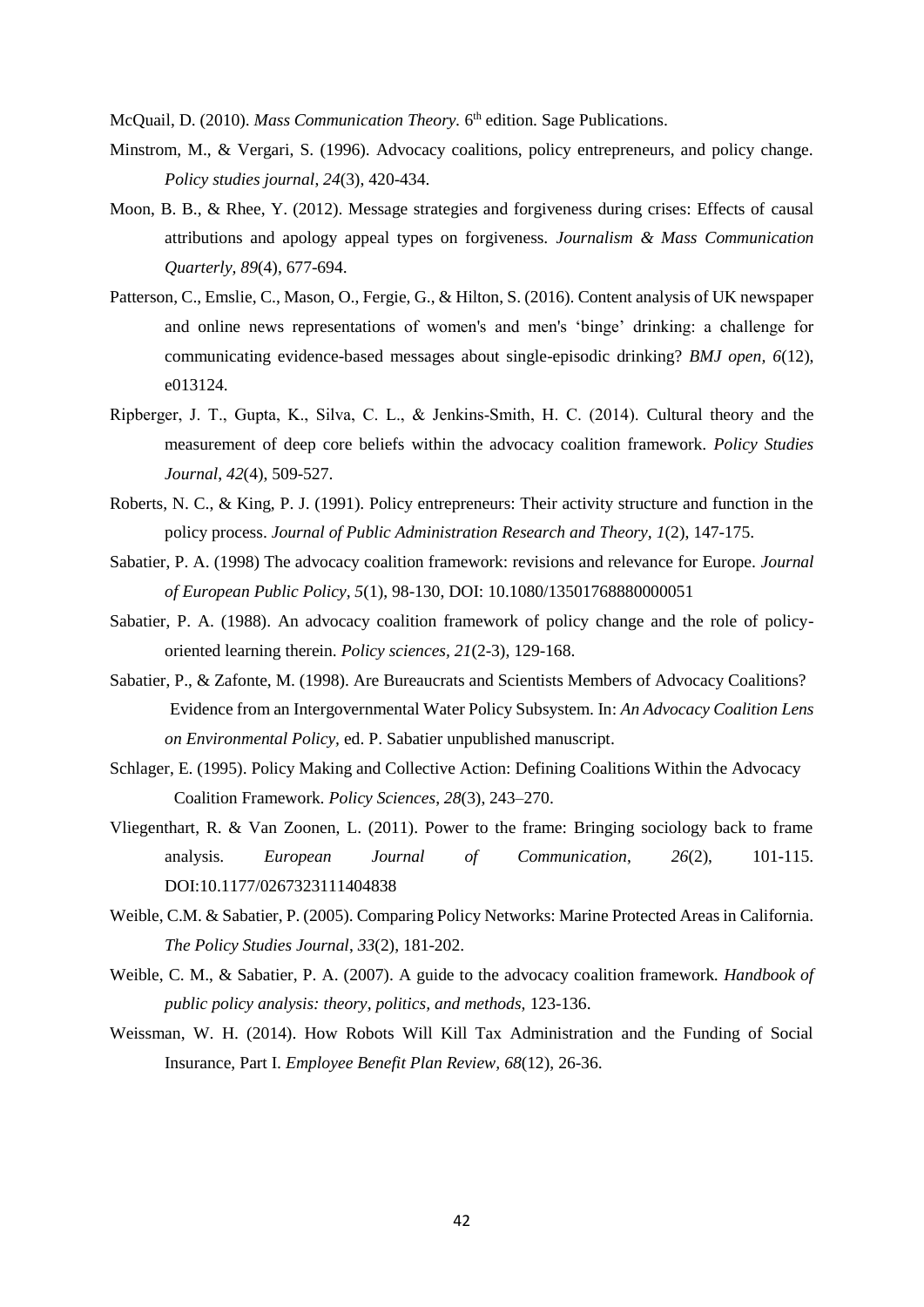# <span id="page-45-0"></span>**Appendices**

# **Appendix 1: Data Collection**

All presented articles were first retrieved at 12.03.2018.

Germany, Switzerland & Austria (35)

Economic Newspaper (4):

Handelsblatt (1)

| 1 Neue Regeln  | 27.04.2017 | http://www.handelsblatt.com/technik/hannovermesse/roboter- |
|----------------|------------|------------------------------------------------------------|
| für Gesetzlose |            | und-recht-neue-regeln-fuer-gesetzlose/19709228.html        |

Handelszeitung (3)

| 1 Milliardär Bill Gates   | 20.02.2017 | https://www.handelszeitung.ch/konjunktur/milliardaer-bill- |
|---------------------------|------------|------------------------------------------------------------|
| plädiert für Steuer auf   |            | gates-plaediert-fuer-steuer-auf-roboter-1345633            |
| Roboter                   |            |                                                            |
| 2 Nationalrat stellt sich | 28.02.2017 | https://www.handelszeitung.ch/digital-                     |
| gegen Robotersteuer       |            | switzerland/nationalrat-stellt-sich-gegen-roboter-steuer   |
| 3 Robotersteuer: ABB-     | 20.03.2017 | https://www.handelszeitung.ch/konjunktur/robotersteuer-    |
| Chef stellt sich gegen    |            | abb-chef-stellt-sich-gegen-bill-gates-1365573              |
| <b>Bill Gates</b>         |            |                                                            |

Quality newspapers (31):

Die Presse (5)

| 1 Die<br>Robotersteuer und<br>die Visionen des<br><b>Herrn Gates</b> | 20.02.2017 | https://diepresse.com/home/meinung/kommentare/wirtschaftsko<br>mmentare/5172648/Die-Robotersteuer-und-die-Visionen-des-<br>Herrn-Gates |
|----------------------------------------------------------------------|------------|----------------------------------------------------------------------------------------------------------------------------------------|
| 2 Studie: Bill<br>Gates liegt mit<br>Roboter – Steuer<br>falsch      | 27.02.2017 | https://diepresse.com/home/wirtschaft/economist/5175644/Studi<br>e_Bill-Gates-liegt-mit-RoboterSteuer-falsch                           |
| 3 Roboter:<br>Abschied von der<br>Arbeit                             | 11.04.2017 | https://diepresse.com/home/wirtschaft/economist/5199729/Robo<br>ter Abschied-von-der-Arbeit                                            |
| 4.78 Prozent der<br>Österreicher für<br>Robotersteuer                | 26.04.2017 | https://diepresse.com/home/wirtschaft/verbraucher/5207230/78-<br>Prozent-der-Oesterreicher-fuer-Robotersteuer                          |
| 5 ÖGB-Präsident<br>Foglar schlägt<br>Robotersteuer vor               | 06.03.2018 | https://diepresse.com/home/wirtschaft/economist/5179031/OeG<br>BPraesident-Foglar-schlaegt-Robotersteuer-vor                           |

Salzburger Nachrichten (4)

| 1.78 Prozent der | 26.04.2017 | https://www.sn.at/wirtschaft/oesterreich/78-  |
|------------------|------------|-----------------------------------------------|
| Österreicher für |            | prozent-der-oesterreicher-fuer-robotersteuer- |
| Robotersteuer    |            | 8054989                                       |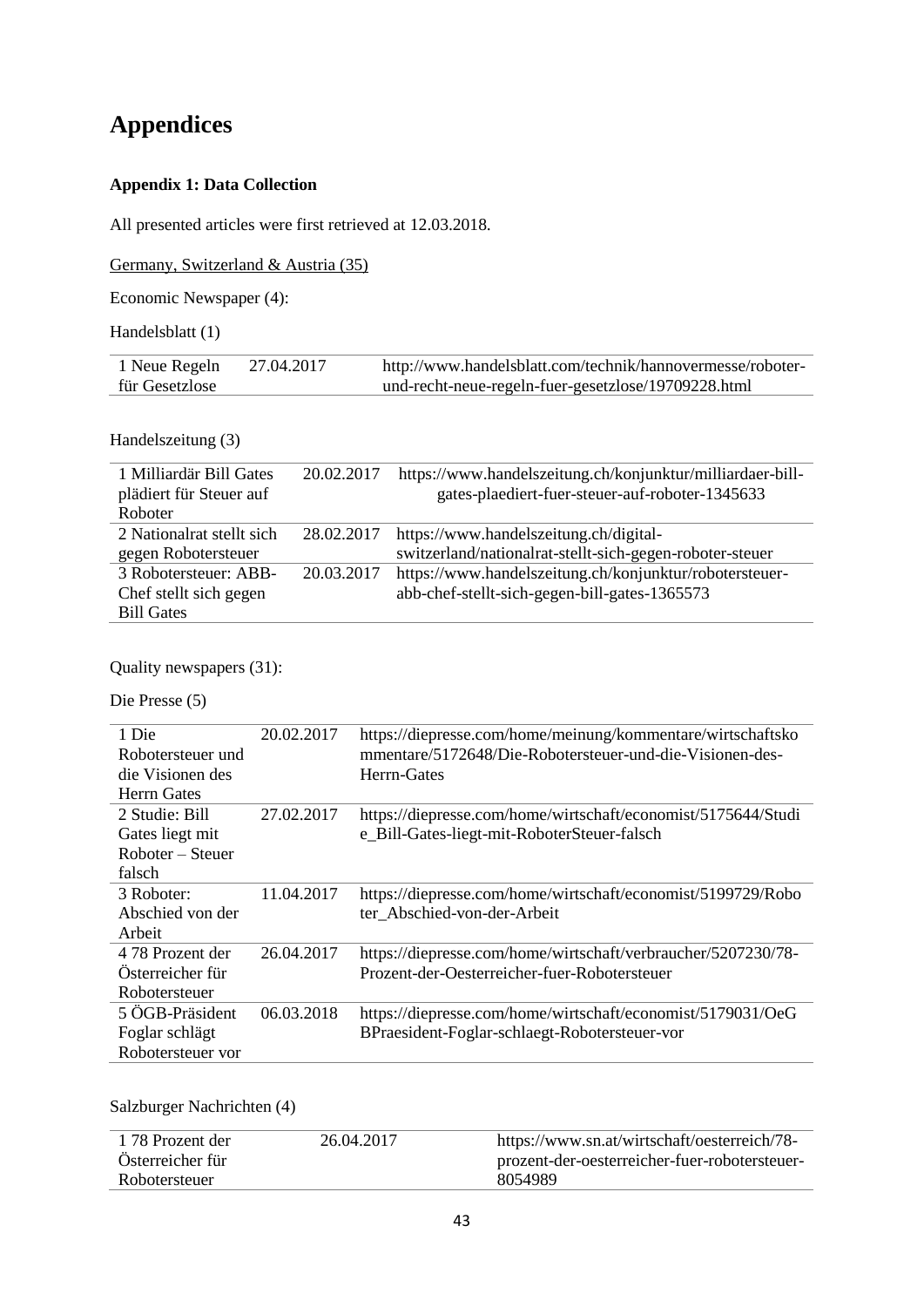| 2 Wie man Steuern steuert 27.04.2017 |            | https://www.sn.at/wirtschaft/oesterreich/wie- |
|--------------------------------------|------------|-----------------------------------------------|
|                                      |            | man-mit-steuern-steuert-8065540               |
| 3 Werden am 1. Mai 2040              | 29.04.2017 | https://www.sn.at/wirtschaft/werden-am-1-     |
| Roboter aufmarschieren?              |            | mai-2040-roboter-aufmarschieren-8217655       |
| 4 Die andere Seite von               | 17.10.2017 | https://www.sn.at/wirtschaft/welt/die-        |
| Handel und                           |            | andere-seite-von-handel-und-digitalisierung-  |
| Digitalisierung                      |            | 19381756                                      |

### Neue Züricher Zeitung (3)

| 1 Eine Robotersteuer ist<br><b>Unsinn</b> | 22.08.2017 | https://www.nzz.ch/meinung/science-fiction-<br>im-steuerrecht-eine-robotersteuer-ist-unsinn-<br>ld.1312133 |
|-------------------------------------------|------------|------------------------------------------------------------------------------------------------------------|
| 2 Bundesrat ist gegen                     | 08.11.2017 | https://www.nzz.ch/schweiz/bundesrat-ist-                                                                  |
| eine Robotersteuer                        |            | gegen-eine-robotersteuer-ld.1327249                                                                        |
| 3 Sollen Roboter Steuern                  | 24.08.2017 | https://www.nzz.ch/leserdebatte/leserdebatte-                                                              |
| hezahlen?                                 |            | sollen-roboter-steuern-bezahlen-ld.1312254                                                                 |

# Westdeutsche Allgemeine Zeitung - WAZ (1)

# Frankfurter Allgemeine Zeitung - FAZ (4)

| 21.04.2017 | http://www.faz.net/aktuell/wirtschaft/wirtschaftspolitik/abschot |
|------------|------------------------------------------------------------------|
|            | tung-und-robotersteuer-die-ideen-von-gates-und-trump-taugen-     |
|            | nichts-14982025.html                                             |
| 21.03.2017 | http://www.faz.net/aktuell/wirtschaft/cebit/cebit-in-hannover-   |
|            | mit-kuenstlicher-intelligenz-autonom-unterwegs-                  |
|            | 14934530.html                                                    |
| 19.03.2017 | http://www.faz.net/aktuell/wirtschaft/internet-in-der-           |
|            | industrie/cebit-auftakt-eu-kommissar-ansip-warnt-vor-            |
|            | digitalem-rueckstand-14932654.html                               |
|            |                                                                  |
| 19.02.2017 | http://www.faz.net/aktuell/wirtschaft/netzwirtschaft/automatisi  |
|            | erung-bill-gates-fordert-roboter-steuer-14885514.html            |
|            |                                                                  |

### Süddeutsche Zeitung - SZ (8)

| 1 San Francisco   | 16.01.2018 | http://www.sueddeutsche.de/panorama/automatisierung-   |
|-------------------|------------|--------------------------------------------------------|
| verbannt rollende |            | san-francisco-verbannt-rollende-roboter-aus-der-       |
| Roboter aus der   |            | innenstadt-1.3791590                                   |
| Innenstadt        |            |                                                        |
| 2 Bahn-           | 10.07.2017 | http://www.sueddeutsche.de/auto/schenker-bahn-         |
| Logistiktochter   |            | logistiktochter-will-lkw-automatisch-fahren-lassen-    |
| Schenker will     |            | 1.3579791                                              |
| LKW automatisch   |            |                                                        |
| fahren lassen     |            |                                                        |
| 3 Autonome        | 01.06.2017 | http://www.sueddeutsche.de/auto/verkehr-autonome-lkws- |
| LKWs sind zu      |            | sind-zu-schnell-fuer-den-menschen-1.3530699            |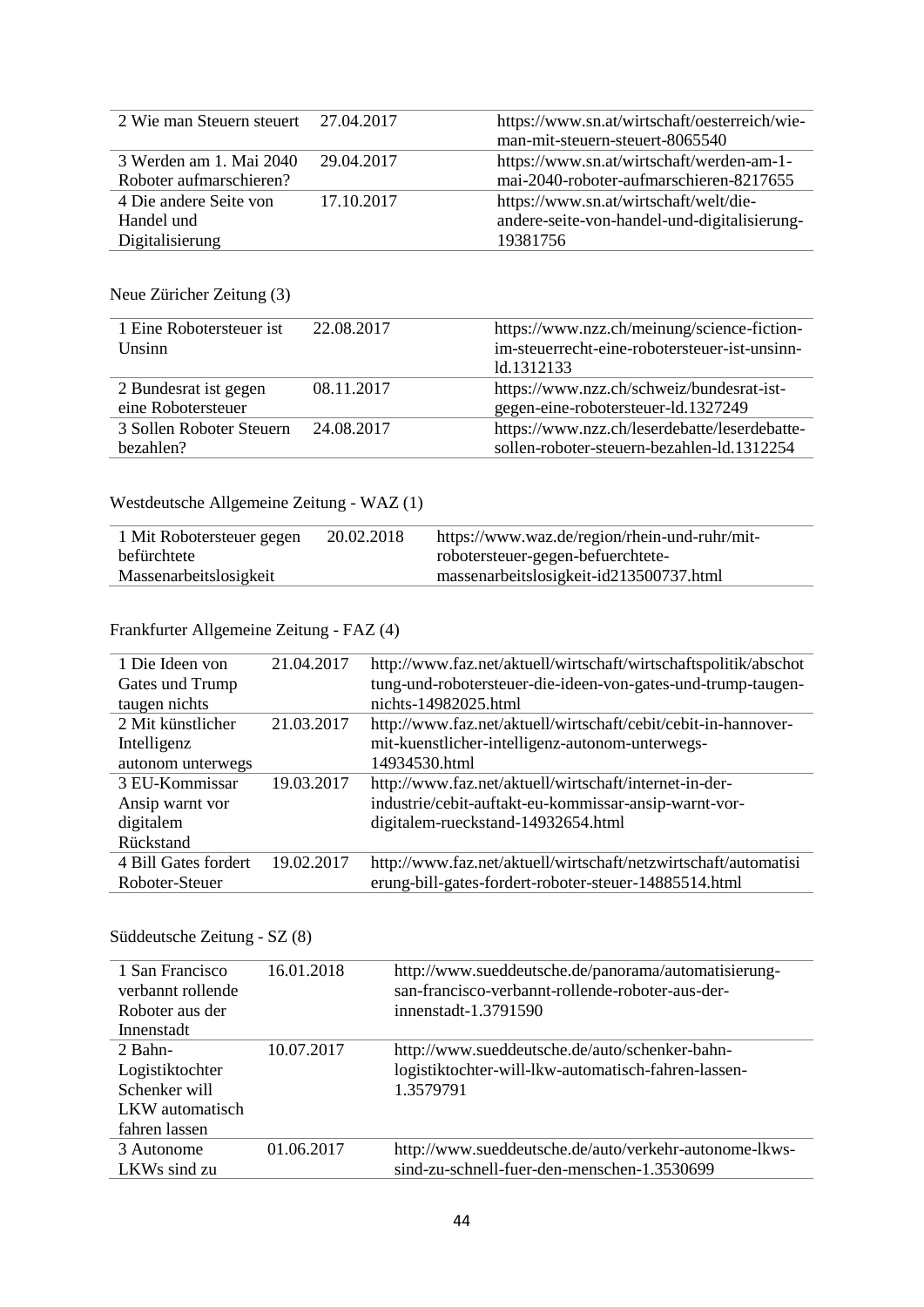| schnell für den                 |            |                                                             |
|---------------------------------|------------|-------------------------------------------------------------|
| Menschen                        |            |                                                             |
| 4 Eine                          | 28.03.2017 | http://www.sueddeutsche.de/politik/aussenansicht-eine-      |
| Robotersteuer hilft             |            | robotersteuer-hilft-1.3440157                               |
| 5 Wir sind die                  | 24.03.2017 | http://www.sueddeutsche.de/leben/historie-wir-sind-die-     |
| Roboter                         |            | roboter-1.3431236                                           |
| 6 Bill Gates liegt              | 08.03.2017 | http://www.sueddeutsche.de/kolumne/robotersteuer-bill-      |
| richtig                         |            | gates-liegt-richtig-1.3410007                               |
| 7 Besteuert                     | 22.02.2017 | http://www.sueddeutsche.de/wirtschaft/robotersteuer-        |
| Gewinne, nicht                  |            | besteuert-gewinne-nicht-roboter-1.3388578                   |
| Roboter!                        |            |                                                             |
| 8 Bill Gates fordert 21.02.2017 |            | http://www.sueddeutsche.de/wirtschaft/digitalisierung-bill- |
| Robotersteuer                   |            | gates-fordert-robotersteuer-1.3386861                       |

### Die Welt (6)

| 1 Darum sollten<br>Facebook und<br>Google unsere<br>Steuern zahlen           | 06.09.2017      | https://www.welt.de/wirtschaft/article168375498/Darum-sollten-<br>Facebook-und-Google-unsere-Steuern-zahlen.html           |
|------------------------------------------------------------------------------|-----------------|----------------------------------------------------------------------------------------------------------------------------|
| $\overline{2}$<br>Nobelpreisträger<br>warnen vor<br>nächster<br>Finanzkrise  | 21.08.2017      | https://www.welt.de/wirtschaft/article167842792/Nobelpreistrae<br>ger-warnen-vor-naechster-Finanzkrise.html                |
| 3 Menschen und<br>Maschinen<br>werden als<br>Tandems<br>zusammenarbeite<br>n | 17.05.2017<br>7 | https://www.welt.de/wirtschaft/bilanz/article164667839/Mensche<br>n-und-Maschinen-werden-als-Tandems-zusammenarbeiten.html |
| 4 Ich glaube, dass<br>TTIP nicht tot ist                                     | 02.04.2017      | https://www.welt.de/wirtschaft/article163328885/Ich-glaube-<br>dass-TTIP-nicht-tot-ist.html                                |
| 5 Mit 5G<br>erreichen wir die<br>Geschwindigkeit<br>unserer<br>Nervengefäße  | 25.02.2017      | https://www.welt.de/wirtschaft/article162346939/Mit-5G-<br>erreichen-wir-die-Geschwindigkeit-unserer-Nervengefaesse.html   |
| 6 Warum es ein<br>Eigentor ist,<br>Roboter<br>besteuern zu<br>wollen         | 21.02.2017      | https://www.welt.de/wirtschaft/article162251182/Warum-es-ein-<br>Eigentor-ist-Roboter-besteuern-zu-wollen.html             |
| United Kingdom (27)                                                          |                 |                                                                                                                            |
| Quality newspapers (21):                                                     |                 |                                                                                                                            |
| The Independent (2)                                                          |                 |                                                                                                                            |

| 1 Bill Gates says | 18.02.2017 | https://www.indy100.com/article/bill-gates-robots- |
|-------------------|------------|----------------------------------------------------|
| robots should be  |            | taxed-work-job-video-youtube-7586951               |
| taxed             |            |                                                    |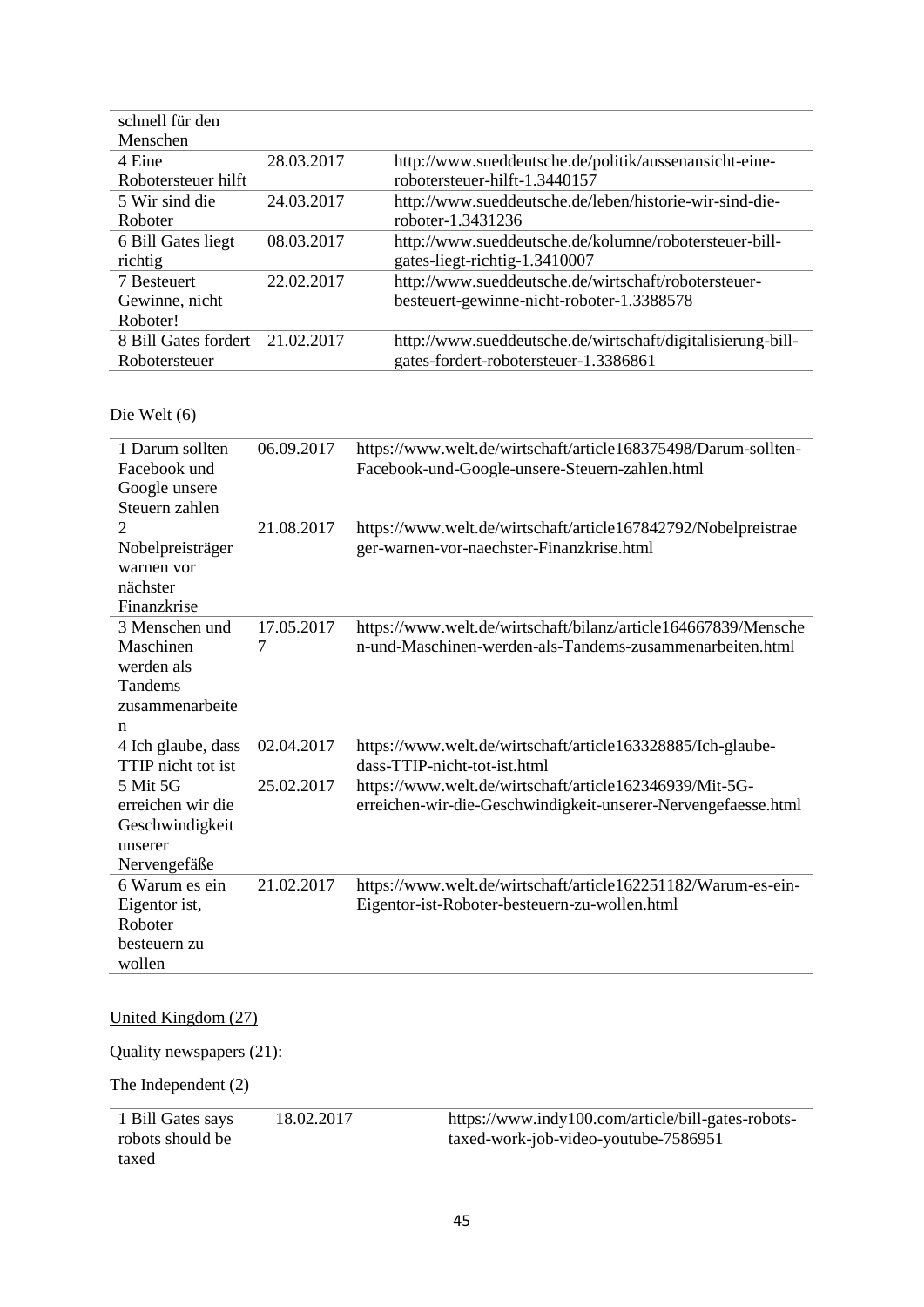| 2 Could Bill Gates' | 15.03.2017 |
|---------------------|------------|
| plan to tax robots  |            |
| really lead to a    |            |
| brighter future for |            |
| a112                |            |

The Guardian (9)

| 1 Robots will take<br>our jobs. We'd<br>better plan now,<br>before it's too late    | 01.02.2018 | https://www.theguardian.com/commentisfree/2018/feb/01/robots<br>-take-our-jobs-amazon-go-seattle                           |
|-------------------------------------------------------------------------------------|------------|----------------------------------------------------------------------------------------------------------------------------|
| 2 Tory MP<br>condemns<br>universal basic<br>income 'on moral<br>grounds'            | 28.12.2017 | https://www.theguardian.com/money/2017/dec/28/tory-mp-<br>condemns-universal-basic-income-on-moral-grounds                 |
| 3 The rise of the<br>robots need not<br>spell downfall for<br>humans                | 29.10.2017 | https://www.theguardian.com/commentisfree/2017/oct/29/robots<br>-humans-technological-revolution-politics                  |
| 4 The robots are<br>$coming - and$<br>Labour is right to<br>tax them                | 29.09.2017 | https://www.theguardian.com/commentisfree/2017/sep/29/robots<br>-labour-tax-jobs                                           |
| 5 What is a robot<br>$\text{exactly}$ – and how<br>do we make it pay<br>tax?        | 12.03.2017 | https://www.theguardian.com/sustainable-<br>business/2017/mar/13/what-is-a-robot-exactly-and-how-do-we-<br>make-it-pay-tax |
| 6 Why robots<br>should be taxed if<br>they take people's<br>jobs                    | 22.03.2017 | https://www.theguardian.com/business/2017/mar/22/robots-tax-<br>bill-gates-income-inequality                               |
| 7 Robots won't<br>take our jobs $-$<br>they'll make the<br>rich even richer         | 02.03.2017 | https://www.theguardian.com/technology/2017/mar/02/robot-<br>tax-job-elimination-livable-wage                              |
| 8 If the robots are<br>coming for our<br>jobs, make sure<br>they pay their<br>taxes | 26.02.2017 | https://www.theguardian.com/commentisfree/2017/feb/26/robots<br>-make-sure-pay-taxes                                       |
| 9 Millions of UK<br>workers at risk of<br>being replaced by<br>robots, study says   | 24.03.2017 | https://www.theguardian.com/technology/2017/mar/24/millions-<br>uk-workers-risk-replaced-robots-study-warns                |

The Times (4)

| 1 Bad news for robots $-$ | 20.02.2017 | https://www.thetimes.co.uk/article/bad-  |
|---------------------------|------------|------------------------------------------|
| they should pay tax too,  |            | news-for-robots-they-should-pay-tax-too- |
| says Gates                |            | says-gates-csxxtnp0                      |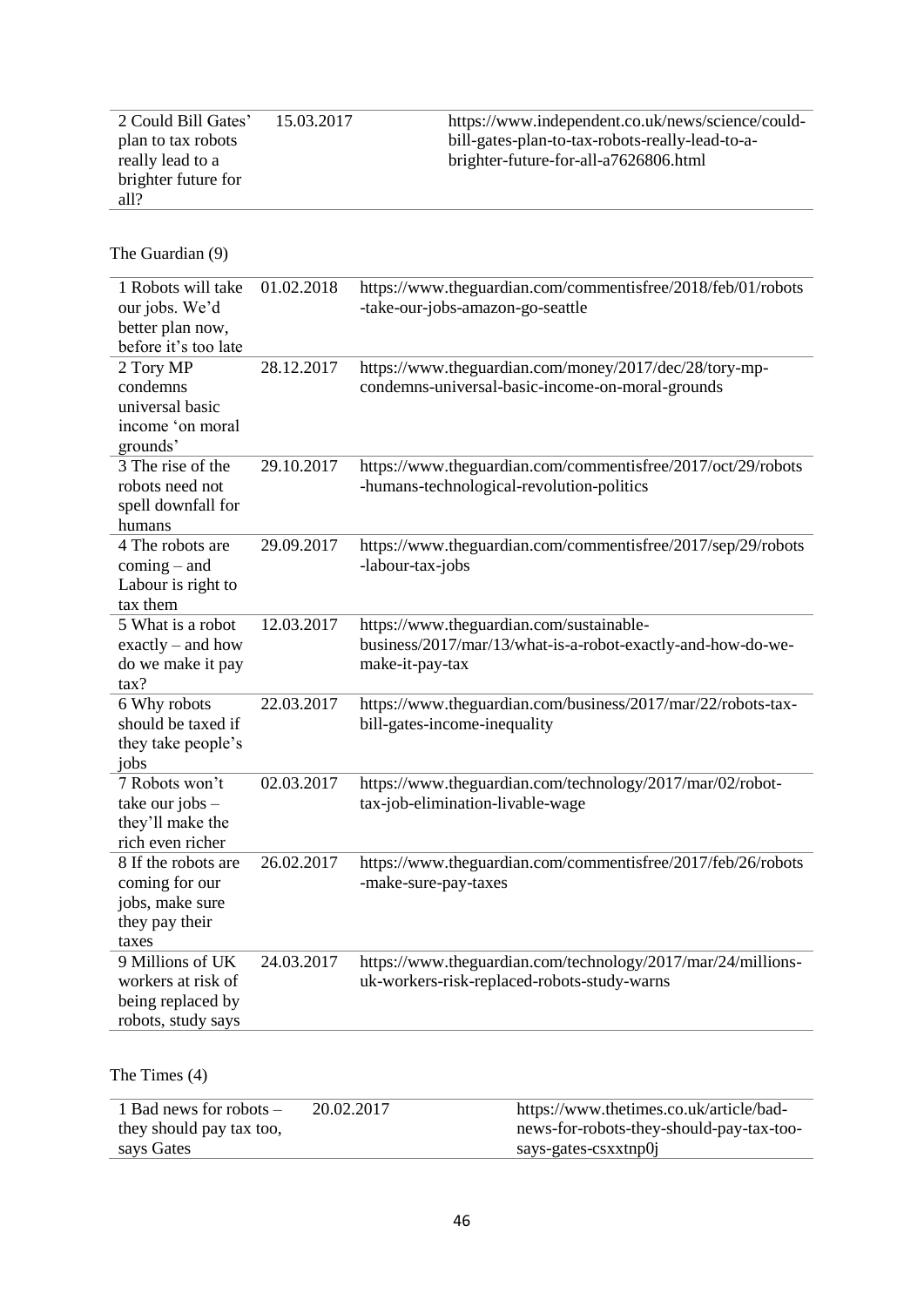| 2 Robots may be taking   | 21.02.2017 | https://www.thetimes.co.uk/article/robots- |
|--------------------------|------------|--------------------------------------------|
| our jobs, but that is no |            | may-be-taking-our-jobs-but-that-is-no-     |
| reason to tax them       |            | reason-to-tax-them-lf9bfhhx0               |
| 3 Robots are not the     | 08.11.2017 | https://www.thetimes.co.uk/article/robots- |
| enemy $-$ it's time to   |            | are-not-the-enemy-and-it-s-time-to-        |
| embrace them             |            | embrace-them-mbd0xgzzj                     |
| 4 Tax the robots, says   | 19.02.2017 | https://www.thetimes.co.uk/article/tax-    |
| <b>Bill Gates</b>        |            | the-robots-says-bill-gates-951x7npqs       |
|                          |            |                                            |

# Daily Telegraph (6)

| 1 South Korea<br>introduces<br>world's first<br>'robot tax'                      | 09.08.2017 | https://www.telegraph.co.uk/technology/2017/08/09/south-<br>korea-introduces-worlds-first-robot-tax/             |
|----------------------------------------------------------------------------------|------------|------------------------------------------------------------------------------------------------------------------|
| 2 Robots that<br>take people's<br>jobs should pay<br>taxes, says Bill<br>Gates   | 20.02.2017 | https://www.telegraph.co.uk/technology/2017/02/20/robots-<br>take-peoples-jobs-should-pay-taxes-says-bill-gates/ |
| 3 Jeremy Corbyn<br>plans to 'tax<br>robots' because<br>automation is a<br>threat | 26.09.2017 | https://www.telegraph.co.uk/news/2017/09/26/jeremy-<br>corbyn-plans-tax-robots-automation-threat-workers/        |
| 4 Return of the<br>Luddities: why a<br>robot tax could<br>never work             | 27.09.2017 | https://www.telegraph.co.uk/business/2017/09/27/return-<br>luddites-robot-tax-could-never-work/                  |
| 5 Do we need a<br>robot tax for<br>businesses?                                   | 28.09.2017 | https://www.telegraph.co.uk/business/open-economy/robot-<br>tax-for-businesses/                                  |
| 6 Rather than<br>taxing robots, we<br>should re-<br>designing jobs               | 27.09.2017 | https://www.telegraph.co.uk/business/2017/09/27/rather-<br>taxing-robots-should-redesigning-jobs/                |

# Economic newspapers (6):

# City A.M. (3)

| 1 Taxing robots is         | 10.01.2018 | http://www.cityam.com/278493/robot-tax-   |
|----------------------------|------------|-------------------------------------------|
| tempting, but it won't fix |            | tempting-but-misguided-response-our-      |
| our public funding crisis  |            | public                                    |
| 2 Labour's robot tax       | 08.11.2017 | http://www.cityam.com/275333/labours-     |
| would hold back UK         |            | robot-tax-would-hamper-britains-growth-   |
| growth                     |            | we-need-more                              |
| 3 Corbyn's robot tax       | 06.10.2017 | http://www.cityam.com/273346/corbyns-     |
| would halt vital life-     |            | robot-tax-would-halt-vital-life-changing- |
| changing innovation        |            | innovation                                |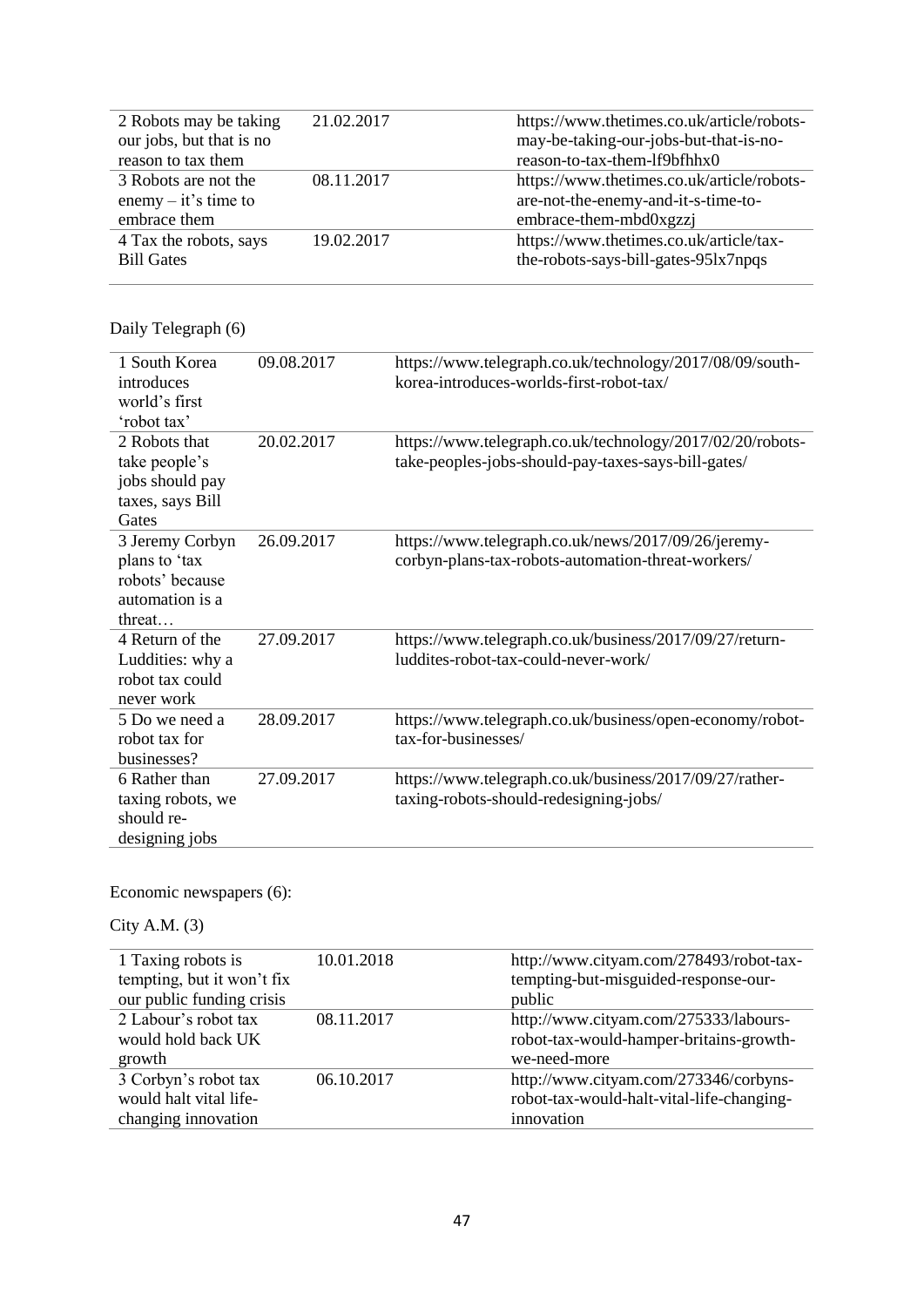### The Economist (3)

| 1 Why taxing robots is not a<br>good idea                       | 25.02.2017 | https://www.economist.com/finance-<br>and-economics/2017/02/25/why-<br>taxing-robots-is-not-a-good-idea                            |
|-----------------------------------------------------------------|------------|------------------------------------------------------------------------------------------------------------------------------------|
| 2 How to make robots pay<br>their fair share                    | 06.03.2017 | https://www.economist.com/the-<br>economist-<br>explains/2017/03/06/how-to-make-<br>robots-pay-their-fair-share                    |
| 3 Economists grapple with<br>the future of the labour<br>market | 11.01.2018 | https://www.economist.com/finance-<br>and-<br>economics/2018/01/11/economists-<br>grapple-with-the-future-of-the-<br>labour-market |

# **Appendix 2: Coding Scheme for frame analysis**

| Frame aspects by<br><b>Entman (1993)</b> | <b>Rational vs.</b><br>emotional frames | <b>Suggestions of language used</b>                                                                                                                                                     |
|------------------------------------------|-----------------------------------------|-----------------------------------------------------------------------------------------------------------------------------------------------------------------------------------------|
| <b>Problem Definition</b>                | Rational                                | - Robots replace workers<br>- (financial) crisis<br>- rising inequality<br>- rising unemployment<br>-digital residue                                                                    |
|                                          | Emotional                               | -Robots are stealing our jobs<br>- Robots are coming for our jobs<br>- Robots as enemy<br>-Robots make the rich even richer<br>- Robot tax to encounter threatened mass<br>unemployment |
|                                          | Rational                                | Automation/robotics as process, opportunity and<br>innovation                                                                                                                           |
| <b>Diagnosis of Causes</b>               | Emotional                               | Automation/robotics as a high threat for labour<br>market and society                                                                                                                   |
| Moral judgement                          | Rational                                | No suggestions (because of the emotionality of moral<br>judgements)                                                                                                                     |
|                                          | Emotional                               | -Taxing robots is wrong/nonsense<br>explicit German: Eigentor/ Unrecht/ Fehler/ Unsinn<br>- fairness<br>- life changing innovation                                                      |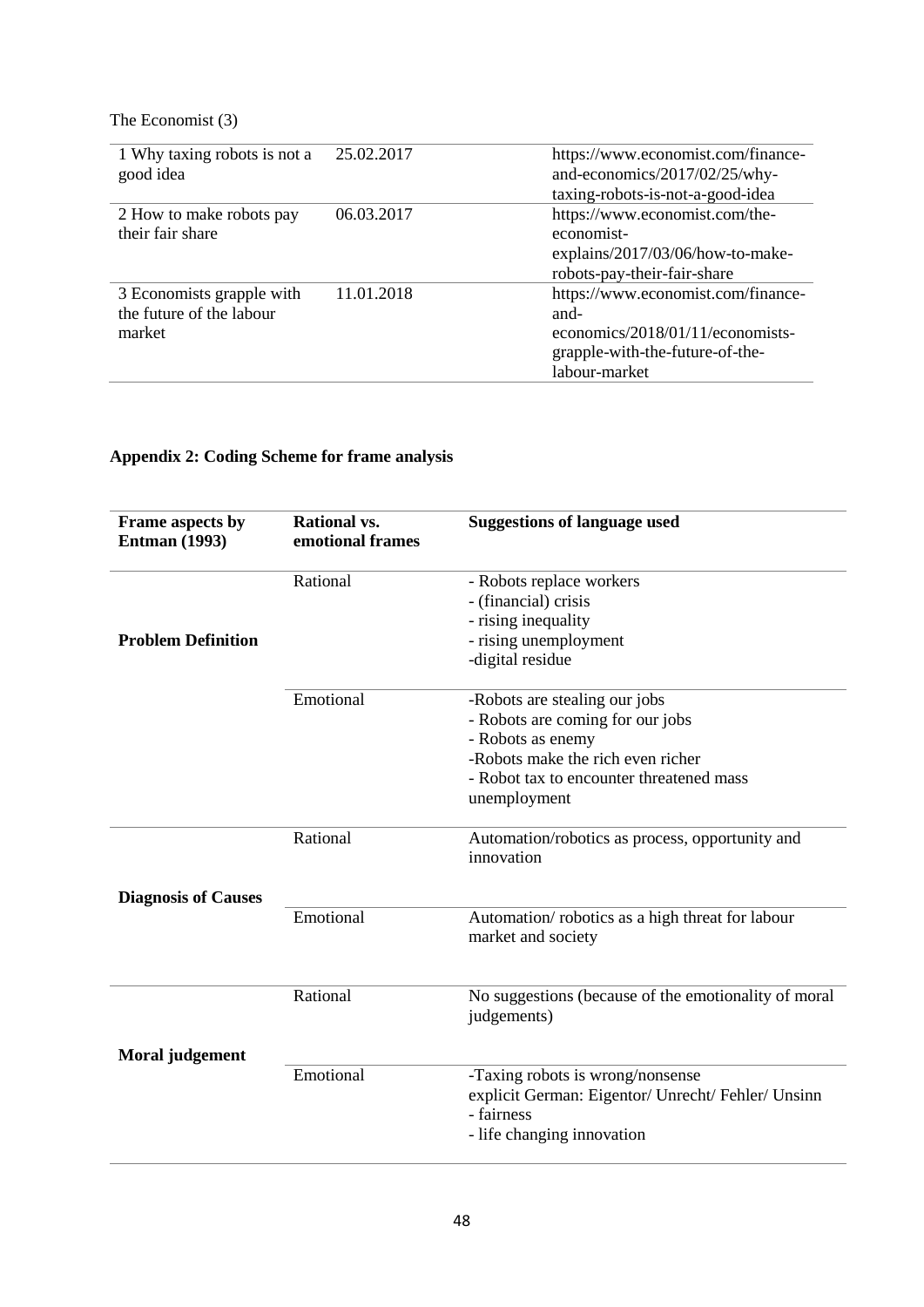| <b>Suggestions of</b> | Rational  | -Robots should be taxed<br>-Rather than taxing robots $-$ we should re-design jobs                           |
|-----------------------|-----------|--------------------------------------------------------------------------------------------------------------|
| <b>Remedies</b>       | Emotional | -We should tax the robots, before it is too late<br>-Taxing robots lead to a brighter future for the society |

#### **Appendix 3: Tables of actors mentioned in German and in UK articles separately**



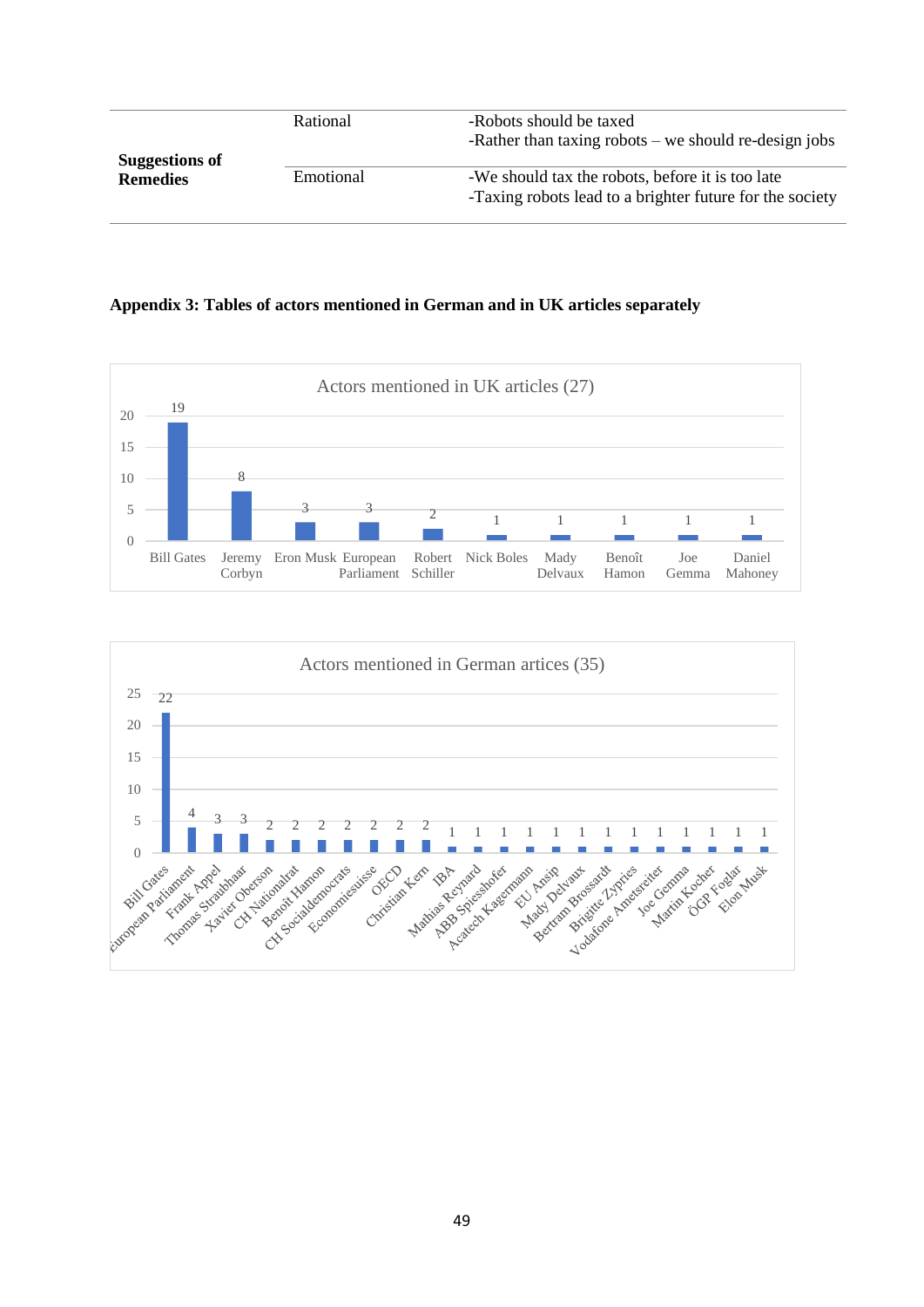# **Appendix 4: Results of frame analysis**

(see direct citations with sources in separate appendix)

Policy entrepreneur Bill Gates

|                                | rational                         | emotional |
|--------------------------------|----------------------------------|-----------|
| <b>Problem definition</b>      | -robots replace workers          |           |
|                                | (Handelsblatt 1; FAZ 4)          |           |
|                                | -rising inequality, digital      |           |
|                                | residue (SZ 4, Handelszeitung    |           |
|                                | 1)                               |           |
| <b>Diagnosis of causes</b>     | -automation/robotics as process  |           |
|                                | (SZ 8; Handelsblatt 1)           |           |
| <b>Moral</b> judgements        |                                  |           |
| <b>Suggestions of remedies</b> | -robots should be taxed if they  |           |
|                                | do the same work (Handelsblatt   |           |
|                                | 1, FAZ4                          |           |
|                                | -supporting jobs in elderly care |           |
|                                | and in the educational sector    |           |
|                                | (The Independent 1)              |           |
|                                | -still need income tax (The      |           |
|                                | Independent 1)                   |           |

## Social-Democrats Coalition

|                                | rational                                 | emotional                                |
|--------------------------------|------------------------------------------|------------------------------------------|
| <b>Problem definition</b>      | - Rising inequality (Corbyn,<br>Delvaux) | - Urgency to encounter risks<br>(Corbyn) |
|                                | -Robots<br>replace<br>workers            |                                          |
|                                | (Corbyn)                                 |                                          |
|                                | -Rising<br>unemployment                  |                                          |
|                                | (Reynard)                                |                                          |
|                                | -Challenges of digitalization            |                                          |
|                                | (Swiss social-democrats)                 |                                          |
| <b>Diagnosis of causes</b>     |                                          | -Automation as threat (Corbyn)           |
|                                |                                          | -Robotics and AI as influential          |
|                                |                                          | technological<br>innovations-            |
|                                |                                          | revolution potential (Reynard)           |
| <b>Moral</b> judgements        |                                          | -Corporation blaming: benefits           |
|                                |                                          | from<br>greedy<br>corporations           |
|                                |                                          | (Corbyn)                                 |
|                                |                                          |                                          |
| <b>Suggestions of remedies</b> | -Robots<br>should<br>be<br>taxed/        |                                          |
|                                | Maschinensteuer (Kern)                   |                                          |
|                                | - robot tax to guarantee basic           |                                          |
|                                | income (Hamon)                           |                                          |
|                                | -Corporate reporting (Delvaux)           |                                          |
|                                | -creating a fund to retrain staff        |                                          |
|                                | (Corbyn)                                 |                                          |
|                                | robot<br>finance<br>tax<br>to            |                                          |
|                                | unemployment (Reynard)                   |                                          |